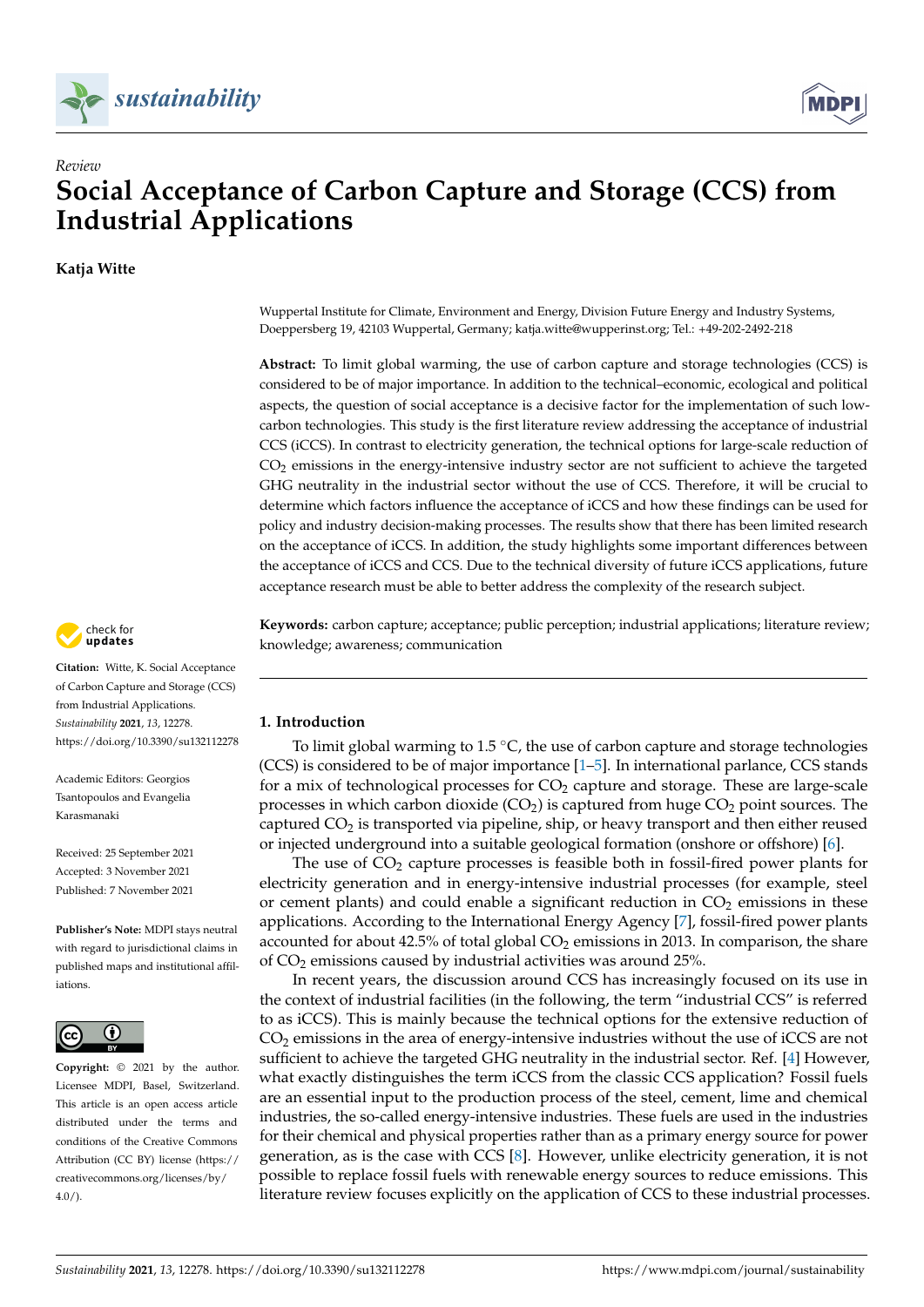The debate to date on the commercial introduction of CCS in fossil-fired power plants (abbreviated below as CCS) has made it clear that numerous other factors are relevant in addition to purely technical and economic indicators. On the part of policymakers, there is a need for a reliable agreement and strategy on the future role of CCS, taking into account international developments around CCS as well as other technological climate protection paths. This will create planning and legal certainty for industry and society and enable the early development of  $CO<sub>2</sub>$  infrastructure.

Another essential factor, which is the focus of this publication, is the social perception of iCCS technologies and the possible assessment of their future acceptance. Previous research on CCS acceptance has made it clear that CCS technologies may meet with strong opposition, especially in regions where the applications have been tested or were intended to be deployed on a long-term, permanent basis [\[9](#page-25-6)[,10\]](#page-25-7). For example, in Germany and the Netherlands, some projects to explore potential  $CO<sub>2</sub>$  storage formations were abandoned early, primarily due to massive opposition from local communities [\[11,](#page-25-8)[12\]](#page-25-9). Since the early 2000s, the number of scientific publications on the acceptance of CCS has continuously increased (see also Section [3\)](#page-5-0). The perception and acceptance of CCS is strongly dependent on the respective country [\[13\]](#page-25-10) and due to the low level of knowledge about CCS [\[14](#page-25-11)[,15\]](#page-25-12), it remains difficult to make valid predictions about how specific local attitudes towards CCS might develop.

This study is the first literature review to address the acceptance of industrial CCS (iCCS). The objectives of this study are fourfold. First, it examines the extent to which iCCS acceptance has already been empirically studied. Second, an analytical framework is proposed to systematically review the existing literature. Third, factors that influence iCCS acceptance are identified and discussed based on the review. Fourth, the results on the acceptance of iCCS are compared with the acceptance of CCS in the context of fossil-fired power plants. The assumption is that the attitude of society towards iCCS differs from the attitude towards CCS along individual process steps and value chains. In this regard, first scientific findings are emerging [\[16,](#page-25-13)[17\]](#page-26-0). It is unclear in which direction these attitude differences tend.

This study's results should not only contribute to the scientific discussion and further development of the research field, but also hopefully feed into the ongoing practical iCCS discourse in industry and politics. At the international level, there are already associations of industry players testing different technical use cases for iCCS in the form of pilot projects, for example the European Cement Research Academy (ECRA). In some industrial processes, the capture of  $CO<sub>2</sub>$  emissions is already practiced today, and currently the first projects are underway worldwide in different sectors, such as chemicals (Illinois Industrial), iron and steel (Abu Dhabi Phase 1), and hydrogen (QUEST) [\[18\]](#page-26-1). The results of this literature review should also provide indications of possible communication and empowerment needs on the part of the general public and at the same time enable the more technology-based scientific disciplines to place their developments on iCCS in a broader societal context.

In order to be able to better classify the present analysis, the technological component of the research object should first be explained in more detail. For a better understanding of this, Renn's classification [\[19\]](#page-26-2) of the three areas of technology and their acceptance parameters is helpful. He distinguishes between (1) products—everyday and leisure technology; (2) technology in working life; and (3) external, large-scale and risky technology. The three technology areas differ in terms of their acceptance testing criteria. In the case of current acceptance research on carbon capture and usage (CCU), for example, the focus is often on the concrete evaluation of an end product, which can often be explained in terms of buying or not buying, manageability, long-term durability or direct physical risks (although the research approach here is also broader, for example [\[20–](#page-26-3)[22\]](#page-26-4)). In the context of the present analysis, all scientific publications dealing with acceptance research on concrete end products (e.g., mattresses, fuels) of CCU technologies were explicitly excluded. This also appears consistent with [\[23\]](#page-26-5), who clarify that  $CO<sub>2</sub>$  utilization is often compared and contrasted with CCS; however, they are two different technology pathways so it is necessary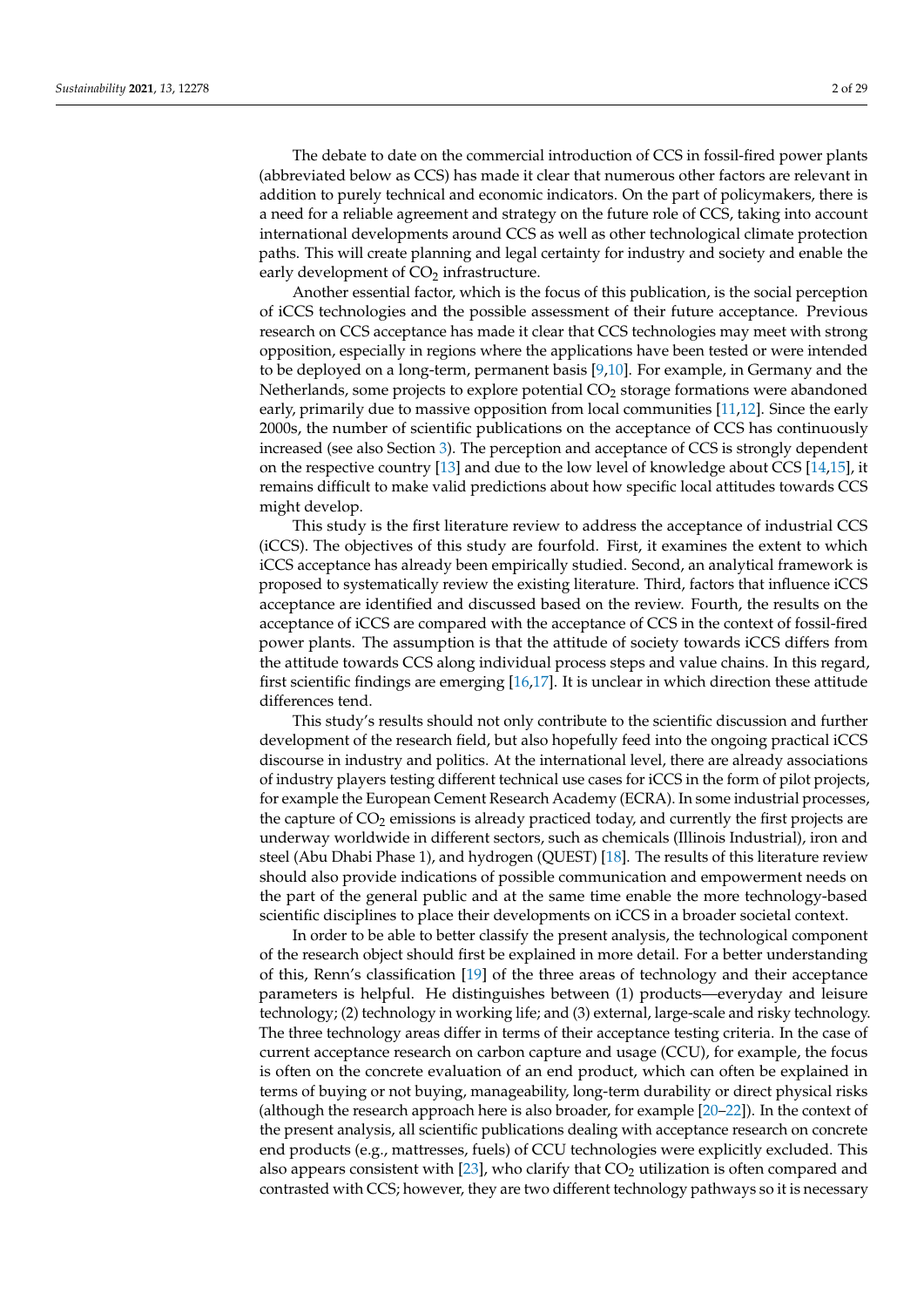to address and evaluate these technologies separately. Since the subject of the present analysis is the broader society, technology area 2, which deals with technology in the workplace and thus targets "employees", can also be excluded. Following the exclusion principle, only studies dealing with iCCS as an external, large-scale and risky technology (area 3) were analyzed here. For this technology area, the test criteria of acceptability are, for example, societal interests, rights, responsibilities, and legitimacy issues. The focus of this review is therefore on technology pathways that capture  $CO<sub>2</sub>$  on a large scale and transport it for further purposes without further differentiating whether and how the  $CO<sub>2</sub>$ is further used.

This paper is structured as follows. First, Section [2](#page-2-0) presents the selection of articles analyzed, the methodological approach and the acceptance factors for CCS already identified in the scientific literature, which are also used here as analysis dimensions. The results of the content analysis are explained in detail in Section [3.](#page-5-0) In the Discussion (Section [4\)](#page-18-0), we present which of the identified acceptance factors for iCCS can be considered crucial for the further development of iCCS and which scientific implications the results induce. The conclusions in Section [5](#page-20-0) illustrate some rough propositions for relevant groups of actors dealing with issues of societal acceptance on iCCS in the future.

# <span id="page-2-0"></span>**2. Materials, Methods and Acceptance Factors**

In order to assess the state of scientific research in the field of acceptance of industrial CCS, a content analysis of scientific articles was conducted. Only articles published in English between 2012 up to and including the end of 2020 were included. This time period was chosen because, to the best of the author's knowledge, no articles were published before 2012 that approached this topic. Thus, the chosen period of analysis seemed sufficient to generate as complete an overview as possible of the state of the scientific literature on this topic.

#### *2.1. Selection of Articles*

Articles were identified using two online databases. First, the online database of the publisher Elsevier (sciencedirect.com), a full-text database with an inventory of more than 16 million articles and book chapters [\[24\]](#page-26-6). Although documents from other scientific publishers are not included, Elsevier is one of the top 5 publishers in the world with over 2000 journals published [\[25\]](#page-26-7). Second, the online database was used through scholar.google.com. Google's search engine presents only scientific literature; that is, books or papers from professional journals [\[26\]](#page-26-8). Using these two most popular online databases, it was possible to generate the largest possible proportion of scientific literature on the topic of iCCS acceptance.

Only scientific papers, book and conference contributions that could be generated by keyword searches via the two online databases were included in the analysis. In addition, one master's thesis was evaluated that was identified via the online database scholar.google.com and appeared to be relevant. No other dissertations or master's or bachelor's theses were systematically searched for.

Items were identified from November 2020 to 16 January 2021. The following search terms were used to select the technology:

- carbon capture and storage;
- carbon capture;
- CCS;
- carbon capture and storage industry;
- carbon capture industry;
- CCS industry.

The technical search terms were each combined with the following acceptance-related terms:

- acceptance;
- acceptability;
- perceptions;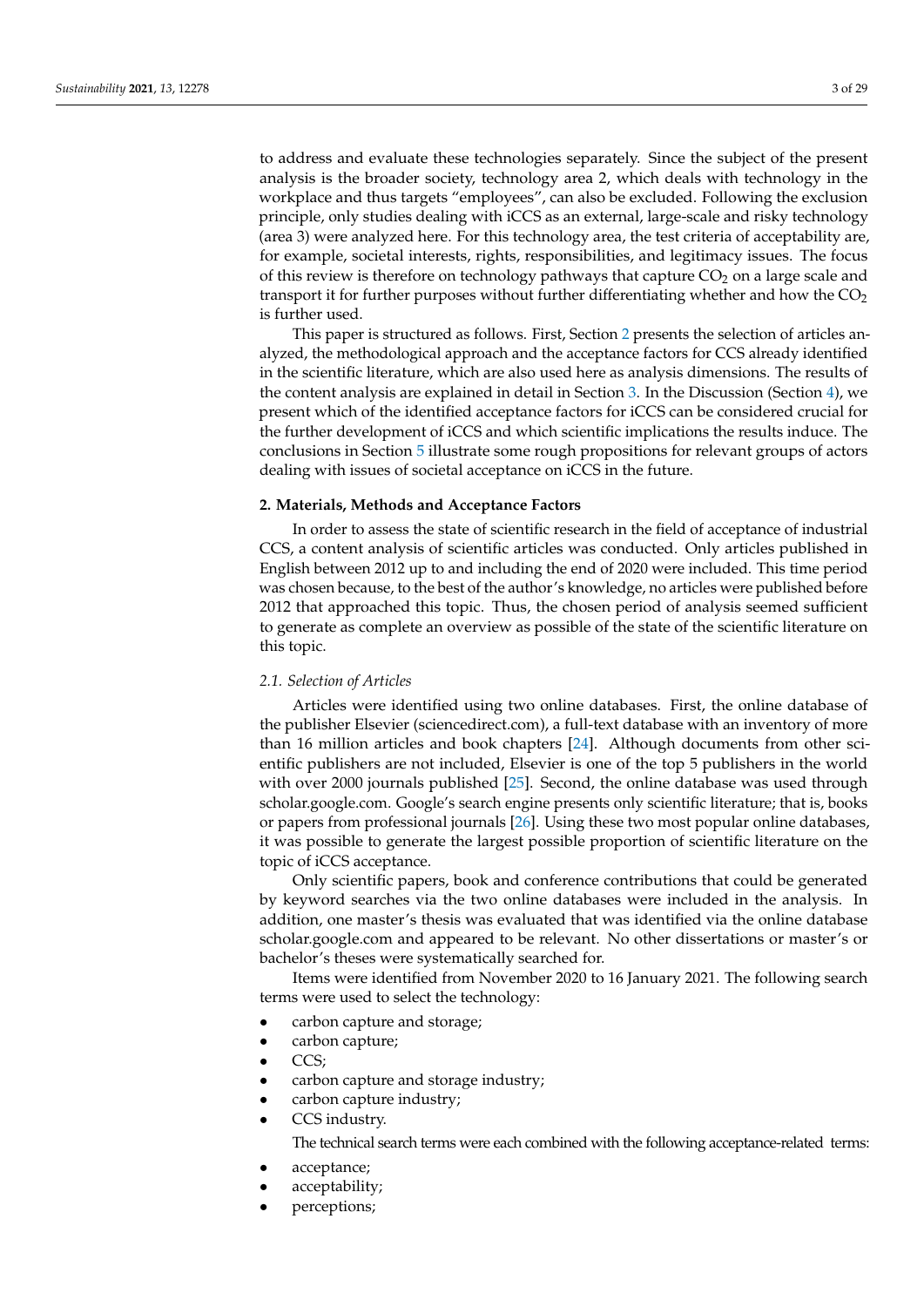- attitudes;
- public opinion.

Using a combination of search terms, between 4099 (maximum at sciencedirect.com) and 16,900 (maximum at scholar.google.com) articles were identified in the two online databases. Only articles that explicitly address the topic of industrial CCS were to be included (see Section [1](#page-0-0) for narrowing criteria). For further identification of these articles from the existing material, the so-called PRISMA criteria were followed [\[27\]](#page-26-9). Based on this procedure, a complete search strategy for one of the databases used is presented below. The presentation is intended to create the prerequisite for the best possible reproducibility of the search.

The search strategy described here as an example refers to the online database scholar.google.com. As previously described, the initial selection was made according to the search terms presented above. With the search term "carbon capture industry acceptance", approximately 16,900 articles were identified on 16 January 2021 (initial access on 8 November 2020). In advance, the search of the articles was restricted to the years from 2012 to 2020 inclusive in the menu under "select period". Subsequently, the search result was sorted by relevance (an option offered by the online database in the menu). The individual short descriptions of the list of results on the homepage were read (not clicked on) and checked to see if all individual search terms were included in the respective text descriptions. This was an indication that all search terms were actually included in the respective target article. In addition, it was checked whether the keywords appeared in the desired context. If, for example, the term "industry" was linked to "coal industry" and the title also indicated that the article was exclusively about CCS as a low-carbon technology for energy generation, the article was excluded from further analysis. The matches identified in this way were further checked for accuracy of fit by reading the respective abstract or, if this did not appear to be sufficient for assessing accuracy of fit, the conclusions.

All hits identified in this way were then included in the pool for further analysis. During the course of the search, it became apparent that after approximately the fourth to fifth page of results on the homepage, the articles listed no longer appeared relevant for the analysis due to missing keywords in the short text. Additional tools from scholar.google.com were used to further identify relevant articles. The option "cited by" lists all articles in which the original hit was cited. A check of these articles was performed according to the criteria already mentioned. The option "related articles" was also used. Using these options, few additional articles could be identified. In addition, an "alert" was created, which was used to automatically notify the author via email when new articles with the given keywords appeared. This option appeared valuable in generating articles that did not appear until the end of the analysis period. To ensure that all articles published by the end of 2020 were identified, a final search query took place in mid-January 2021. The search query at sciencedirect.com followed the same procedure and selection criteria. Beyond the use of the two online databases, a few articles were identified via the references or sources of the articles already identified and read in the course of the evaluation and included in the analysis pool. Using these procedures, a total of 67 articles were identified and included in the closer analysis.

All 67 articles were then read completely. Of these, 42 articles were excluded. There were two main reasons for articles to be excluded:

- Some articles only hinted at possible acceptance conditions for iCCS in their conclusions. A presentation of these references to acceptance seemed mostly comprehensible, but since they could not be sufficiently derived empirically from the study results, the articles were not considered for further analysis.
- Other articles, as part of their methodological approach, focused only on the use of  $CO<sub>2</sub>$  (CCU) and did not differentiate by source (industrial capture or capture in the context of electricity generation).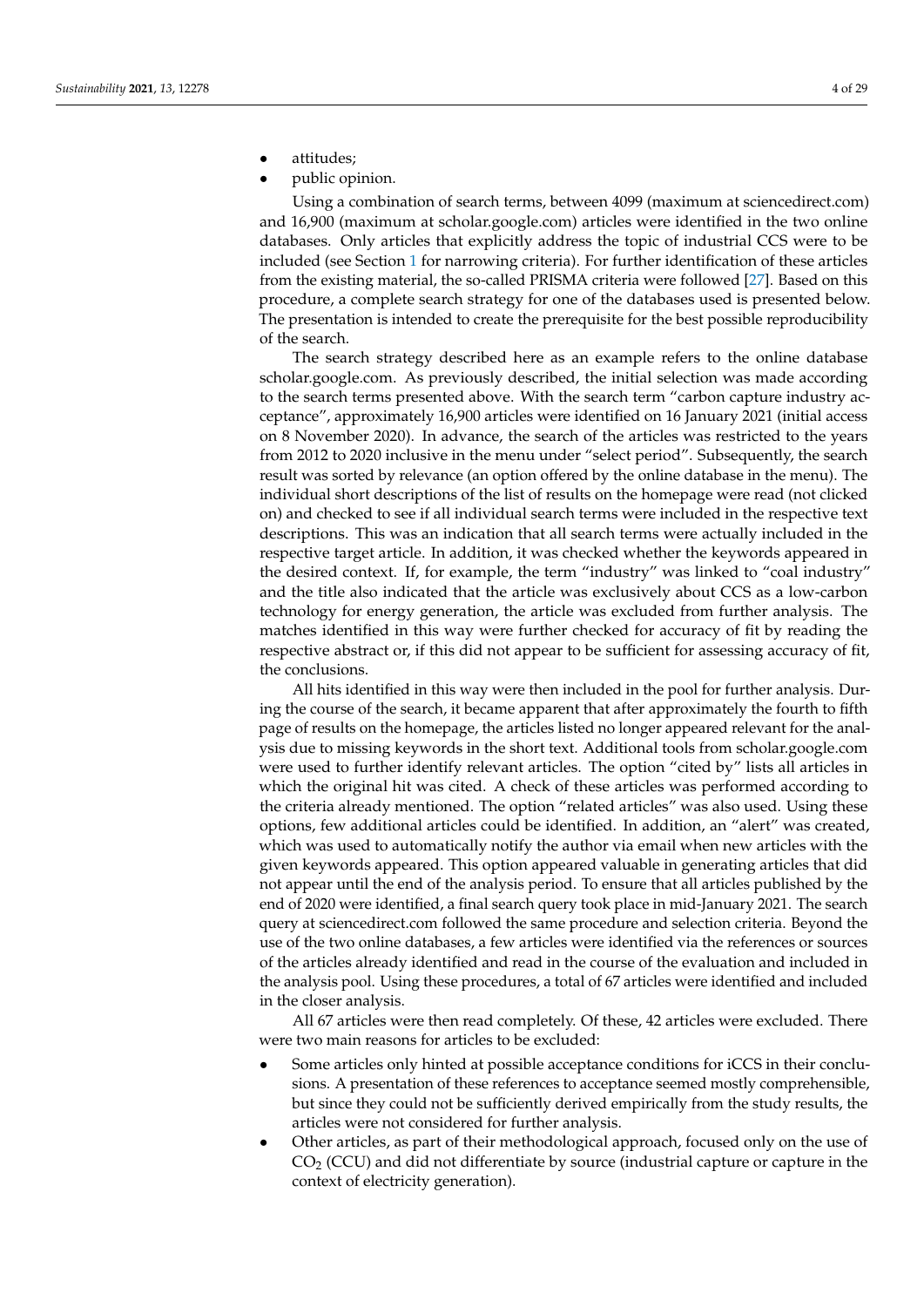Ultimately, 25 articles met the criteria to be included. It can be assumed that a large part of the relevant literature was identified.

# *2.2. Methodical Approach*

A qualitative content analysis of 25 articles was carried out using the MAXQDA software. The software allows qualitative data and text analyses and is internationally established in the field of science. For content analysis, a deductive category system was developed (referred to as "analysis dimensions" in the following). It was derived from the previous state of attitude and acceptance research on CCS. During the coding process, some of the analysis dimensions were adapted and the possibility was left open to inductively generate new dimensions, in accordance with the approach of [\[28\]](#page-26-10). The individual dimensions or acceptance factors are discussed in more detail in the following subsection.

## *2.3. Acceptance Factors from the Field of CCS*

A wealth of individual studies, results, and initial overview studies are available on the perception, attitude, and acceptance of CCS [\[29,](#page-26-11)[30\]](#page-26-12). The first studies on the subject appeared from 2002 [\[31–](#page-26-13)[33\]](#page-26-14). In the literature up to 2015, publications on the acceptance of CCS focus mainly on the use of the technology in the context of fossil power generation. Therefore, a considerable number of factors determining the acceptance of CCS have been proposed, many of which are commonly used to explain the acceptance of new technologies. There is not a consensus on the one model best suited to predict CCS or technology acceptance [\[29\]](#page-26-11), although there are publications that present a technology acceptance framework [\[34\]](#page-26-15) or provide a model approach for selected factors [\[20](#page-26-3)[,35](#page-26-16)[,36\]](#page-26-17). Most studies, as mentioned, examine the determining factors along specific research questions that can be categorized into some thematic groups. These groups of topics mainly include (a) general acceptance analyses "of the general public" in one country or in several countries; (b) analyses of real-life-projects across different groups of actors, including the local society; (c) analyses on communication and participation of CCS; and (d) analyses on specific process steps of CCS, especially storage. In recent years, since 2015, more studies have been added on the topic of CCU [\[20–](#page-26-3)[23](#page-26-5)[,37](#page-26-18)[–41\]](#page-26-19), which can be assigned to the abovementioned group of topics and perhaps also represent a research unit in their own right (cf. chapter 1). However, these factors have predominantly become established and are repeatedly used as a starting point for new research studies and questions. Additionally, for the analysis of the articles identified here for the topic area of industrial CCS, analysis dimensions were generated on the basis of the acceptance factors just mentioned or the state of science (cf. Table [1,](#page-5-1) here especially the factors from 1 to 8) (a similar set of influencing factors can also be found in the acceptance research on the energy transition [\[42\]](#page-26-20)). After the initial review of the articles (relevance check), additional dimensions that seemed useful for analyzing the acceptance of industrial CCS were added (compare factors 9 to 11).

| <b>No</b> | <b>Potential Acceptance Factors</b> | Explanation                                                                                                                                                                                                | Source <sup>1</sup> |
|-----------|-------------------------------------|------------------------------------------------------------------------------------------------------------------------------------------------------------------------------------------------------------|---------------------|
|           | Perceived benefits                  | What personal/societal benefits are associated with<br>iCCS? (social benefits include environmental benefits)                                                                                              | $[13, 16, 43 - 45]$ |
|           | Perceived risks                     | What personal/societal benefits are associated with<br>iCCS (including possible costs)?                                                                                                                    | [13, 16, 31, 44]    |
| 3         | Values/attitudes                    | Can certain patterns of attitudes be identified that<br>have an influence on the acceptance of iCCS?                                                                                                       | [34, 44, 46]        |
| 4         | Regional factors                    | What contribution do regional factors make to the<br>evaluation of iCCS technology? For example, are<br>citizens' previous experiences with potential iCCS<br>companies or local storage options decisive? | [11, 12, 47, 48]    |

**Table 1.** Analysis dimensions of iCCS acceptance within the framework of the review.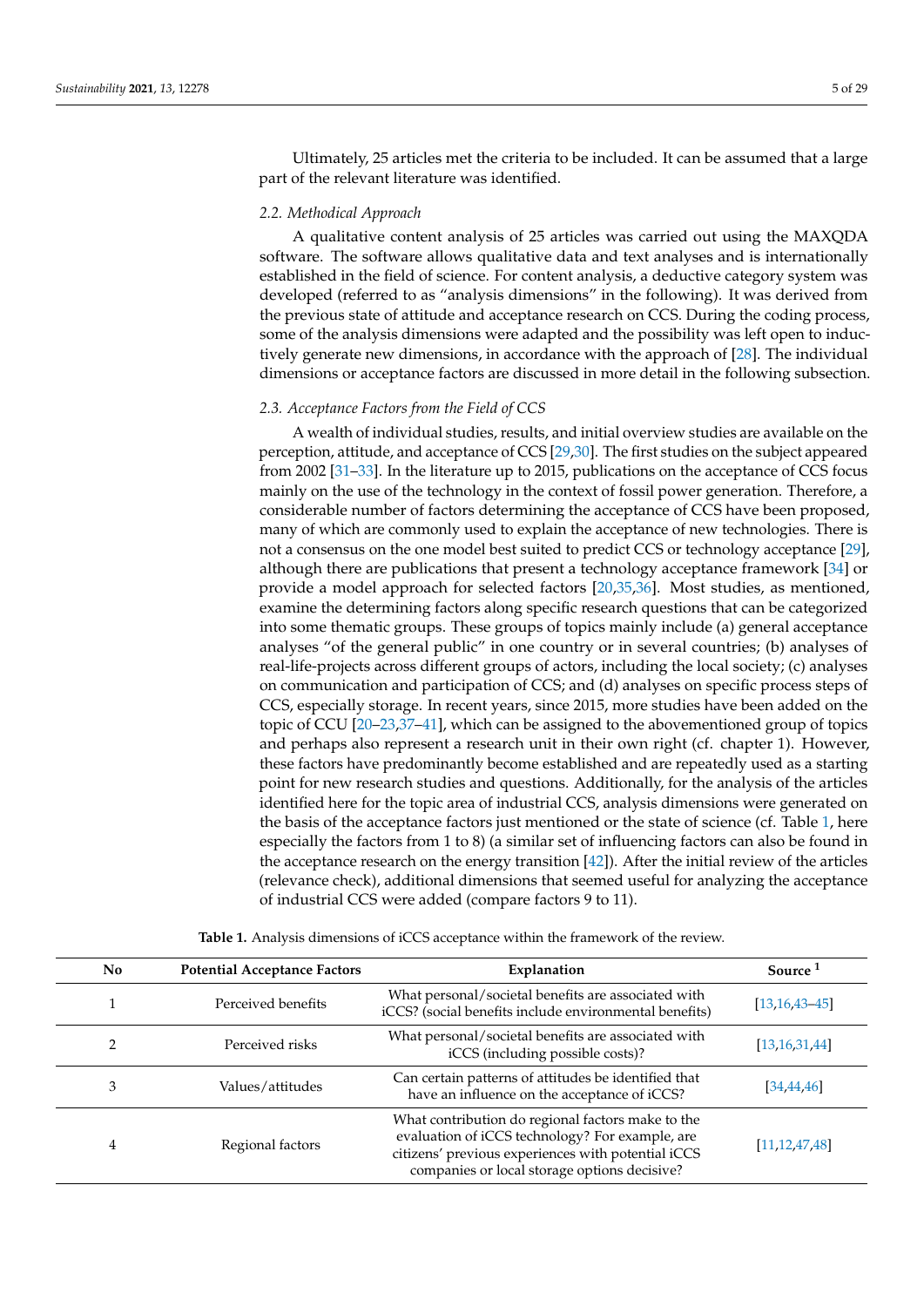<span id="page-5-1"></span>

| N <sub>0</sub> | <b>Potential Acceptance Factors</b>                        | Explanation                                                                                                                                                                                                                                    | Source <sup>1</sup> |
|----------------|------------------------------------------------------------|------------------------------------------------------------------------------------------------------------------------------------------------------------------------------------------------------------------------------------------------|---------------------|
| 5              | Trust                                                      | How important is trust in iCCS actors for acceptance?<br>What are the reasons for a lack of trust?                                                                                                                                             | $[10, 41, 49 - 51]$ |
| 6              | Knowledge/awareness                                        | How does the level of knowledge about iCCS<br>influence the evaluation of the technology? Are initial<br>perceptions of iCCS also important for acceptance?                                                                                    | [52, 53]            |
| 7              | Communication/participation                                | What is the need for participatory<br>instruments/communication concepts for the<br>implementation of iCCS?<br>Which communication strategy do companies pursue<br>for marketing/which actors do they involve?                                 | $[54 - 58]$         |
| 8              | Socio-demographic factors                                  | Can different socio-demographic factors induce<br>distinguished iCCS perceptions?                                                                                                                                                              | [44, 47, 59, 60]    |
| 9              | Perceived differences to iCCS<br>in the power plant sector | Are there significant differences between the<br>acceptance of CCS in the power plant sector and for<br>industrial applications?                                                                                                               | [16.17.41.61–63]    |
| 10             | Evaluation according to<br>process step                    | How is the use of iCCS evaluated along the value<br>chain stages (from investment to capture/transport to<br>$CO2$ storage and possible reuse)?<br>How is iCCS assessed in the context of other carbon<br>abatement technologies and pathways? | [14, 17, 41, 64]    |
| 11             | Regulatory/political aspects                               | How can a lack of regulatory frameworks, political<br>support and unresolved/complex approval<br>procedures influence iCCS acceptance?                                                                                                         | $[14,65-67]$        |

 $<sup>1</sup>$  It should be noted that the sources cited in the table are only a small excerpt of possible sources that have dealt with the topic. A</sup> comprehensive presentation of studies that have produced results on the respective dimensions of analysis is not intended here. Moreover, the assignment of sources is not exclusive because the respective studies often explored several categories of analysis. In this respect, relevant sources were also assigned to more than one analysis category.

> In the following, the results of the evaluated articles are presented along the acceptance factors described in Table [1.](#page-5-1) In addition to a presentation of the characteristic features, such as methodology used, year of publication and technology path, the analysis clarifies which influencing factors were assumed and investigated to explain the acceptance of industrial CCS. In Section [4](#page-18-0) (Discussion), these results are then reflected on and classified in the context of the entire acceptance research on CCS so that first insights can be gained on whether the acceptance factors on iCCS differ from the previous ones, in which areas they differ, if any, and whether new factors have been added.

#### <span id="page-5-0"></span>**3. Results**

#### *3.1. Characteristics of the Analyzed Articles*

To place the iCCS publications in the overall context of all publications on the topic of CCS acceptance, it should be mentioned in advance that until circa 2014 the number of scientific publications on the acceptance of CCS increased steadily [\[29\]](#page-26-11). Between 2015 and around 2018, the number of publications on the topic of CCS acceptance then remained at a lower level than in the years between 2010 and 2014 [\[30\]](#page-26-12). Up to this point, publications on the acceptability of CCS focused on the use of the technology in the context of fossil fuel power generation. Triggered by the Paris Agreement 2015 [\[2\]](#page-25-14), which highlighted the urgency of limiting global warming to as close to  $1.5\textdegree$ C as possible, as well as a number of other publications  $[1,3-5]$  $[1,3-5]$  $[1,3-5]$ , as described in Section [1,](#page-0-0) the discussion about CCS has continuously broadened and has more often focused on technology pathways that are not directly related to fossil energy production. Since then, there has also been an increasing number of scientific publications dealing with the acceptance of different technology paths of CCS.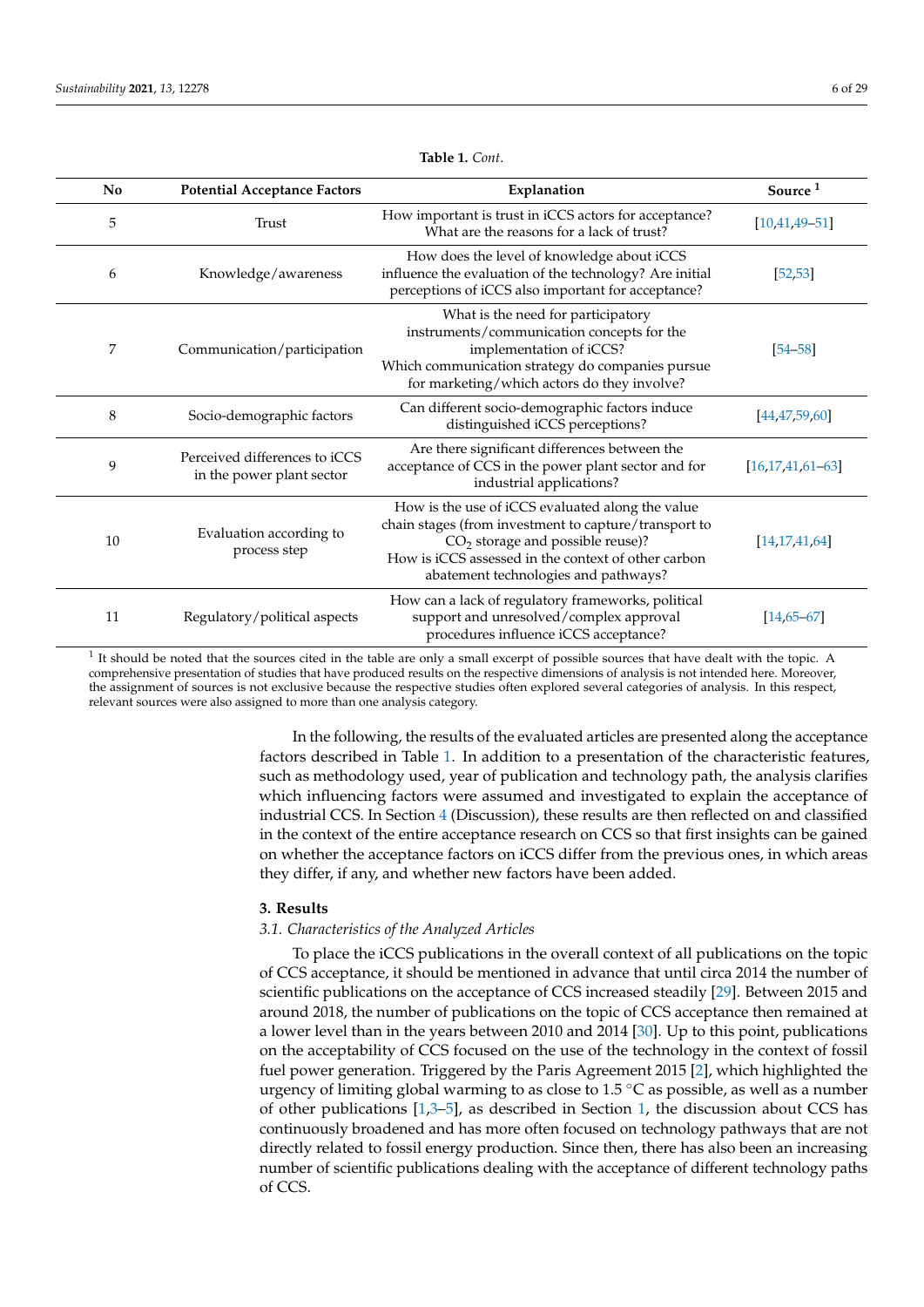The articles analyzed here were published between 2012 and 2020. Table [2](#page-6-0) illustrates the year of publication of the articles in combination with the selected technology path.

<span id="page-6-0"></span>

| <b>Technology Path</b>                                                                         | 2012-2015                                                                                   | 2016                                          | 2017                   | 2018                                                                                                             | 2019                                                                              | 2020                                                  | 2021 <sup>1</sup>         |
|------------------------------------------------------------------------------------------------|---------------------------------------------------------------------------------------------|-----------------------------------------------|------------------------|------------------------------------------------------------------------------------------------------------------|-----------------------------------------------------------------------------------|-------------------------------------------------------|---------------------------|
| iCCS without further<br>specification                                                          |                                                                                             | Haug et al.<br>[64], Broecks<br>et al. $[63]$ | Pihkola et al.<br>[69] | Xenias et al. [68],<br>Kashintseva et al.<br>$[67]$ , Ilinova et al.<br>[70], Thomas et al.<br>[71], van Os [72] | Tcvetkov<br>et al. [30],<br>Whitmarsh<br>et al. [13],<br>Serdoner <sup>[73]</sup> | Swennenhuis<br>et al. [65],<br>Boomsma<br>et al. [74] |                           |
| Evaluation of different<br>technology pathways<br>(variation of source,<br>transport, storage) | De<br>Best-Waldhober<br>et al. [17],<br>Wallquist et al.<br>[16], Dütschke<br>et al. $[61]$ |                                               |                        |                                                                                                                  |                                                                                   | Offermann-<br>van Heek<br>et al. $[41]$               |                           |
| iCCS with focus on<br>$CO2$ -storage                                                           |                                                                                             |                                               |                        | Gough et al. [14]                                                                                                |                                                                                   |                                                       |                           |
| iCCS as low carbon<br>technology for<br>energy-intensive<br>industry (cement, steel)           |                                                                                             |                                               |                        |                                                                                                                  | Aursland<br>et al. $[66]$                                                         |                                                       | Williams<br>et al. $[62]$ |
| Bioenergy with CCS<br>(BECCS)                                                                  |                                                                                             |                                               | Kojo et al.<br>$[75]$  |                                                                                                                  | Haikola et al.<br>[76]                                                            | Rodriguez<br>et al. [77]                              |                           |
| iCCS with reference to<br>hydrogen applications                                                |                                                                                             |                                               |                        |                                                                                                                  | Alcalde et al.<br>[78]                                                            |                                                       | Glanz et al.<br>$[15]$    |
| Total                                                                                          | 2/1                                                                                         | $\overline{2}$                                | $\overline{2}$         | 6                                                                                                                | 6                                                                                 | 4                                                     | $\overline{2}$            |

|  |  |  |  |  | <b>Table 2.</b> Theme clusters of iCCS acceptance in combination with year of publication $[13-17,30,41,61-78]$ . |  |  |  |  |  |  |  |  |  |  |  |
|--|--|--|--|--|-------------------------------------------------------------------------------------------------------------------|--|--|--|--|--|--|--|--|--|--|--|
|--|--|--|--|--|-------------------------------------------------------------------------------------------------------------------|--|--|--|--|--|--|--|--|--|--|--|

 $1$  These two articles have already been published in mid-January 2021. Due to their relevance, the author decided to include them before completing this article at the end of January. No other articles from 2021 were included in the analysis.

> As shown in Table [2,](#page-6-0) by the end of 2020, most articles on iCCS were published in 2018 and 2019 ( $n = 6$  in each year). A slight majority of the 25 articles ( $n = 13$ ) use the terminology "industrial CCS" (compare row 1 Table [2\)](#page-6-0), but do not further explain which technological concept of iCCS technologies is involved in the definition or within the operationalizations. This is not surprising, as the technological applications of iCCS are highly complex along the process steps and the different value chains that may be involved.

> To address this complexity, four of the studies provided their participants with a selection of different realistic CCS technology pathways to evaluate (compare row 2 Table [2\)](#page-6-0), which at least allowed for a more differentiated view according to different  $CO<sub>2</sub>$  sources, such as the evaluation of  $CO<sub>2</sub>$  capture in a chemical plant [\[41\]](#page-26-19). Since 2019, there has been an increase in acceptance studies investigating the impact of specific industrial CCS applications, such as from cement or steel plants or for the BECCS sector. These studies are often linked to specific project proposals, for example the ALIGN project (It is expected that further scientific publications on the acceptance of iCCUS will be published in 2021 from research projects that have been and will be funded within the framework of Horizon 2020 of the European Commission, such as the ALIGN-CCUS and STRATEGY CCUS projects) [\[74\]](#page-28-2), and concentrate on regions with industrial clusters that are significant geologically and in terms of their industrial structure with regard to the development of iCCS and are already being scientifically researched in part (compare lines 4 to 6, Table [2\)](#page-6-0).

> The analyzed articles on iCCS acceptance come from a total of 15 different countries, of which European countries represented 13—an overwhelming majority. The following European countries were involved in the preparation of the articles: United Kingdom = 7; The Netherlands and Germany =  $4$  each; Norway =  $3$ ; Finland and Sweden =  $2$  each; and Austria, Belgium, Lithuania, Portugal, Romania, Spain and Switzerland with one article each. Five of the European articles involved more than one country. As mentioned at the beginning, previous studies on the acceptance of CCS have made clear that protests and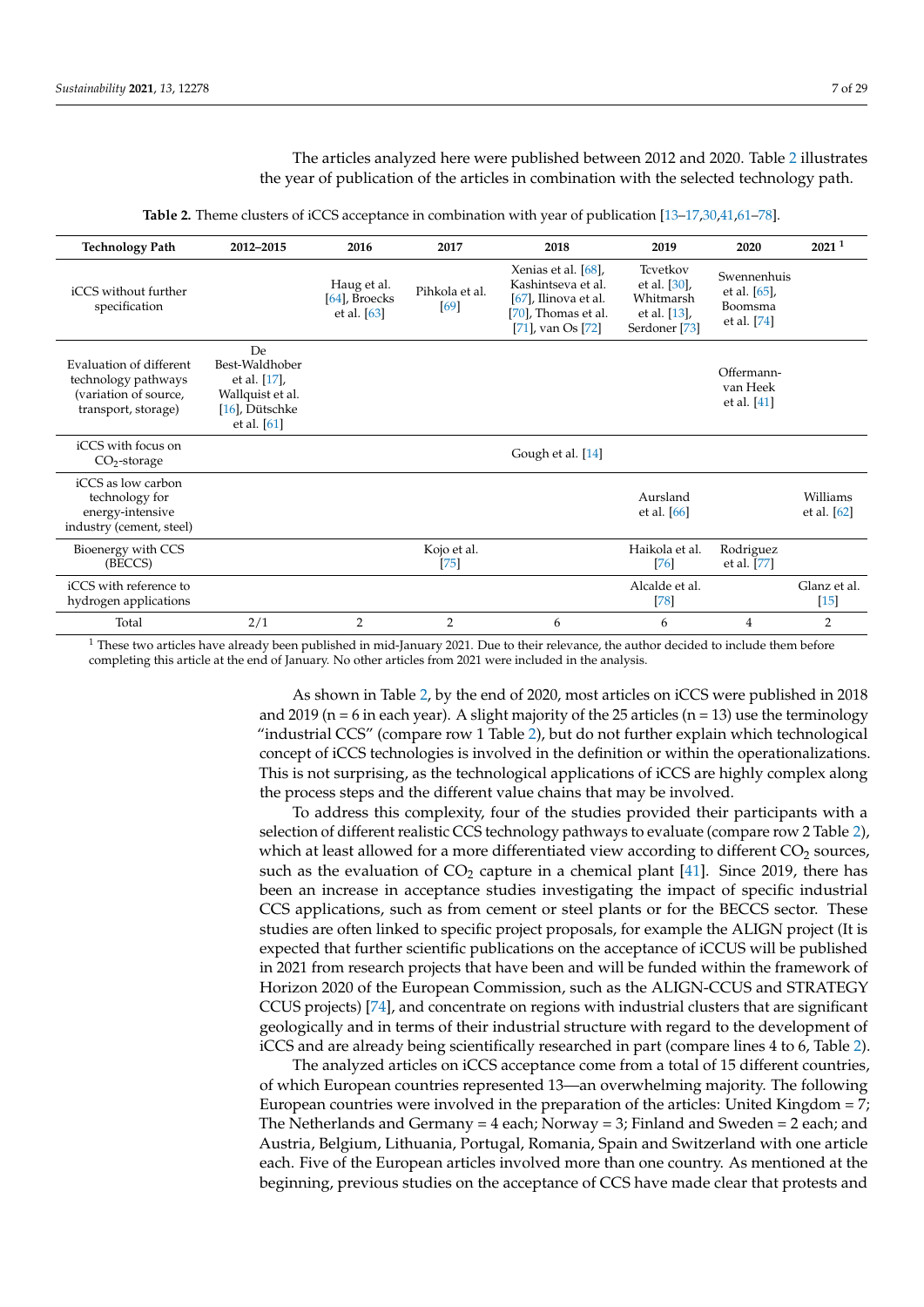risk perceptions on CCS have formed along exploration plans and projects, especially in Europe—particularly in the Netherlands [\[12\]](#page-25-9) and Germany [\[11\]](#page-25-8).

In this respect, if an iCCS strategy is to be pursued on the political level in the long term, these countries seem to have a particular interest in predicting future developments regarding the acceptance of iCCS. For Great Britain, the situation is similar; here, according to [\[79\]](#page-28-6), 17.2% would "probably not use" or "definitely not use" CCS technologies according to a representative survey. A further three articles come from Russia and another one from the United States of America. According to [\[30\]](#page-26-12), Russia has a special interest in the use of enhanced oil recovery (EOR) technology, which requires a lot of  $CO<sub>2</sub>$ , and therefore is considering CCS as a future option to develop this technology.

The relevant articles on the acceptance of iCCS were published in a wide range of journals. In total, the 25 articles come from 15 different journals. *The International Journal of Green-house Gas Control* accounts for 8 articles—by far the most. This is followed by the journals *Energy Procedia* and *Journal of Cleaner Production*, with 2 publications each on the topic. One of the analyzed articles is a Master's thesis, which was written at the University of Graz and cannot be assigned to any journal [\[73\]](#page-28-1).

Different theoretical concepts and approaches were used in the articles included. Twelve of the analyzed articles on iCCS acceptance do not mention any theoretical concepts. The concept of Wüstenhagen [\[80\]](#page-28-7) to classify three different dimensions of social acceptance is mentioned and applied in two articles. Studies that focus their analysis more on the regional or project level often include actor and communication-related approaches, such as the theory of public engagement in [\[68\]](#page-27-17), the social licence to operate (SLO) in [\[14,](#page-25-11)[74\]](#page-28-2), the end-to-end stakeholders involvement approach in [\[67\]](#page-27-15), the concept of procedural fairness in [\[62\]](#page-27-22), the concept of media agenda-setting in [\[75\]](#page-28-3), the stakeholder theory for management in [\[70\]](#page-27-18) and the cognitive theory of shifting coalitions in [\[73\]](#page-28-1).

In addition, the articles mention social-psychological concepts that illuminate social behavior even more against the background of cultural aspects and certain values, such as the theory of planned behavior in [\[30\]](#page-26-12) and, in the context of the Master's thesis, the concept of the Ethical landscape of CCS, the theory of worldviews and the cultural theory to specify belief systems in [\[73\]](#page-28-1). Two of the analyzed articles reflect their findings on iCCS acceptance to the whole debate on energy system transformation using the just transition approach [\[65](#page-27-14)[,78\]](#page-28-0) or the multidimensional research concept as in [\[15\]](#page-25-12).

A complete table of the analyzed articles with the categories "first author", "year of publication", "method(s) used", "country", "iCCS-related technology", and "important statement in relation to iCCS" is provided in the Appendix [A](#page-21-0) (Table [A1:](#page-25-16) Overview of the analyzed articles).

# *3.2. Key Findings along the Dimensions of Analysis as well as Additional Insights*

In the following, the main results of the analyzed articles are presented along the analysis dimensions shown in Table [1.](#page-5-1)

#### <span id="page-7-0"></span>3.2.1. Perceived Benefits

The results of the studies analyzed have identified some benefits that appear to be associated with the use of iCCS and thus may have a positive impact on social acceptance. These benefits include the possibility of creating local and national value through iCCS projects [\[64\]](#page-27-13).

For example, the municipality of Porsgrunn in Norway considers iCCS important in legitimizing industry in the region and thus sustaining related jobs in the long term [\[64\]](#page-27-13). Additionally, ref. [\[71\]](#page-27-19) sum up that the potential of iCCS can protect and rejuvenate historical employment patterns and this opportunity makes iCCS an attractive option for an area. This is also important to counteract the out-migration of the local population that threatens to occur if established industries go away [\[64\]](#page-27-13). Beyond protecting existing jobs, ref. [\[71\]](#page-27-19) make the argument that providing infrastructure for iCCS can also create additional employment opportunities in the region. Consistent with this, communities hosting CCS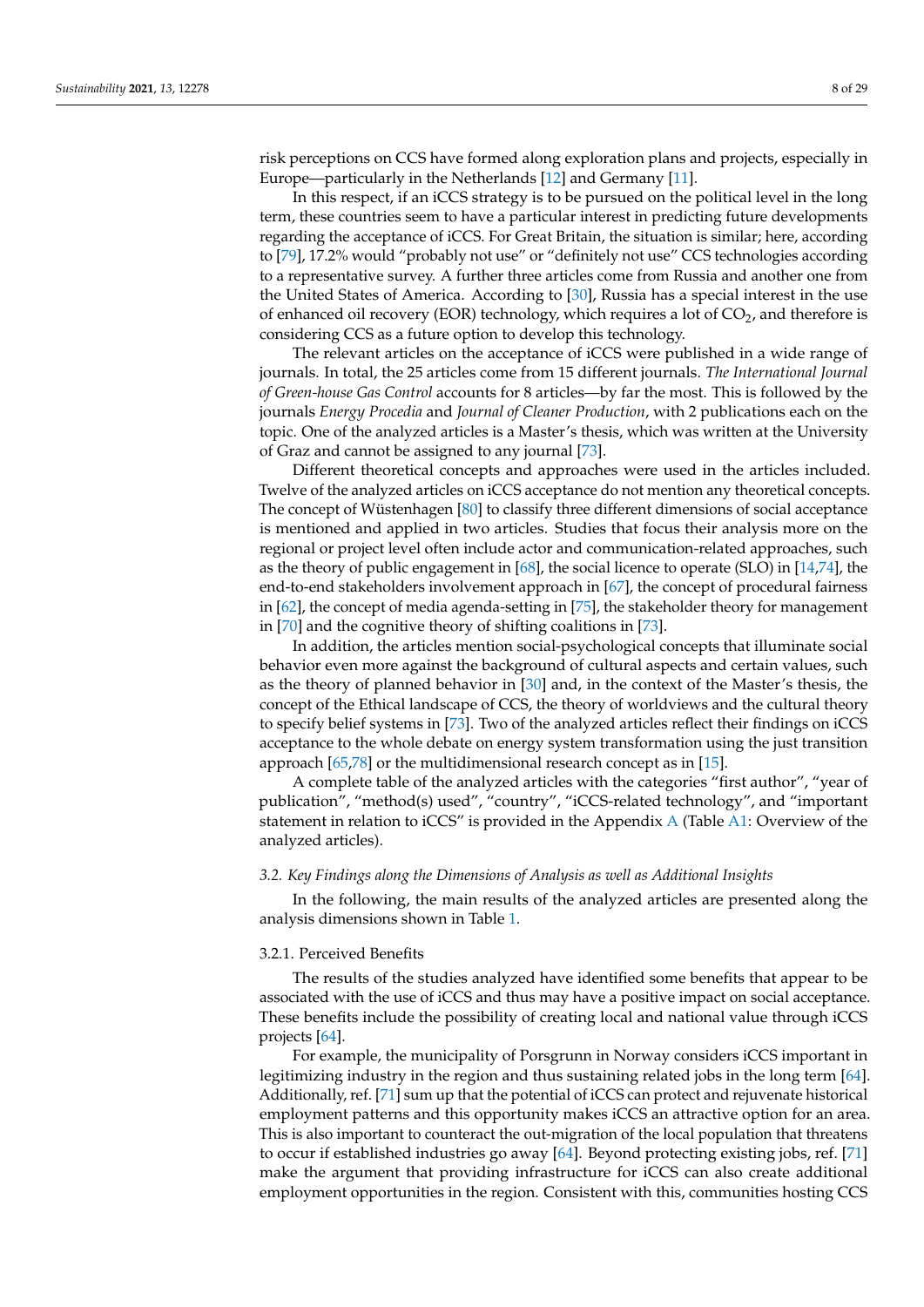projects would benefit economically from the jobs and revenue that the industry would provide [\[13\]](#page-25-10).

In addition, regional clusters containing multiple capture projects can benefit from shared  $CO<sub>2</sub>$  transport and storage infrastructure to maximize value, share investment decisions and operating costs, and thus reduce development costs [\[78\]](#page-28-0). Thus, ref. [\[64\]](#page-27-13) postulate benefits from mergers of larger regional clusters for iCCS (across national borders). For example, in their study, they identified the notional "Skagerrak Cluster" for the countries of Norway, Sweden, and Denmark, which identifies some key geographic features that have good conditions for establishing iCCS technology (similar to the northeast region of Scotland). The advantages come from the possibility of storing the  $CO<sub>2</sub>$  offshore, with emission sources relatively close to the sea. According to [\[64\]](#page-27-13), the relevance of looking more closely at the Skagerrak cluster provides valuable input for evaluating acceptance and communication challenges for other iCCS clusters in the Nordic region. These benefits of iCCS overall can be linked to increasing the economic viability of both the technology itself and the region in question, these are benefits that [\[30](#page-26-12)[,70\]](#page-27-18) also highlight in their study.

However, not only is the preservation or renewal of existing economic structures identified as a benefit of iCCS, but the technologies should also serve to promote and profile municipalities and regions as environmental and technological leaders, ultimately to develop new industrial activities [\[64\]](#page-27-13). In this context, there is also talk of a potential image boost for iCCS industries and regions [\[62\]](#page-27-22). For example, refs. [\[75,](#page-28-3)[77\]](#page-28-5) argue the relevance of developing and deploying BECCS, a technology pathway discussed as an advantage for forest-rich countries such as Finland [\[75\]](#page-28-3) and which holds the potential to establish itself as a "first mover" [\[77\]](#page-28-5). Without BECCS it would be a challenge to meet emission targets, but with BECCS Finland could gain advantages by saving and trading emission rights [\[75\]](#page-28-3) (see also Section [3.2.11\)](#page-17-0).

Regarding the impact of environmental effects (reduction of  $CO<sub>2</sub>$  emissions, slowing of climate change) and their classification as a benefit for the acceptance of iCCS, there are different results in the analyzed studies. Some study results suggest that attributing the benefits of iCCS to improving the regional and global environmental situation can create an advantage for the perception of acceptance [\[15](#page-25-12)[,30,](#page-26-12)[70,](#page-27-18)[75\]](#page-28-3). Similarly, the results of a representative study in Canada, the USA, the UK, the NL, and Norway illustrate that iCCS can help mitigate climate change and support the economy according to the respondents in [\[13\]](#page-25-10), which could be interpreted as a benefit for the technology. However, the same study also highlighted that framing CCS as dealing with 'waste' (in conjunction with  $CO<sub>2</sub>$  reuse) seems to be more persuasive in encouraging support than framing it in terms of climate or economic benefits. The authors of [\[74\]](#page-28-2) critically note that the siting of new or expanded iCCS facilities is more likely to be associated with national and international benefits, for example achieving energy and climate goals and economic revenues (on this also see [\[70\]](#page-27-18)), and that the apparent benefit to local communities may turn out to be a potential burden, for example through subjectively perceived risks. Such a perceived imbalance between (negative) local impacts and national or global benefits would pose a challenge when it comes to public response to iCCS technologies [\[74\]](#page-28-2). Hence, currently there is no consistent evidence from the scientific community as to whether iCCS is perceived as a mitigation option for  $CO<sub>2</sub>$ , and thus as a climate technology, and whether this has a positive or negative effect on the perception of the benefits of the technology. Moreover, such a perception is certainly also dependent on many regional factors.

For completeness, here are the five main benefits of CCS industrial projects according to [\[70\]](#page-27-18): (1) reduction of negative impacts on the environment, (2) contribution to socio-economic development of regions and territories, (3) attractive direction for socially responsible investments, (4) support for sustainable development of companies involved in CCS projects, (5) use of  $CO<sub>2</sub>$  for purposes such as improving oil recovery by oil and gas companies, increasing energy efficiency of industrial companies.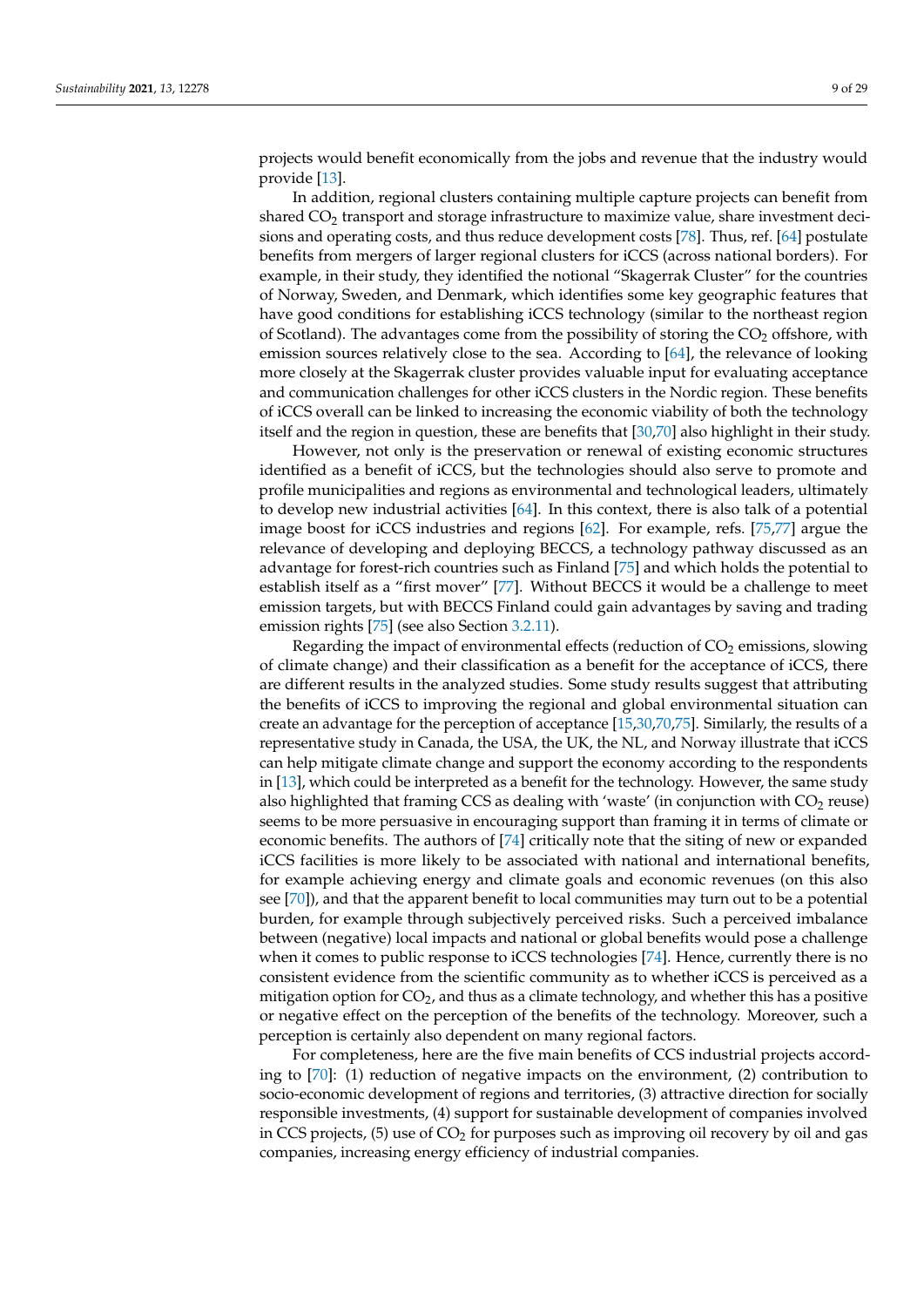The analysis of perceived benefits gives the impression, as also indicated by [\[30\]](#page-26-12) and previous studies on the benefits and risks of CCS, that benefit perception may exert a stronger influence on iCCS acceptance than risk perception.

## <span id="page-9-0"></span>3.2.2. Perceived Risks

According to the studies analyzed, the use of iCCS technologies is associated with various societal risks that can have a negative impact on acceptance. These include perceived risks at the local level, for subsequent generations and for ecological and economic systems, but also risks for making political decisions that do not contribute to improving climate protection in the long term. The most frequently mentioned risk perceptions in the studies relate to negative health impacts, especially for people living near  $CO<sub>2</sub>$  storage and transport infrastructure [\[62\]](#page-27-22).

The local impacts of iCCS are particularly addressed here [\[68\]](#page-27-17), and with it the accompanying sense of unfair treatment of those who suffer disadvantages [\[30](#page-26-12)[,74\]](#page-28-2). It is believed that iCCS could become locally entrenched as a "risky technology" in the perception of local and regional populations  $[15]$ , especially if  $CO<sub>2</sub>$  storage occurs on land  $[77]$ . Hazards are expected from possible  $CO<sub>2</sub>$  leakage and seismic risks [\[15](#page-25-12)[,75](#page-28-3)[,77\]](#page-28-5). The perception would not improve even if already existing infrastructure were used [\[15\]](#page-25-12). The same applies to the  $CO<sub>2</sub>$ transport route; here, too, leakages and unforeseen risks are feared by the population [\[15\]](#page-25-12). In addition, several stakeholders in Germany expected so-called spillover effects, which occur when already existing rejections of CO pipelines are transferred to  $CO<sub>2</sub>$  pipelines on the grounds that these transport options are not sufficiently differentiated in society [\[15\]](#page-25-12).

In this context, the fear of a lack of acceptance of responsibility on the part of politics and industry [\[71](#page-27-19)[,77\]](#page-28-5) and the societal desire to avoid uncertainties are mentioned [\[30\]](#page-26-12), especially when it comes to long-term monitoring of  $CO<sub>2</sub>$  infrastructure, which is primarily intended to ensure the protection of future generations [\[71](#page-27-19)[,73\]](#page-28-1). In addition to health risks from the use of iCCS, ecological risks were also mentioned in the analyzed articles [\[15](#page-25-12)[,75](#page-28-3)[,76\]](#page-28-4), which can have an unfavorable impact on acceptance. For example, interventions in the ecological system through the construction of new  $CO<sub>2</sub>$  infrastructure can permanently endanger the environment [\[15\]](#page-25-12). In addition, one study expressed fears about the possible effects of stored  $CO<sub>2</sub>$  in the seabed [\[73\]](#page-28-1), which could, for example, affect the fauna and flora of nearby coastal regions and lead to catastrophic consequences there [\[71\]](#page-27-19). At the same time, the use of iCCS technologies was interpreted as a standstill for other climate protection measures in industry that would lead to lock-in effects of unsustainable corporate practices [\[73\]](#page-28-1). However, the results on the perception of iCCS technologies are partly contradictory; on the other hand, there is apparently the concern that without their use, no adequate emission reductions for the climate can be achieved by energy-intensive industries [\[62\]](#page-27-22) (which can ultimately be seen as an advantage for iCCS).

In addition to these societal risks, the studies also mentioned some personal risks that may be decisive with regard to the perception of iCCS. These include, in particular, the previously mentioned perceived health risks, which could lead to a strong rejection of iCCS technologies, especially on the part of the local population [\[13,](#page-25-10)[30,](#page-26-12)[71\]](#page-27-19). Personal risks may also be perceived in conjunction with the economic factors of iCCS. For example, the results of the analyzed studies illustrate that the factor of employment can be perceived as both a personal risk and a benefit [\[14,](#page-25-11)[65\]](#page-27-14) for people in a region in the context of iCCS. For example, one study expressed concerns that iCCS may impose costs that are then offset by, for example, lower employment levels in iCCS operations. On the other hand, the introduction of the technologies could create new areas of work and if steps were taken to retrain and employ industrial workers within the iCCS sector, this would be a benefit [\[71\]](#page-27-19). However, there has been an equal concern that there may be inflation of products through use with iCCS and in the long run this effect will contribute to industrial companies becoming uncompetitive in the global market and may lead to local plant closures [\[65\]](#page-27-14).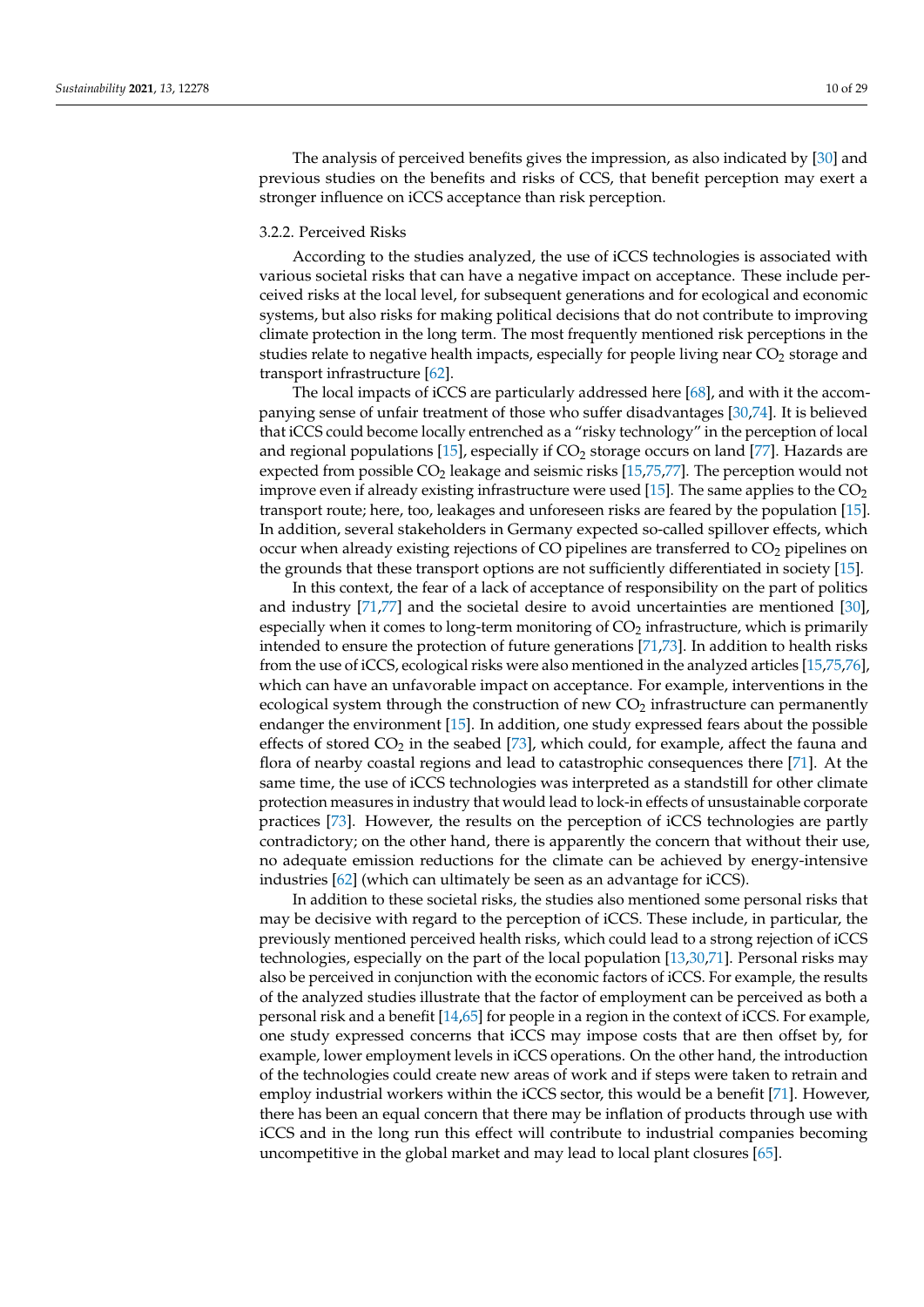# <span id="page-10-0"></span>3.2.3. Preferences/Values

In the context of the studies analyzed, a variety of values and attitudes were explained that can have an influence on the acceptance of iCCS. These broadly include cultural identity, the closely related moral concepts of a society, environmental awareness, the perceived influence of iCCS on people's living conditions and attitudes toward technological developments and industry.

According to the study by [\[13\]](#page-25-10), nationality is the strongest predictor of support for iCCS. Closely related to nationality is the cultural identity of a country. Thus, a study explained that compensation services to communities [\[74\]](#page-28-2) must take into account the cultural as well as the social context [\[14,](#page-25-11)[30,](#page-26-12)[62\]](#page-27-22). Here, it is especially important that sacred values such as human safety are not mixed against a secular value, for example, by accommodating a hazardous facility in exchange for monetary compensation [\[74\]](#page-28-2). Certain normative ideas and moral values are also obviously advantageous for the development of a positive attitude towards iCCS [\[63](#page-27-12)[,76\]](#page-28-4). Insofar as the use of iCCS can compensate for possible inequalities in society [\[65\]](#page-27-14), for example, by allowing regions with a high proportion of energy-intensive industries to hold on to their economies to some extent or to operate them in a climate-friendly manner through iCCS, this represents an advantage for the perception of iCCS [\[64\]](#page-27-13). However, such perspectives do not go hand in hand with the moral notion that iCCS is interpreted as an intrusion into the subsurface "wilderness" or that BECCS is morally indefensible due to the still unclear availability of biomass, as stated in [\[71\]](#page-27-19). A view that, according to [\[71\]](#page-27-19), occurs among those with strongly ecological values. According to [\[71\]](#page-27-19), iCCS can only contribute to justice in society where a common understanding of cultural, natural and socio-economic systems prevails.

The influence of environmental awareness on the acceptance of iCCS is still evaluated very differently. Thus, ref. [\[13\]](#page-25-10) clarify that a high environmental awareness can lead to a low acceptance of iCCS as the technology is seen as less important for coping with climate change than other technological options [\[63\]](#page-27-12). Whereas BECCS technologies seem to get a better rating in [\[71\]](#page-27-19) compared to  $CO<sub>2</sub>$  capture from further industrial processes (here certain views of environmental awareness do not seem to be in conflict with the moral risks of BECCS mentioned above). Either way, BECCS is obviously viewed positively here because it is more likely to be associated with natural processes through the use of biomass [\[16\]](#page-25-13). However, if iCCS technologies are placed in the larger context of addressing climate change, where the technologies are embedded as part of an overall strategy to reduce  $CO<sub>2</sub>$ , their perception as an environmentally conscious technology may change if necessary [\[13,](#page-25-10)[65\]](#page-27-14). Here, the urgency to address climate change postulated in recent years seems to have become a helpful vehicle for improving society's perception of iCCS technologies [\[63\]](#page-27-12). Another step towards valuing iCCS as an environmental technology focuses on the perception of  $CO<sub>2</sub>$  as a significant resource [\[64\]](#page-27-13) rather than a waste product (see Section [3.2.1\)](#page-7-0) or iCCS as a socially desired argument to support energy-intensive industries in the context of political decarbonization intentions [\[53\]](#page-27-6).

It remains open whether, far from being environmentally conscious, people can develop a positive perception of iCCS out of a certain technological affinity. The authors of [\[30\]](#page-26-12) present a study in which people with a positive attitude toward gas infrastructure development are more supportive of iCCS than people without this attitude. In addition to environmental awareness and technological affinity, the perceived impact of iCCS on people's concrete living conditions is also likely to be significant in assessing acceptance [\[68\]](#page-27-17). For example, results from a focus group [\[71\]](#page-27-19) illustrate people's fears that a life based on the renewable energy technology system may be very regimented and "robotic" and that this development may negatively affect previously valued lifestyles. In light of these considerations, the use of iCCS technologies is evaluated in a different context; in which through them traditional ways of life can be maintained for longer, which is evaluated as quite positive [\[70\]](#page-27-18). The authors of [\[13\]](#page-25-10) also found in their study that people with energyintensive lifestyles were more likely to prefer iCCS than others because they too could maintain their lifestyles while not being accused of promoting climate change.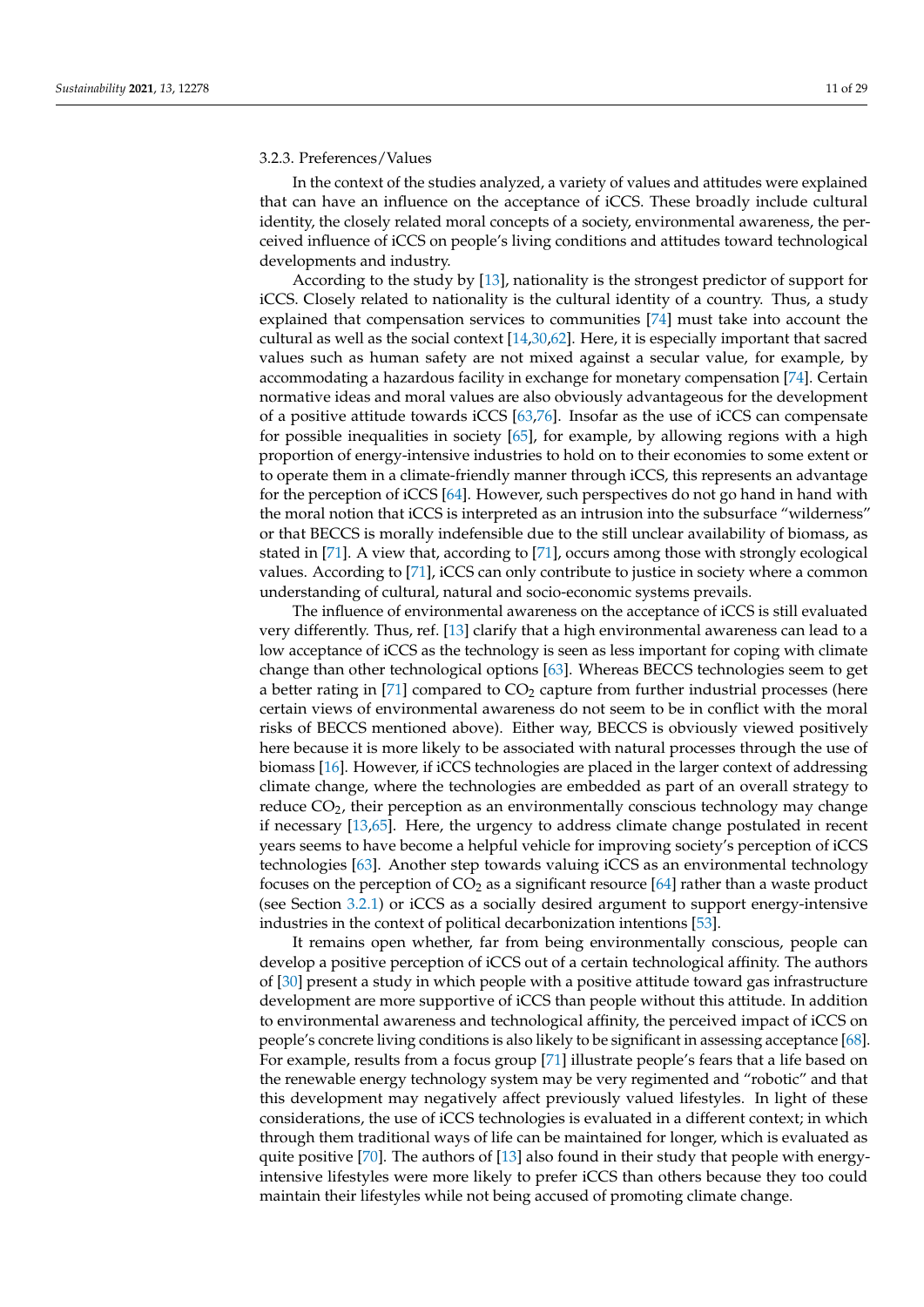The general attitude of the population toward the industry could also be an indicator for the future acceptance of iCCS. This is an aspect that will be discussed in more detail in the following section, as it is very closely linked to questions of the regional affiliation of the public.

# <span id="page-11-0"></span>3.2.4. Regional Factors

In this section, we will focus on the factors that can exclusively determine the regional characteristics and conditions for the development of iCCS acceptance (independent of other factors such as trust, knowledge, and communication, which can also influence the regional perception of iCCS). These factors on regional specificity include the specific history of an area and the regional perception of iCCS technologies in the context of other developments, such as the economic activities and geological conditions of the region.

The results of the studies analyzed suggest that despite the processes of deindustrialization in advanced capitalist economies, deeply rooted cultural narratives of industrial modernity and manufacturing employment remain powerful markers of identity and social progress [\[64](#page-27-13)[,71\]](#page-27-19). In regions with an industrial heritage, where the local public feels connected to industry, this identity is particularly high [\[74\]](#page-28-2). Regional populations appreciate it when industrial actors inform them and involve them in their activities and plans to give them a sense of belonging and identity [\[66,](#page-27-21)[74\]](#page-28-2). It is becoming apparent that people in such regions are concerned that these industries remain fully intact and are becoming sustainable [\[13,](#page-25-10)[62\]](#page-27-22).

Ref. [\[14\]](#page-25-11) contribute to this thesis, for example, with the study of Teesside (UK). Teesside is a conurbation with a strong industrial base that residents rely on. Ref. [\[74\]](#page-28-2) also assume that people in such regions are more positive about iCCS development than people who are less rooted in their industrial heritage. For example [\[66\]](#page-27-21), describes that the Norcem industry began producing cement as early as 1919 and quickly became a major player in the economic life of the region. Ref. [\[64\]](#page-27-13) emphasize the aspect of habituation. If people are used to industrial activities, especially when industry has operated in the area for decades, this has a positive effect on trust towards local industry and politics. For example, residents in northern regions are also accustomed to transporting products that are considered more dangerous than  $CO<sub>2</sub>$ , such as ammonia.

Ref. [\[13\]](#page-25-10) assume that areas where iCCS plants are likely to be built are typically those locations where (analogous) industry already exists. Subjective familiarity with such an industry could also serve to reduce the perceived risks associated with new infrastructure, leading to greater acceptance (or tolerance) of iCCS within regions. Fundamentally, according to [\[74\]](#page-28-2), there is a need to understand local social realities, such as understanding what a particular place means to the local public, as well as how iCCS technology can impact this meaning at an early stage of the projects.

However, refs. [\[15](#page-25-12)[,30](#page-26-12)[,67\]](#page-27-15) also emphasize that past economic activities, for example, when coal mines are present in the region or there have been incidents with health impacts for local residents, can have a lasting negative effect on the implementation of new projects. For example, the explosion of a gas pipeline in Belgium in 2004 increased public concern about the perceived reliability of  $CO<sub>2</sub>$  transport [\[30\]](#page-26-12) (see also [\[15\]](#page-25-12) regarding the CO pipeline in Section [3.2.2\)](#page-9-0).

Another crucial factor for the regional acceptance of iCCS seems to be the specific perception of actors and issues related to a (possible) project. Ref. [\[74\]](#page-28-2) suggests that this debate is also in the literature on the so-called social license to operate (SLO): "SLO refers to the informal permission granted to industry by the local community and wider society to develop a technology; in the context of CCS, SLO has been recognized as very preliminary and fragile". The following factors are summarized for achieving an SLO by [\[74\]](#page-28-2) and are supplemented here by the results of other studies:

• Weighing the costs and benefits to the community, based on the particular characteristics of the project (see also [\[13\]](#page-25-10)). Here, the ability of iCCS to protect jobs was identified as one of the key benefits. These benefits can be felt even more strongly for iCCS as it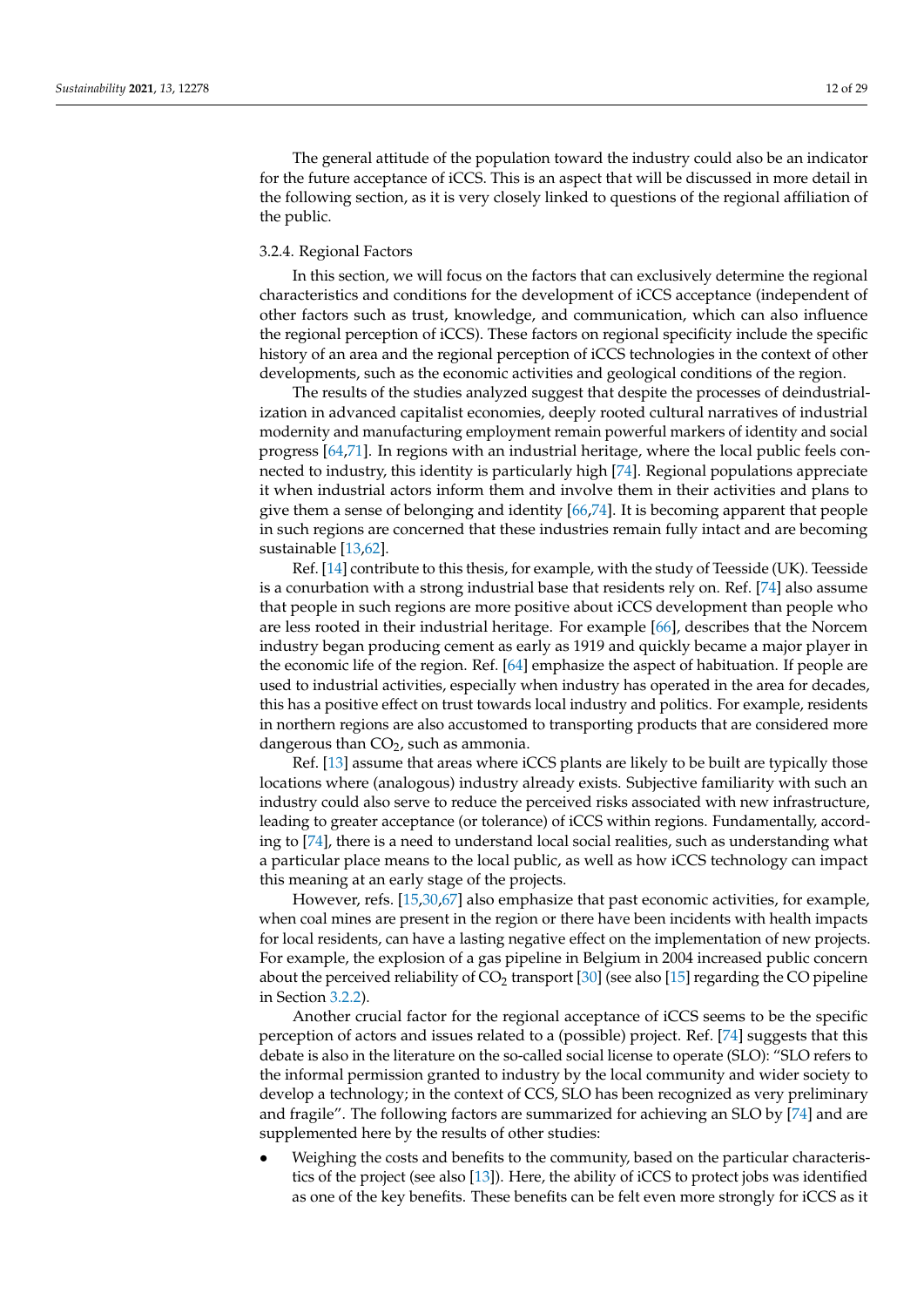both protects employment in existing industries and provides infrastructure that can attract new investment and employment opportunities [\[13](#page-25-10)[,66](#page-27-21)[,71\]](#page-27-19);

- Creation of socio-political legitimacy; that is, whether an industry and all other (interest) groups act fairly, respect local lifestyles, and, in sum, the community plays a role and is involved (see also [\[13\]](#page-25-10)). This can also include industry engagement with the local public, which is seen as the "key vehicle for achieving social license" by [\[81\]](#page-28-8). Part of this engagement can be compensation measures offered to the community [\[74\]](#page-28-2);
- Creation of interactional trust; in which all participants engage in a mutual dialogue (in relation to communication, compare also Section [3.2.7\)](#page-14-0);
- Establishing an institutionalized trust in which a lasting relationship with community representatives is established, taking into account mutual interests. This dialogue also includes the industry's ongoing efforts to address environmental challenges, including iCCS—see also [\[64\]](#page-27-13).

In addition to the factors already mentioned, the studies identified further aspects that may have an influence on the regional acceptance of iCCS; these include the specific economic situation and the geological conditions of a region. These have already been discussed in more detail in Section [3.2.1](#page-7-0) on the perceived benefits of iCCS and will not be repeated here.

## 3.2.5. Trust

In almost all analyzed studies ( $n = 23$ ), the topic "trust" was treated as a crucial acceptance factor for iCCS. Ref. [\[74\]](#page-28-2) conclude that research indicates that trust in developers and other stakeholders is a critical factor influencing public response to a development such as iCCS as a whole, as well as at the community level. Within the studies analyzed, the trust factor is predominantly discussed in the context of regional processes and stakeholders on iCCS. Some stakeholder groups enjoy more trust among the population than others. These groups include in particular (environmental) non-governmental organizations (ENGOs) and local stakeholders, for example politicians and investors, who are considered to represent local and civic interests [\[15\]](#page-25-12). These groups of people are thus seen as having a certain degree of integrality. Whereas [\[62\]](#page-27-22) notes that in the context of a focus groups in Wales (United Kingdom), a distrust of both a major steel producer and the government at all levels was mentioned based on a lack of integrity and competence. According to [\[14\]](#page-25-11), perceptions of trust in key institutions depend on the track record of those institutions in managing past industrial processes.

Local authorities seem to have a special role to play here in developing a deeper commitment, as they can act as facilitators for the deployment of iCCS [\[65\]](#page-27-14). The importance of the position of the municipality towards CCS projects has been shown in previous studies. In Barendrecht in the Netherlands, the local government rejected a proposed CCS project because they feared negative impacts on public health and a decline in property values [\[64\]](#page-27-13). Accordingly, it is important that the community, including the people who live there, feel that the continued efforts of industry to build technology like iCCS is also directed toward solutions to environmental challenges [\[64\]](#page-27-13). This is where community familiarity with industry relevant to CCS implementation may also be important [\[64\]](#page-27-13). Moreover, ref. [\[13\]](#page-25-10) argues that subjective familiarity with such an industry may serve to reduce the perceived risks associated with new infrastructure, leading to greater acceptance of iCCS within the intended communities.

At the same time, gaining public trust is an extremely lengthy and labor-intensive process that is highly dependent on experience in the interaction between laypersons and project stakeholders [\[30\]](#page-26-12). It is also important to avoid violating trust as much as possible, as it can be difficult to rebuild and can also cause negative spillover effects on perceptions of other technologies and projects [\[14\]](#page-25-11). Distrust can have an effect in different areas, on the one hand with regard to the competence of the responsible persons (competence-based distrust), especially when it comes to the implementation of a complex infrastructure project such as iCCS technology [\[62\]](#page-27-22). On the other hand, distrust can also relate to procedural fairness in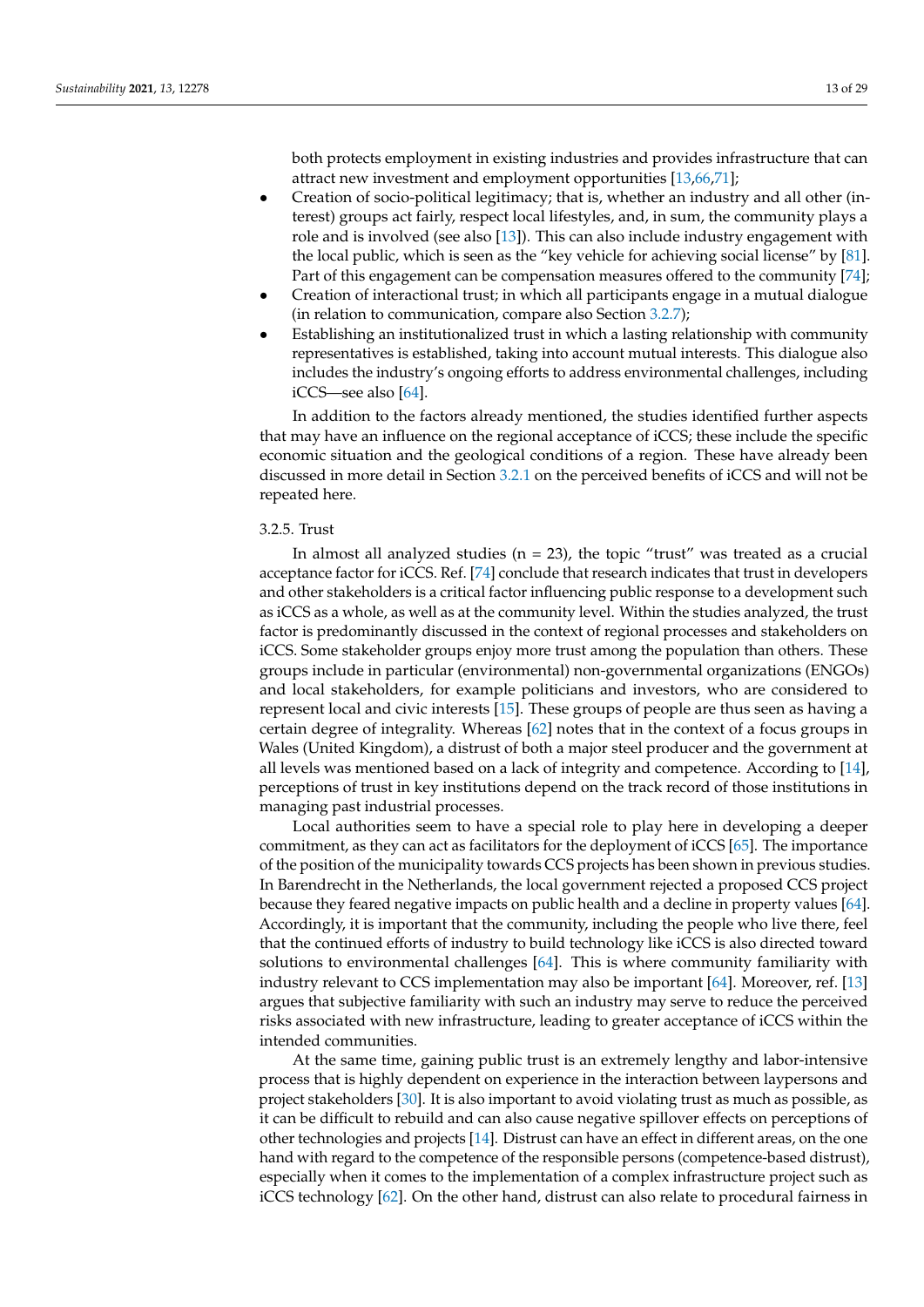the participation process (integrity-based distrust [\[62\]](#page-27-22); compare also the comments on sociopolitical legitimacy in Section [3.2.4\)](#page-11-0). According to [\[74\]](#page-28-2), without a more comprehensive public involvement strategy, the question remains whether this is sufficient to build a sense of trust towards the developer.

#### 3.2.6. Knowledge/Awareness

As expected, none of the studies analyzed provide any information on what the state of public perception and knowledge of iCCS technologies is. However, the results of [\[13\]](#page-25-10) show that public awareness of CCS (without concreteness to iCCS) remains low (here for Canada, the Netherlands, Norway, the UK and the US) and this result is also in line with previous research. However, in deciding whether to accept or reject CCS, the general level of knowledge and awareness plays an important role, as illustrated by the presentations from Tcvetkov's literature review on CCS [\[30\]](#page-26-12). Stakeholders interviewed by [\[15\]](#page-25-12) in the ELEGANCY project rate public knowledge about CCS as rather low and perceive that iCCS technologies are not yet present in the current public discussion due to low market penetration. The results of [\[61\]](#page-27-11) in the context of an experiment suggest that iCCS is viewed more positively by those who claim to have more knowledge about iCCS and that they are also likely to show a higher interest in the technology. Additionally, ref. [\[41\]](#page-26-19) found that higher information levels can fundamentally change the evaluation of  $CO<sub>2</sub>$  capture options (for example air capture or from chemical plants).

The study [\[64\]](#page-27-13) emphasizes that the local population in Porsgrunn (Norway) is not only used to industrial activities, but is also likely to have concrete experience with iCCS activities. There is a sense that the local population is positive about the proactive approach to managing  $CO<sub>2</sub>$  emissions, and this assumes that there is some level of knowledge about iCCS locally. Beyond this level of knowledge about iCCS, ref. [\[77\]](#page-28-5) clarified that industries also have an interest in iCCS technologies becoming more widely known. For example, to market BECCS, public knowledge of low-carbon technologies is a possible positive aspect. The reasoning is that customer demands for negative emissions make investment decisions easier for industries because they can integrate iCCS technologies as part of their sustainability strategy. According to [\[65\]](#page-27-14), however, even key stakeholders such as trade unions and environmental organizations lack evidence-based information on the iCCS capabilities of carbon-intensive industries. Ref. [\[73\]](#page-28-1) also assumes that environmental organizations (related to Europe) lack the necessary resources to acquire knowledge about different iCCS technology options in detail. This lack of capacity also contributes to the apparent lack of official positions on issues such as iCCS until 2018 [\[73\]](#page-28-1).

Beyond just awareness and knowledge of iCCS, the studies address the need for contextual knowledge. For example, ref. [\[72\]](#page-27-20) suspects that there will be a more positive perception of iCCS as people become more aware of their individual climate impacts. Thus, some of the stakeholders interviewed in the study of [\[15\]](#page-25-12) also see a general lack of societal acceptance regarding energy technologies and large-scale infrastructure, attributed in part to a lack of knowledge. Perception of global warming issues, understanding of the role of humans in this process, and developing an objective view of the prospects of low-carbon technologies, including CCS, depend on the education of respondents [\[26,](#page-26-8)[30\]](#page-26-12). Therefore, implementation of an educational strategy for sustainable development should be considered, which starts at school and could be part of a national "green" policy. Ref. [\[71\]](#page-27-19) clarified in their study that with the level of knowledge about iCCS and the integration of the technologies into a higher-level thematic context, the initially perceived assessment of iCCS can change once again. If iCCS is initially interpreted as a potential threat to natural systems, subsequent presentations and scenario discussions led to a gradual shift in how participants interpreted iCCS. Similarly, ref. [\[62\]](#page-27-22) clarifies that participants in two focus groups on the Port Talbot steel mill development acquired contextual knowledge to evaluate iCCS. For example, they express concerns that if iCCS makes steel more expensive, the Welsh steel industry could lose out to foreign competitors who continue to produce emissions-intensive steel at the lowest price. If nothing else, these findings illustrate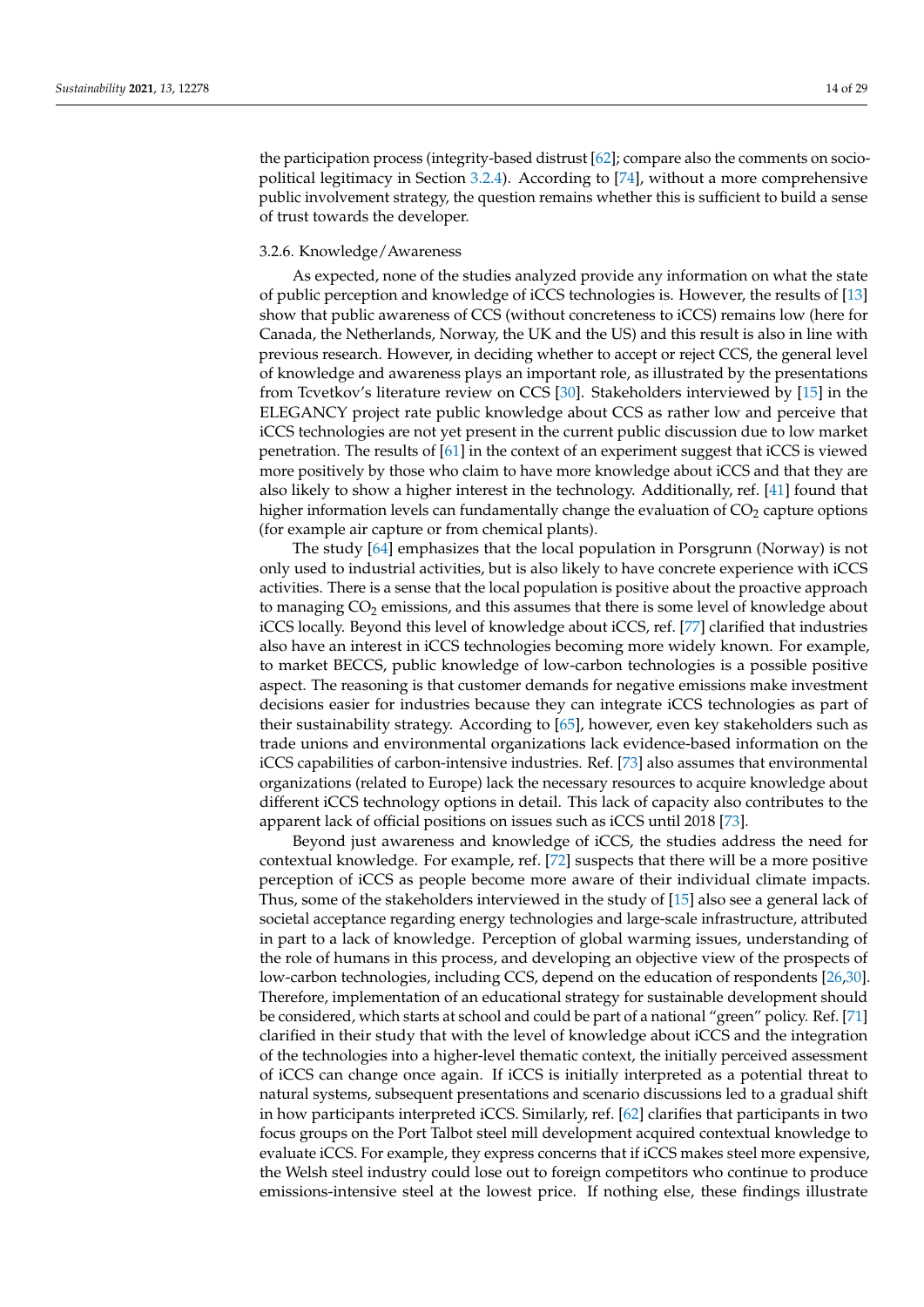that awareness of iCCS does not immediately predict public acceptance of a project [\[30\]](#page-26-12). Ref. [\[66\]](#page-27-21) also note that regardless of the depth of their insight and knowledge, people will acquire subjective perceptions about iCCS. Ref. [\[30\]](#page-26-12) sees consolidating government, industry and NGO efforts as one of the key challenges to improving public perceptions of CCS.

<span id="page-14-0"></span>3.2.7. Communication/Participation

The discussion of CCS communication and participation in the articles analyzed is extensive and is therefore presented in the form of a table (Table [3\)](#page-14-1). Ref. [\[68\]](#page-27-17) suggests that the CCS community is generally aware of the range of factors that influence public engagement. Whether this range changes significantly for communication about iCCS cannot be adequately answered using the available results. Ref. [\[74\]](#page-28-2) illustrates that effective public engagement will be key to successful iCCS implementation. With this comes the need to further explore how to most effectively engage with the local public.

**Table 3.** Overview of the acceptance factor "communication/participation" of iCCS (who/what/how).

<span id="page-14-1"></span>

| Who should communicate?                                                                                      |  |  |  |  |  |
|--------------------------------------------------------------------------------------------------------------|--|--|--|--|--|
| Persons of trustPersons within the scope of their respective expertise                                       |  |  |  |  |  |
| Qualified project team                                                                                       |  |  |  |  |  |
| Entire community of interest (to be defined on a case-by-case basis)                                         |  |  |  |  |  |
| Inclusion of new players, e.g., business and trade associations, companies along the entire value chain      |  |  |  |  |  |
| What should be communicated?                                                                                 |  |  |  |  |  |
| iCCS narrative embedded in the overall context of sustainability                                             |  |  |  |  |  |
| Urgency to combat climate change                                                                             |  |  |  |  |  |
| Framing of iCCS as environmental technology (where there is no alternative)                                  |  |  |  |  |  |
| Discussion of alternative technologies                                                                       |  |  |  |  |  |
| Integration into norms and values of society                                                                 |  |  |  |  |  |
| Costs in the context of the overall energy transition                                                        |  |  |  |  |  |
| Economic advantages and disadvantages                                                                        |  |  |  |  |  |
| Set economic consequences in relation to ecological ones                                                     |  |  |  |  |  |
| Infrastructure challenges/use of existing infrastructure                                                     |  |  |  |  |  |
| Presentation of project experiences incl. risk analyses                                                      |  |  |  |  |  |
| Integration into current political context                                                                   |  |  |  |  |  |
| Liabilities/standards/regulatory framework/securityRole of iCCS for global economy/international cooperation |  |  |  |  |  |
| How to communicate?                                                                                          |  |  |  |  |  |
| Develop an empowerment and communication strategy and plan                                                   |  |  |  |  |  |
| Take into account the main principles of public participation                                                |  |  |  |  |  |
| Meaningful voice during decision-making processes                                                            |  |  |  |  |  |
| Establish continuity in communication                                                                        |  |  |  |  |  |
| Fairness/greatest possible transparency/inclusion of all/neutral/clear/high quality                          |  |  |  |  |  |
| Creation of problem-oriented knowledge, e.g., FCDP                                                           |  |  |  |  |  |
| Include local needs and contexts/site characterization.                                                      |  |  |  |  |  |
| Consider community compensation                                                                              |  |  |  |  |  |
| Use of classic media, such as brochures, local media                                                         |  |  |  |  |  |
| Facilitate face to face exchange, e.g., local activities and events                                          |  |  |  |  |  |

Use of digital media

The chosen order of the factors does not represent a weighting.

In this context, it seems important to mention again the aspect of [\[74\]](#page-28-2), which emphasizes a certain flexibility in dealing with iCCS projects, as specific concerns and needs may change over time in different regions. Here, regular adjustments of the implementation strategy of iCCS projects have to be taken into account.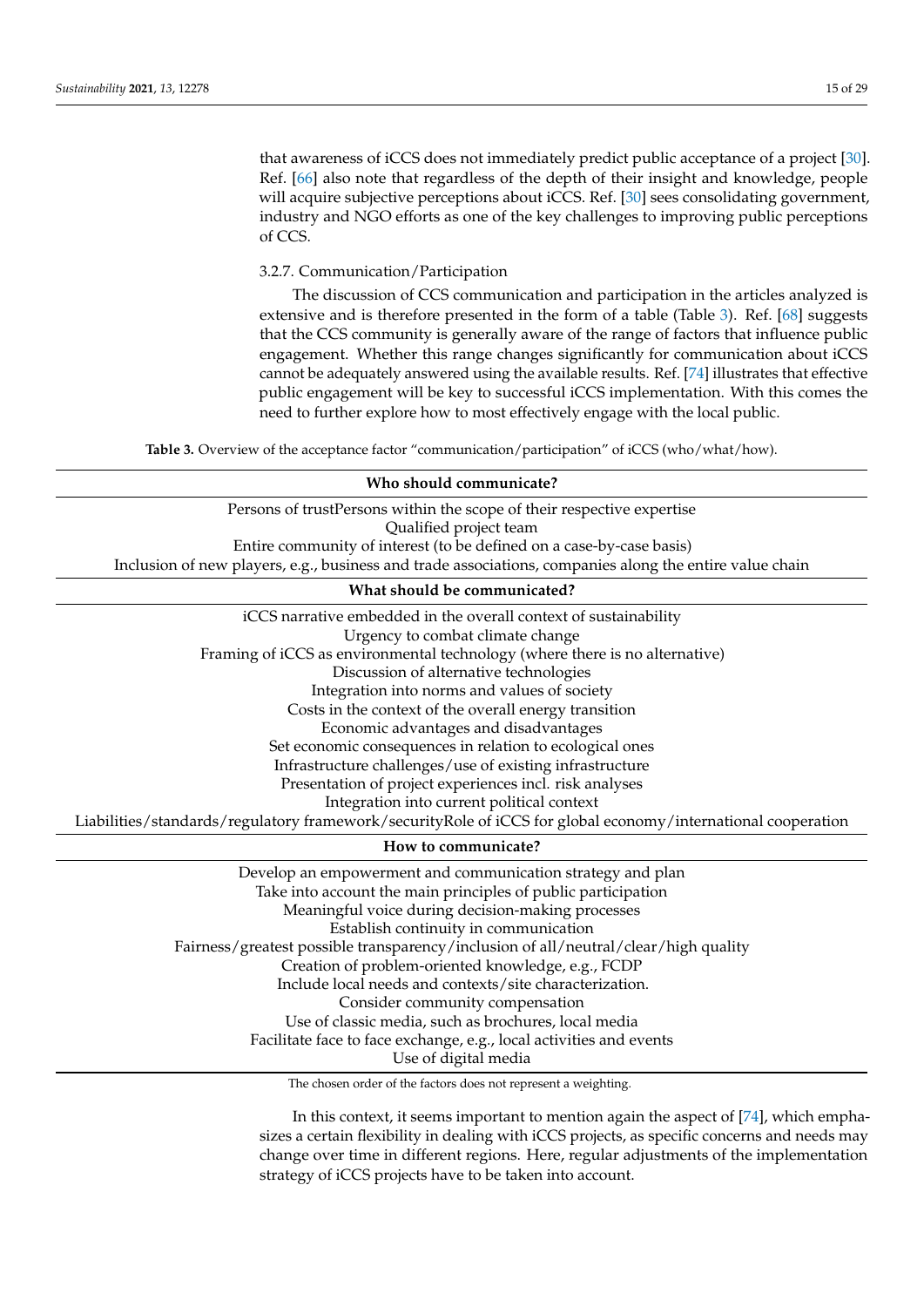# 3.2.8. Socio-Demographic Factors

The analysis of the influence of socio-demographic factors on the acceptance of iCCS from the available studies does not reveal any meaningful trend. According to [\[67\]](#page-27-15), for example, the acceptance of iCCS among women is about three times higher than among men (in selected European countries). Additionally, according to [\[13\]](#page-25-10), men (as well as older people and people with high incomes) showed lower support for iCCS (but only after reading the message on CCS and possible lifestyle change). In contrast, ref. [\[30\]](#page-26-12) presents findings in which men show more tolerant perceptions of CCS risks when the economic potential is present, while women are more concerned about safety. Additionally, as mentioned earlier in the context of a country's cultural identity (see Section [3.2.3\)](#page-10-0), nationality represents the strongest predictor of support for iCCS [\[13\]](#page-25-10).

All other results on the influence of the socio-demographic factor do not explicitly refer to iCCS technologies and therefore do not find any further explanation here.

# 3.2.9. Perceived Differences between CCS and iCCS

In the following, the question is addressed whether significant differences between the acceptance of CCS from fossil-fired power generation plants and the acceptance of iCCS from industrial processes can be derived from the results of the analyzed studies. There are a number of initial results on this, but they target different technology pathways and are therefore hardly comparable. First, ref. [\[30\]](#page-26-12) suggests that CCS technologies received general support from respondents in a survey, but when it comes to specific options for implementation, for example as part of gas and coal-fired power plants, initial public preferences may be negated. Additionally, according to [\[71\]](#page-27-19), focus group participants articulate more positive visions for iCCS and BECCS than for coal CCS. They affirm support for growth through iCCS in manufacturing industries, as this is highly desired by society. Additionally, ref. [\[15\]](#page-25-12) assume that iCCS will have higher social acceptance than CCS. Beyond this more economic aspect, ref. [\[68\]](#page-27-17) represents the need to significantly broaden the iCCS discussion to include heavy industry and processes outside of power generation. This was seen as necessary to counter the traditional arguments of environmental groups that reject CCS because of its ability to re-generate electricity. In addition, initial studies compare the acceptance of iCCS with the acceptance of gas-fired power plants. For example, ref. [\[16\]](#page-25-13) show in their experiment that BECCS plants receive higher approval than those using conventional gas. Interestingly, as perceptions of BECCS improve, so does the willingness of one's community to accept  $CO<sub>2</sub>$  storage. Ref. [\[17\]](#page-26-0) also found that large-scale plants converting gas to hydrogen (H2) with CCS tend to be viewed negatively by most respondents. Basically, ref. [\[71\]](#page-27-19) assumes that fossil CCS is considered unacceptable by the local population, while other CCS options, like iCCS, remain feasible.

#### 3.2.10. Evaluation of iCCS for Different Process Steps

iCCS technologies encompass many different technological concepts and potential target applications. The results presented below are intended to illustrate the acceptance of iCCS along the stages of different value chains and the underlying factors. It should be mentioned at the outset that the studies analyzed did not examine in detail the possible effect of the technical feasibility of different iCCS technologies on iCCS acceptance.

The following findings are available on the  $CO<sub>2</sub>$  source and the capture process step:

• BECCS: as briefly indicated before, BECCS is preferred to fossil-based CCS. According to [\[76\]](#page-28-4), the technological approach has reached a stage of normalization in the debate, at least in the scientific discourse, after several years of intense criticism, and has become a self-evident aspect of climate change discourse. Especially for countries with a strongly biomass-based economy, such as Finland, BECCS seems to generate benefits [\[75\]](#page-28-3). With reference to [\[71\]](#page-27-19), CCS was seen as a more intuitive and natural process when linked to managed forestry and the carbon cycle. Similarly, ref. [\[41\]](#page-26-19) presents the use of biogas plants as a source of  $CO<sub>2</sub>$  as a promising option for industry and policy makers to achieve a socially acceptable form of carbon capture. Environmental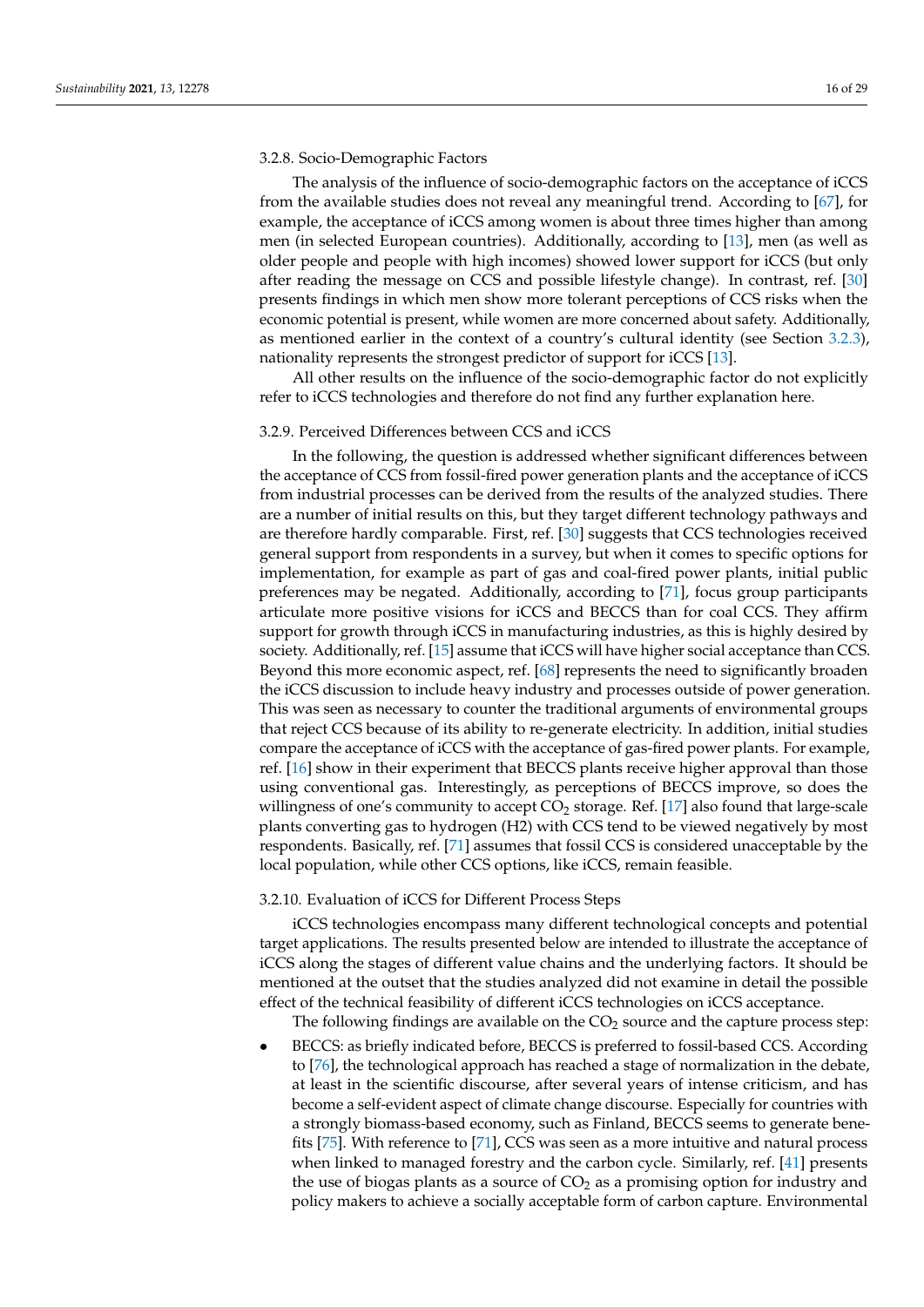organizations such as Greenpeace and Biofuelwatch disagree here, according to [\[76\]](#page-28-4), emphasizing problems with agricultural production and water scarcity in the context of BECCS. This aspect is also critically addressed in the Convention on Biological Diversity from 2019 [\[82\]](#page-28-9). This is because significant negative impacts on biodiversity and food security are expected as a result of the extensive land use changes caused by the consistent use of bioenergy, including BECCS. It remains to be seen what effect this position can have in terms of shaping public opinion. However, ref. [\[13\]](#page-25-10) assume that BECCS is more supported than shale gas, underground coal gasification, and the application of CCS in heavy industry.

- Post-combustion capture: while the process can be retrofitted into existing energy infrastructure, it does not promise economic feasibility due to low efficiency and increases the need for fossil fuels, thus having a comparatively high environmental impact. For these reasons, the process is generally not considered beneficial from the perspective of interviewed stakeholders [\[69\]](#page-27-16). In contrast to oxy-fuel technology, post-combustion requires larger constructional measures and entails a visible and significant change to the existing plant. Therefore, acceptance-relevant aspects may occur due to construction sites and changes in the landscape [\[15\]](#page-25-12).
- Direct air capture (DAC): according to [\[41\]](#page-26-19), capturing  $CO<sub>2</sub>$  from ambient air is not an accepted option among the public, especially when detailed information on efficiency and energy requirements is available.
- $CO<sub>2</sub>$  capture from chemical plants: the results of a study by [\[41\]](#page-26-19) show that providing technically correct and comprehensible information has the potential to completely revise previous negative opinions of study participants. The prerequisite is that it is explained transparently that the capture of  $CO<sub>2</sub>$  from a chemical plant is highly efficient and has a lower environmental impact compared to other alternatives. Initially negative reactions can thus be transformed into positive acceptance ratings.

The following findings are available on the acceptance of the  $CO<sub>2</sub>$  transport process step:

- Rejection of  $CO<sub>2</sub>$  pipelines: Respondents' judgments in an experiment by [\[16\]](#page-25-13) were most influenced by the pipeline factor, to a lesser extent by the plant factor, and least by the storage location factor (there are a variety of contrary results on this). However, people seem unwilling to live near a pipeline (respondents from Switzerland), although they would prefer a  $CO<sub>2</sub>$  pipeline to a gas pipeline. Field testing of geological storage in densely populated areas may therefore consider avoiding pipeline transport to increase the likelihood of public acceptance [\[13\]](#page-25-10).
- Use of existing infrastructure: ref.  $[41]$  make clear in their study that  $CO<sub>2</sub>$  transport by truck and a mix of trucks and pipelines are not preferred by the participants. In particular, the negative ecological effects expected for the construction of new infrastructure packages are mentioned here. Instead, it is recommended to examine the potential of using the existing infrastructure for alternative fuel production. A further step would even be the avoidance of  $CO<sub>2</sub>$  transports by spatially linking  $CO<sub>2</sub>$  capture and fuel production—an option that should be examined in terms of acceptance.

The following findings are available on the acceptance of  $CO<sub>2</sub>$  use:

- Methanol production: according to  $[30]$ , the most preferred way to use  $CO<sub>2</sub>$  is methanol production, while the CCS-EOR process chain is perceived as one of the worst alternatives, second only to CCS without the link to the beneficial use of  $CO<sub>2</sub>$ .
- Chemical looping and  $CO<sub>2</sub>$  removal from calcination processes: these have shown potential according to [\[69\]](#page-27-16) in the study area of Finland, especially in small CCU applications and in some cases also in CHP production. Opportunities to recycle the captured carbon could help solve the economic feasibility problem due to lower transportation and storage costs and potential revenue from recycling. Whether optimizing economic feasibility may also have an effect on public perception is not addressed.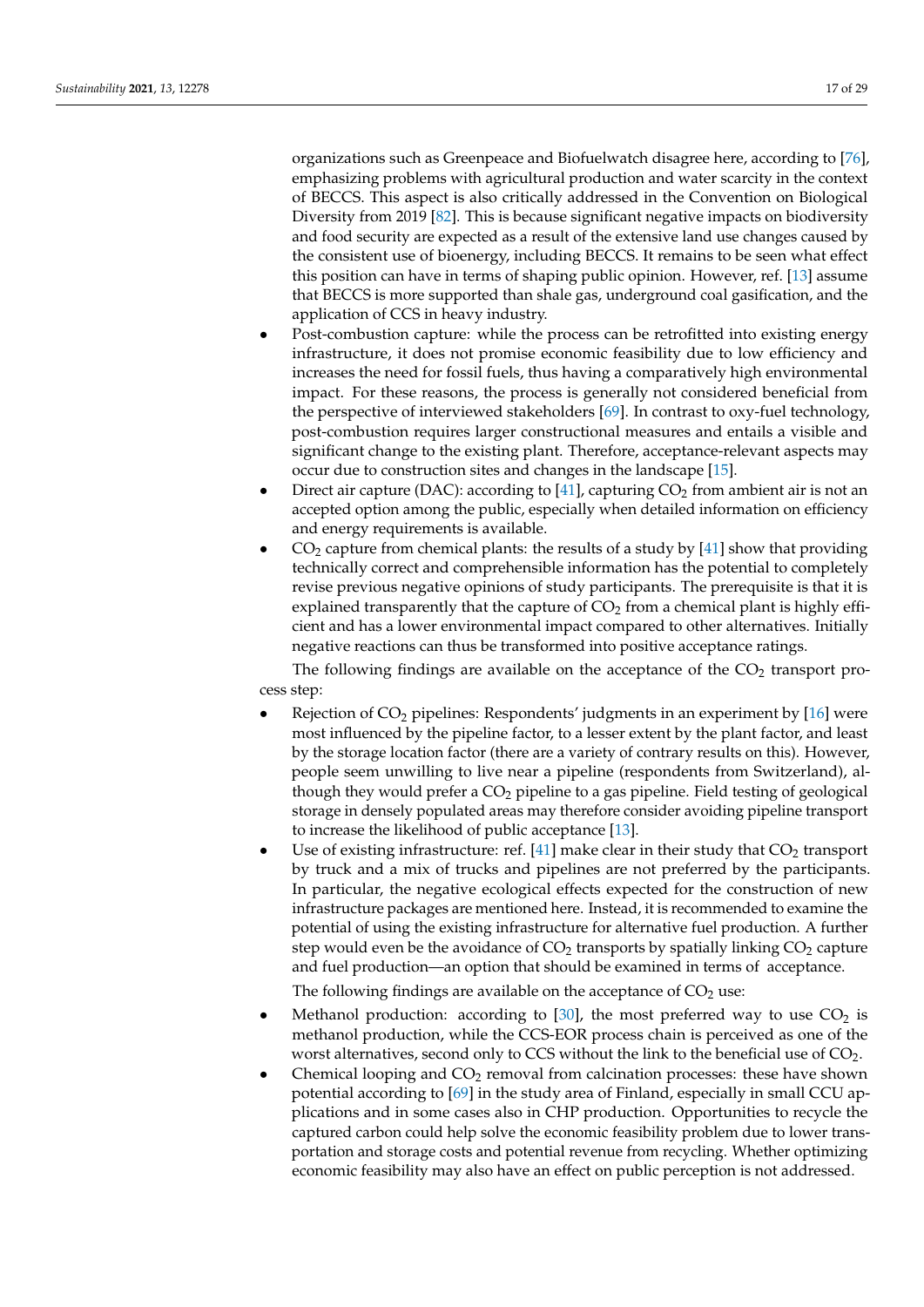- $CO<sub>2</sub>$ -based fuel production: ref. [\[41\]](#page-26-19) make clear that the public is less interested in the process step of CO<sub>2</sub>-based fuel production and efficiency improvements in chemical production, but rather in the processes of  $CO<sub>2</sub>$  capture and transport.
- $H<sub>2</sub>/CCS$  value chain: ref. [\[14\]](#page-25-11) represent that the H2 part of this joint value chain is more socially accepted than the CCS part. Nevertheless, the type of  $H_2$  (green, blue, conventional) is also estimated to be relevant for acceptance. They also hypothesize that only established larger industries can address these infrastructure issues, but that the trust on the ground, where the (re)construction of the infrastructure takes place, is more likely to be given to local stakeholders.

The following findings are available on the acceptability of  $CO<sub>2</sub>$  storage in conjunction with iCCS:

- Onshore storage: ref. [\[16\]](#page-25-13) suggest avoiding the NIMBY (not in my backyard) effect in field trials of  $CO<sub>2</sub>$  storage using BECCS as the  $CO<sub>2</sub>$  source. It is likely that the source of the  $CO<sub>2</sub>$  is critical to the acceptance of the storage site.
- Offshore storage: Haug's results show that the possibility of the offshore storage of  $CO<sub>2</sub>$  could be a clear advantage for the Nordic regions for the establishment of an iCCS economy [\[64\]](#page-27-13). As an example, the municipality of Porsgrunn in Norway, whose positive attitude towards existing and potential iCCS activities may result from the option of offshore storage, should be mentioned once again. The Sleipner project in the North Sea was also realized without much public controversy, and ref. [\[64\]](#page-27-13) suggest that this could also be a result of the offshore location. In sum, the off-shore option could be a great advantage for the Nordic region, but it is important to note that it must also gain the consent of the stakeholders in the use of the sea and that there is no guarantee of acceptance if these stakeholders are neglected [\[64\]](#page-27-13).
- Geological and infrastructural prerequisites: Countries with an interest in establishing an iCCS economy should carefully examine their geological prerequisites. According to  $[75]$ ,  $CO<sub>2</sub>$  storage is an open question in Finland, as the country lacks potential geological formations for it, which also underscores the importance and cost of  $CO<sub>2</sub>$ transport [\[75\]](#page-28-3). Russia, on the other hand, has extensive area and therefore allows  $CO<sub>2</sub>$ storage at a considerable distance from industrial centers and residential areas, which could potentially weaken stakeholder opposition to the projects [\[70\]](#page-27-18). Another option, he said, is to look at reusing existing infrastructure for  $CO<sub>2</sub>$  storage, as proposed in the Acorn project. Significant cost savings can be achieved through this approach, and this also represents a societal approach to enable broader CCS deployment [\[78\]](#page-28-0). For example, existing  $CO<sub>2</sub>$  transport and storage infrastructure could be shared by multiple capture projects to maximize value, simplify investment decisions, share operating costs, and thus reduce development costs.

Finally, it should be summed up here that several studies consider the acceptance of iCCS along the different process steps and value creation stages to be possible. An important approach to developing iCCS acceptance, initially primarily from an economic perspective, is the pursuit of a cluster and network approach [\[14,](#page-25-11)[41,](#page-26-19)[62](#page-27-22)[,64](#page-27-13)[,67](#page-27-15)[,78\]](#page-28-0), which is already emerging as a trend in practice (see Section [3.2.1](#page-7-0) for a more detailed discussion).

#### <span id="page-17-0"></span>3.2.11. Regulatory/Political Aspects

This literature review also noted circumstantial evidence suggesting that a lack of regulatory frameworks, political support, and missing or complex approval processes may influence iCCS adoption.

The findings highlight a fundamental need for strong regulation and policy on iCCS, both to leverage the skills and experience of the private sector and to maintain the common good and public interest [\[65\]](#page-27-14). For example, a UK opinion poll cited by [\[62\]](#page-27-22) found that a majority (74%) of adults support policies to regulate heavy industry to ensure emissions reductions in the sector. Focus group participants from a region of Scotland that has historically been closely associated with energy-intensive industry (Port Talbot steelworks) assume that there will be stricter emissions legislation for these industries in the long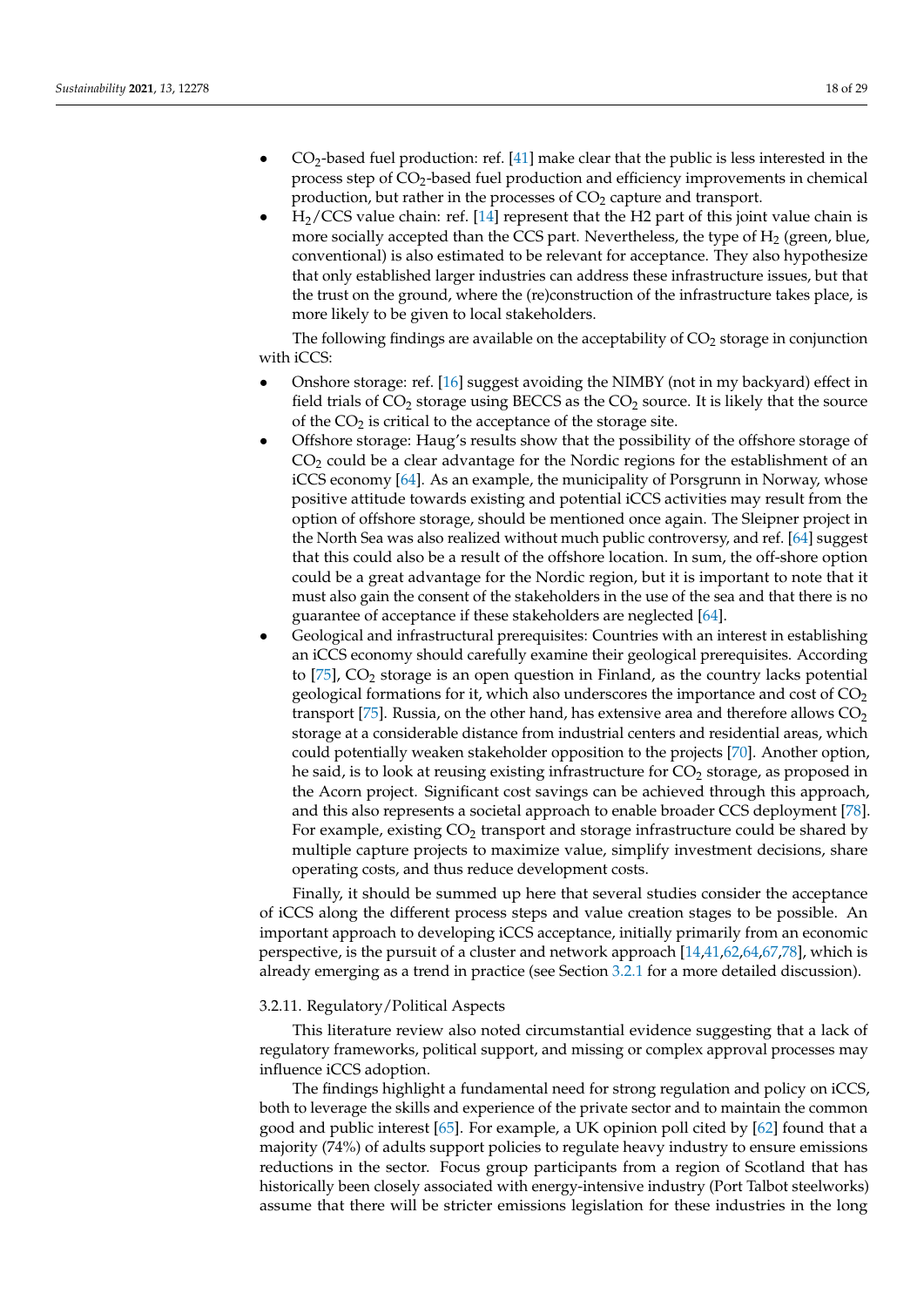term, and therefore refer to iCCS as an "inevitable" option [\[62\]](#page-27-22). This would imply that expectations of stricter emissions legislation in the future from national and EU levels alone can convince people that iCCS is inevitable in the future. On the other hand, the participants of this study also valued the European Union as an important partner for the implementation of iCCS technologies [\[60\]](#page-27-10), especially by providing the necessary funding. In this context, ref. [\[69\]](#page-27-16) also mention the funding for the development of the necessary  $CO<sub>2</sub>$ transport infrastructure.

Ref. [\[30\]](#page-26-12) go one step further and assume that an important factor for further iCCS development is international cooperation. On the one hand, so that individual countries can embed and position their iCCS policies internationally [\[14\]](#page-25-11), and on the other hand, international cooperation would make it possible to combine national efforts, create favorable conditions for project proposals and adopt successful experiences of other countries. Thus, it would be necessary to create a political context that can strengthen public trust due to the importance of collaborative decision-making [\[30\]](#page-26-12). Local and regional networks alone would be insufficient to influence national policy [\[14,](#page-25-11)[63\]](#page-27-12). In addition, ref. [\[65\]](#page-27-14) describe that there would be limited public communication of an iCCS project proposal if political uncertainties prevail. For this, it is also important to have political long-term strategies that create reliability, for example, regarding BECCS technology and its integration into the European Union Emissions Trading Scheme (ETS-EU) [\[77\]](#page-28-5). This integration would be important for Finland, for example. Without BECCS, it would be challenging to meet emissions targets, but with BECCS, Finland could gain benefits by saving and trading emissions allowances [\[75\]](#page-28-3). The need for ETS-EU was frequently mentioned in the analyzed studies, but mostly by industrial actors and other experts [\[69,](#page-27-16)[75,](#page-28-3)[77\]](#page-28-5).

# <span id="page-18-0"></span>**4. Discussion**

The present study is the first literature review to address the acceptance of iCCS. The objective of this study was fourfold. Firstly, it is examined to what extent the acceptance of iCCS is already being empirically investigated. Secondly, an analytical framework is proposed in order to systematically review the existing literature. Thirdly, based on the review, factors influencing the acceptance of iCCS are identified and discussed. Fourthly, results for the acceptance of iCCS are compared to CCS, highlighting some important differences between the two areas of application.

First, the results show that there is still only limited research on the acceptance of iCCS. Between 2012 and 2020, 25 scientific articles were published on the subject, with very different and incomparable methodological tools and research questions.

Secondly, during the evaluation process, it became apparent that the analytical framework transferred from CCS acceptance research, with its well-established dimensions (cf. Table [1\)](#page-5-1), was sufficient to systematically gather the results from the articles. The research findings of the analyzed articles could be assigned to one or more dimensions, such as findings on local aspects (as suggested by Table [A1](#page-25-16) in the Appendix [A,](#page-21-0) see column "Important statement related to iCCS"). Influencing variables that emerged in the analyzed articles and initially deviated from the established factors for CCS acceptance research (for example, the employment factor) could be assigned to the existing dimensions by the author during the evaluation. Accordingly, no further factors were inductively added to the analytical framework established in Section [2.](#page-2-0) As a result, many factors explaining the acceptance of CCS seem to be decisive for the acceptance of iCCS as well. However, it became apparent that the weighting and the expressions of acceptance factors to iCCS appears to vary compared to CCS, as shown in the following. Moreover, only tentative trends for the acceptance of iCCS can be derived from the studies analyzed. It remains unclear whether iCCS applications are more likely to be accepted or rejected by society in the future. Moreover, from a scientific point of view, a methodological concept for analyzing iCCS acceptance is still lacking, even though the factors considered here already provide a good starting point for operationalizing the research subject. Given the wide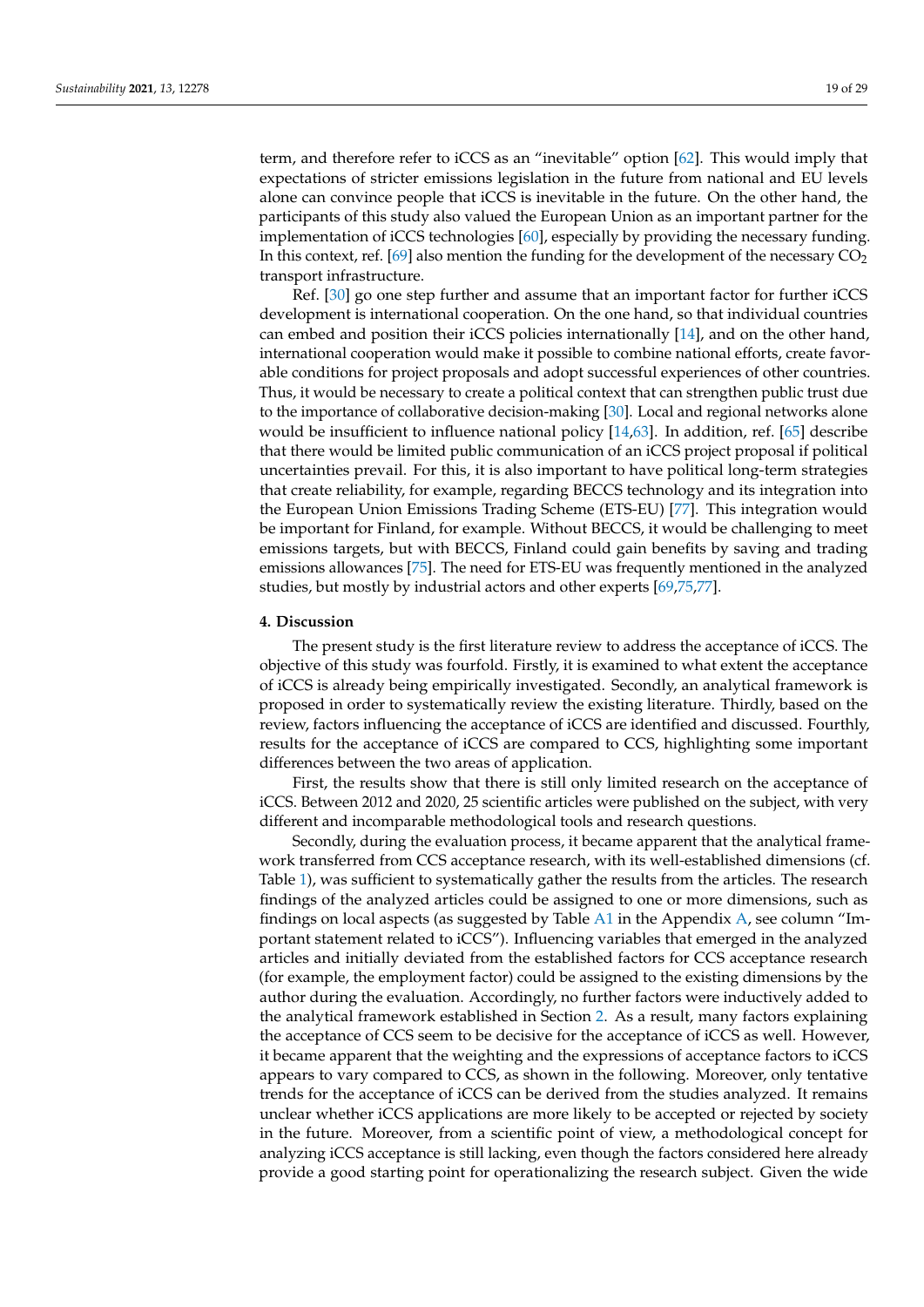range of technological options and the resulting societal implications, this task also appears to be non-trivial.

The discussion of objectives 3 (factors influencing iCCS) and 4 (differences of CCS and iCCS) of this content analysis are now discussed in conjunction.

More specifically, acceptance at the regional level, for example, appears to depend even more significantly on the perceived societal benefits that people associate with iCCS. The potential to maintain and increase local employment through the use of iCCS applications was frequently mentioned [\[13](#page-25-10)[,64](#page-27-13)[,66,](#page-27-21)[71\]](#page-27-19). This represents a difference from the debate in perceptions of the societal benefits of CCS. In sum, it appears as if the population expects the safeguarding or even increasing of economic performance in their local environment with the use of iCCS. Previous research findings illustrate that societal benefits have either the same or slightly higher explanatory power for CCS acceptance than societal risks [\[31](#page-26-13)[,35](#page-26-16)[,47](#page-27-1)[,83\]](#page-28-10) (see Table [1\)](#page-5-1). Whether this is also valid for the acceptance of iCCS remains to be investigated.

What is clear is that both factors will also be very significant in the context of iCCS. Subjectively perceived risk associated with  $CO<sub>2</sub>$  storage has been a crucial factor in explaining local and regional resistance in the context of CCS technologies [\[11](#page-25-8)[,16,](#page-25-13)[44\]](#page-26-23). It is different from factual risk in this regard as [\[53\]](#page-27-6) illustrated with their approach to misconceptions. The fact is that  $CO<sub>2</sub>$  pipelines are state of the art and have been operating in the United States for example since the 1970s. Additionally, no significant research and development budgets are being spent on  $CO<sub>2</sub>$  transport and the associated potential risks worldwide. In contrast, geological storage of  $CO<sub>2</sub>$  has been the subject of intensive research and development work internationally for many years, even though  $CO<sub>2</sub>$  storage is already being successfully operated in many countries  $[84]$ . Here, the exploration methods for  $CO<sub>2</sub>$  storage, the procedures for storage monitoring, the competition with other storage utilization options, the impact on geothermal energy utilization, and the theoretically possible effects on drinking water supplies are often the subject of interest [\[85\]](#page-28-12). In sum, the question is not so much whether  $CO<sub>2</sub>$  storage is fundamentally possible, but under what conditions it is as safe as possible. Besides these science-based facts of technical and environmental aspects, the subjectively perceived risk factor will be important in the context of iCCS acceptance, as many of the studies analyzed have made clear [\[13](#page-25-10)[–15,](#page-25-12)[30,](#page-26-12)[62](#page-27-22)[,65](#page-27-14)[,68,](#page-27-17)[71,](#page-27-19)[73](#page-28-1)[–77\]](#page-28-5). It seems that in this context the aspect of fair distribution of risks and benefits has to be more in focus than in the context of the CCS debate. If, in the future, the benefits associated with the use of iCCS are perceived by the population primarily at the global level in the context of climate protection and the local population gains the impression that, in contrast, they are more likely to be confronted with the disadvantages of iCCS applications, this would probably be a barrier to the development of acceptance. In relation to the perception of an equitable distribution of risks and benefits, the explicit understanding of the benefits associated with iCCS for a region therefore seems to be of importance. This starting point of an unequal distribution of risks and benefits in the context of the future deployment of iCCS offers a possible field of action, both for research and for the implementation of practical iCCS projects. The previous research approaches of possible compensation benefits in the context of CCS will be examined here for their transferability and applicability.

Furthermore, the factor trust, which was evaluated in most studies as an important tipping point for or against the acceptance of iCCS (see [\[13–](#page-25-10)[15](#page-25-12)[,30](#page-26-12)[,62](#page-27-22)[,64](#page-27-13)[,65](#page-27-14)[,74\]](#page-28-2)), should be further investigated. It became clear that in the development of local iCCS projects, trust in the stakeholders involved becomes especially important when it comes to large infrastructure measures related to  $CO<sub>2</sub>$  transport [\[13,](#page-25-10)[16](#page-25-13)[,41,](#page-26-19)[62\]](#page-27-22). It seems that the process step of transport has become critical to the CCS debate, even though the negative sign in the assessment of  $CO<sub>2</sub>$  pipelines does not seem to have changed. With respect to transport infrastructure, more knowledge is still needed on the acceptance of iCCS. It is unclear whether, for example, the "joint" use of infrastructure or the use of existing infrastructure by industry clusters or hubs leads to an improvement in the acceptance of iCCS. Another research question could be whether the  $CO<sub>2</sub>$  source has an influence on the acceptance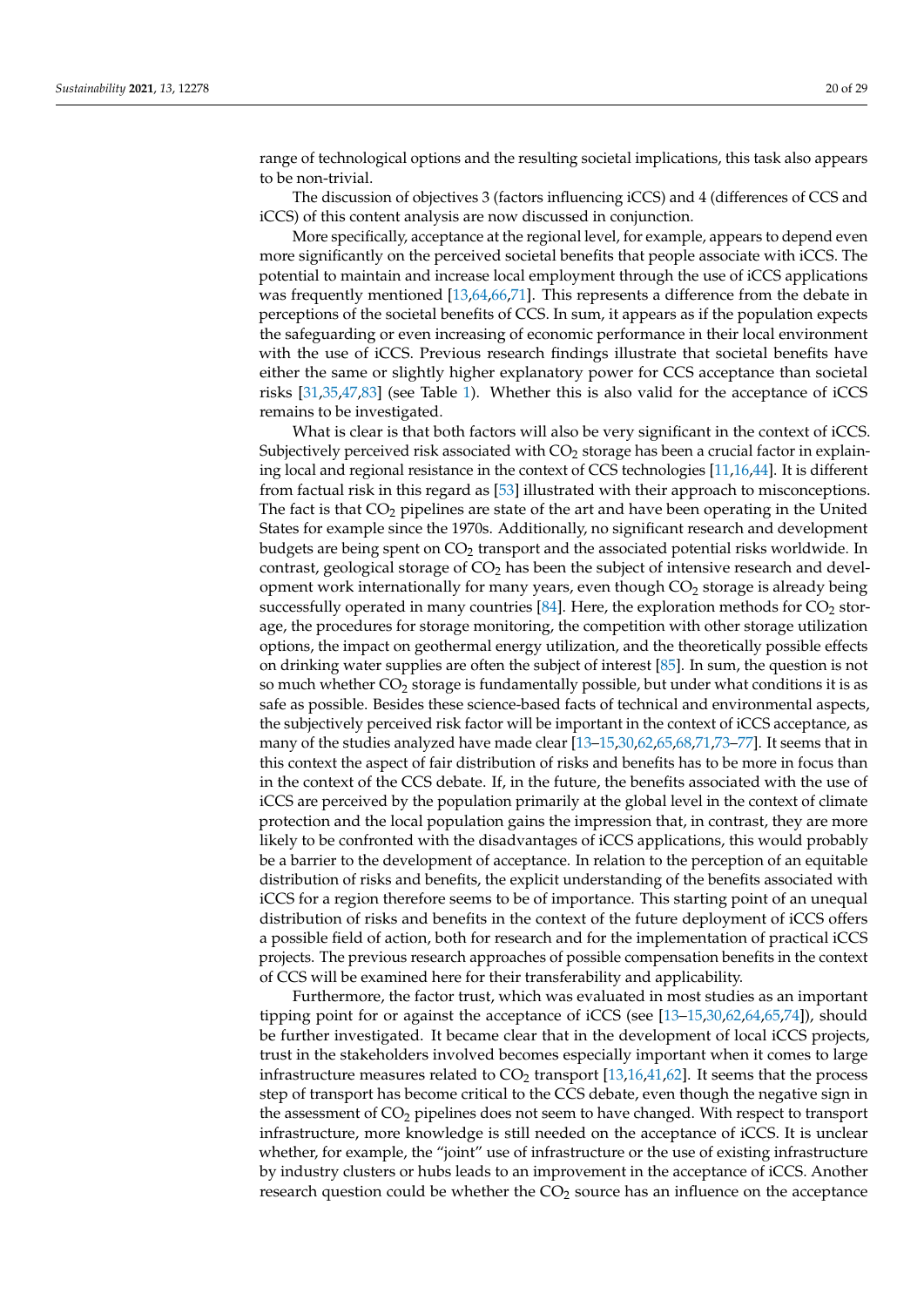of CO<sup>2</sup> transport, for example if the source is associated with an industry that is deeply rooted in the local society and contributes to its identity.

In this context, the role of framing or a possible narrative for iCCS (and also the greenhouse gas  $CO<sub>2</sub>$ ) implementation should also be further explored. The studies have illustrated that framing iCCS as a climate change mitigation technology can lead to both positive and negative acceptance tendencies [\[13,](#page-25-10)[16,](#page-25-13)[53,](#page-27-6)[63–](#page-27-12)[65,](#page-27-14)[71\]](#page-27-19). There does not seem to be a determination yet as to whether or not iCCS technologies are perceived by society as a climate change technology. This framing was hardly conceivable in the context of the CCS debate since there were sufficient technological alternatives for sustainable generation of electricity through the use of renewable energy technologies. Anyway, it is clear that iCCS operators would benefit from such "green" framing of iCCS applications, especially in marketing potential products along the value chain. This framing approach, based on a rather economically oriented marketing strategy, would certainly fall short. Ultimately, there is an obvious need for a more overarching narrative that takes into account both the aspect of sustainability and the reduction of  $CO<sub>2</sub>$ , as well as economic issues that not only affect individual technology paths, but in sum relate to the economic viability of an entire region. As a consequence, this would mean embedding iCCS in a discourse around sustainable structural change. After all, regions with energy-intensive economic sectors are particularly affected by the challenge of structural change.

The articles analyzed have also made it clear that the factors of social "values and attitudes" can be significant for the acceptance of iCCS [\[13,](#page-25-10)[14,](#page-25-11)[30,](#page-26-12)[62,](#page-27-22)[64,](#page-27-13)[65,](#page-27-14)[71,](#page-27-19)[74,](#page-28-2)[76\]](#page-28-4). In this context, further research is particularly needed on the question of whether a certain environmental awareness has a positive or negative influence on the perception of iCCS. Compared to the CCS context, the clarification of this research question seems to be much more complex due to the many different possible applications of iCCS. In the context of CCS acceptance, existing studies indicate that people with high environmental awareness tend to evaluate the technology negatively [\[49](#page-27-3)[,86\]](#page-28-13). Some authors mentioned that, triggered by the Paris Agreement, the absolute urgency of the transformation to a sustainable economy and way of life has now arrived in the perception of society. In light of this urgency, the evaluation of iCCS could also be developed in a more positive direction [\[63](#page-27-12)[,65\]](#page-27-14). Again, there are only assumptions and no evidence-based findings yet. Interestingly, in one study, this urgency emerged as a driver of iCCS acceptance. This happens when this urgency is interpreted by society as a threat to their current lifestyles and cherished habits for everyday life, and iCCS is perceived as an option to hold on to these habits without regret [\[71\]](#page-27-19). This approach could also be a starting point for new research questions on the acceptance of iCCS. In addition to this urgency, another aspect could influence the perception of iCCS in the future. For example, the Global Assessment Report on Biodiversity and Ecosystem Services (IPBES) [\[87\]](#page-28-14) does not exclude CCS (and thus iCCS) as a measure to mitigate negative impacts on biodiversity (see Glossary). Consequently, iCCS could be considered not only an option to reduce global  $CO<sub>2</sub>$  emissions, but also a generally accepted measure to avoid or limit potential negative impacts on biodiversity. If such a perception is perpetuated among individuals with a high level of environmental awareness, this aspect could be interpreted as an advantage for the use of iCCS and possibly have a positive impact on social acceptance. Whether this assumption is well-founded needs to be explored in future studies on the acceptance of iCCS.

# <span id="page-20-0"></span>**5. Conclusions**

The IEA [\[88\]](#page-28-15) estimates that iCCS in the cement, iron and steel, and chemicals sectors will need to deliver around  $28GtCO<sub>2</sub>$  of emission reductions between now and 2060 to meet the climate target of the Paris Agreement. To achieve these reduction goals globally, strategies for robust and timely market introduction of iCCS technologies need to be developed. For such a market introduction of iCCS, social acceptance is of particular importance in addition to technical-economic and environmental indicators, as the example of CCS has illustrated.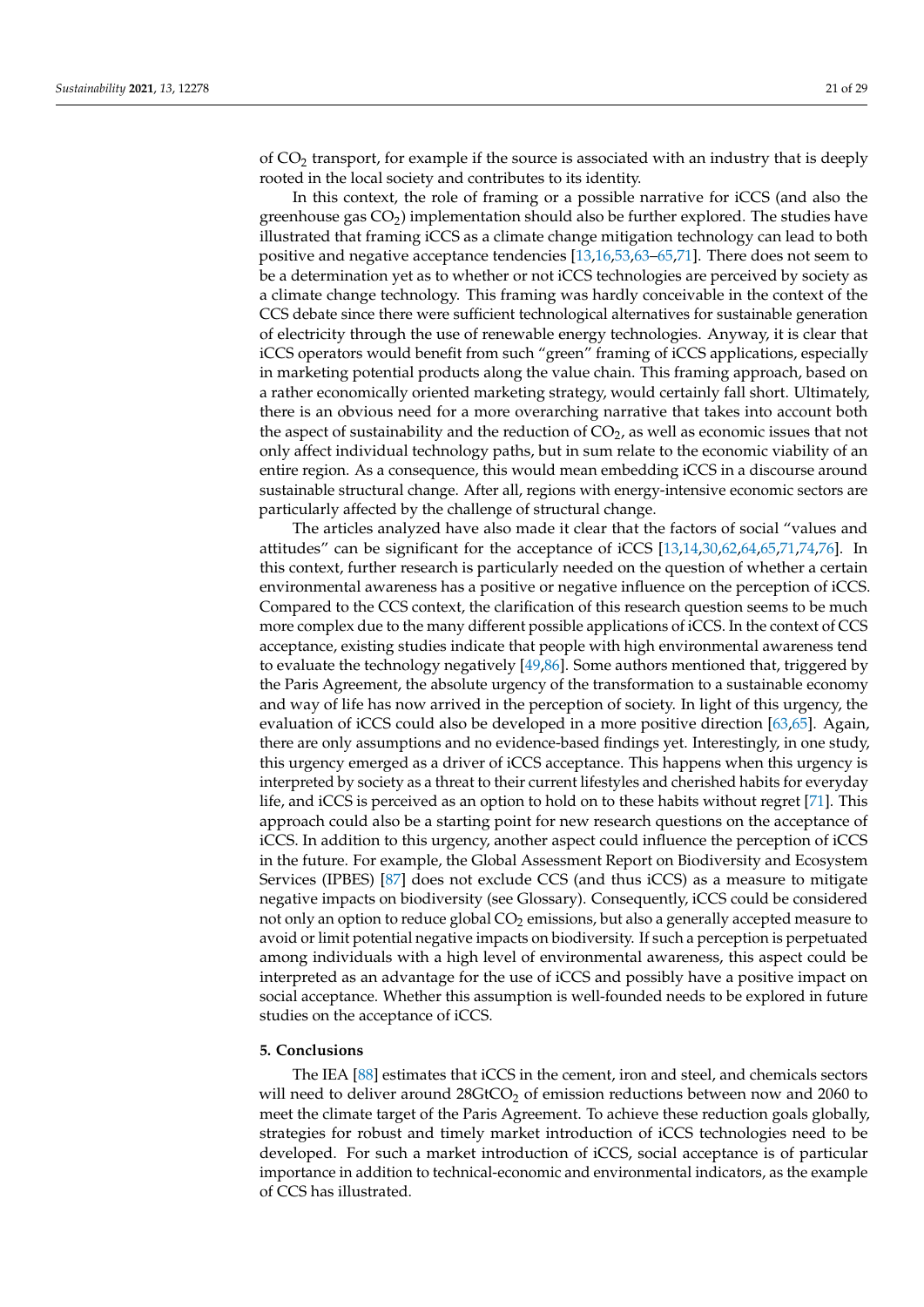In the studies analyzed, a large number of indications for the design of a communication strategy were derived, largely on the basis of the findings from CCS acceptance research as well as on the basis of all the research on energy transformation (see Table [3\)](#page-14-1). In view of the abovementioned abundance of requirements for such an iCCS communication, the question arises as to which institution is capable of organizing such a permanent and trust-based process and in which larger thematic context this communication can be embedded? This appears to be a difficult question to answer, especially against the background of often missing political strategies and the related regulatory frameworks on the national level. The present literature analysis shows on the one hand which starting points for the market introduction of iCCS exist so far from social science research for political and economic actors and on the other hand which research efforts are still required.

**Funding:** This research received no external funding.

**Data Availability Statement:** The articles used in the literature analysis can be accessed via the respective publishers (for more details, see the bibliography).

**Conflicts of Interest:** The author declares no conflict of interest.

# <span id="page-21-0"></span>**Appendix A**

**Table A1.** Overview of the analyzed articles.

| <b>First Author (Year</b><br>of Publication)<br>[Reference] | Method                                                                                                                                  | Country                                                                                                      | iCCS-Related<br>Technology                                                    | <b>Important Statement in Relation to</b><br>iCCS                                                                                                                                                                                                                                                                                                              |
|-------------------------------------------------------------|-----------------------------------------------------------------------------------------------------------------------------------------|--------------------------------------------------------------------------------------------------------------|-------------------------------------------------------------------------------|----------------------------------------------------------------------------------------------------------------------------------------------------------------------------------------------------------------------------------------------------------------------------------------------------------------------------------------------------------------|
| Alcalde et al. (2019)<br>[78]                               | Evaluation of ACT<br>Acorn findings<br>and review<br>of schol-<br>arly/industrial<br>literature                                         | UK                                                                                                           | Complete iCCS value<br>chain (Acorn Project)                                  | Seven key elements for iCCS projects:<br>Infrastructure reuse, storage<br>development plan, low-carbon<br>build-out options, full-chain<br>development plan, policy support,<br>just transition, public engagement,<br>and knowledge exchange.                                                                                                                 |
| Aursland et al.<br>(2019) [66]                              | Case study with<br>local residents and<br>Norcem employees<br>$(n = 15, face-to-face)$                                                  | NO <sub>1</sub>                                                                                              | $CO2$ capture from the<br>cement industry                                     | Positive image of cement company<br>conducive to acceptance, effects on<br>local employment and environment<br>perceived as benefits. However, also<br>concern whether project affects local<br>living conditions.                                                                                                                                             |
| Boomsma et al.<br>$(2020)$ [74]                             | Literature review<br>from academic<br>literature<br>(non-systematic,<br>$n = N/A$ ) and<br>publicly available<br>documents ( $n = 25$ ) | Academic<br>literature:<br>international;<br>public documents<br>$(DE = 7, NL = 4, )$<br>$RO = 5$ , $UK = 9$ | No specific iCCS<br>technique defined<br>(focus on community<br>compensation) | When implementing iCCS projects, it<br>is important to understand local social<br>conditions and examine what impact<br>they have. Sites where the local public<br>feels connected to the industry may be<br>more positive about iCCS<br>development. Compensation for<br>communities needs to be integrated<br>into broader public<br>involvement strategies. |
| Broecks et al.<br>$(2016)$ [63]                             | Quantitative online<br>survey<br>representative for<br>$NL (n = 920)$ and<br>discrete choice<br>experiment                              | NL                                                                                                           | No specific iCCS<br>technique defined<br>(=industrial<br>applications)        | "Industrial applications" is the most<br>convincing pro-argument for CCS,<br>followed by "dispose of CO <sub>2</sub><br>garbage", "safety of natural gas<br>fields". Arguments on climate change<br>are less convincing.                                                                                                                                       |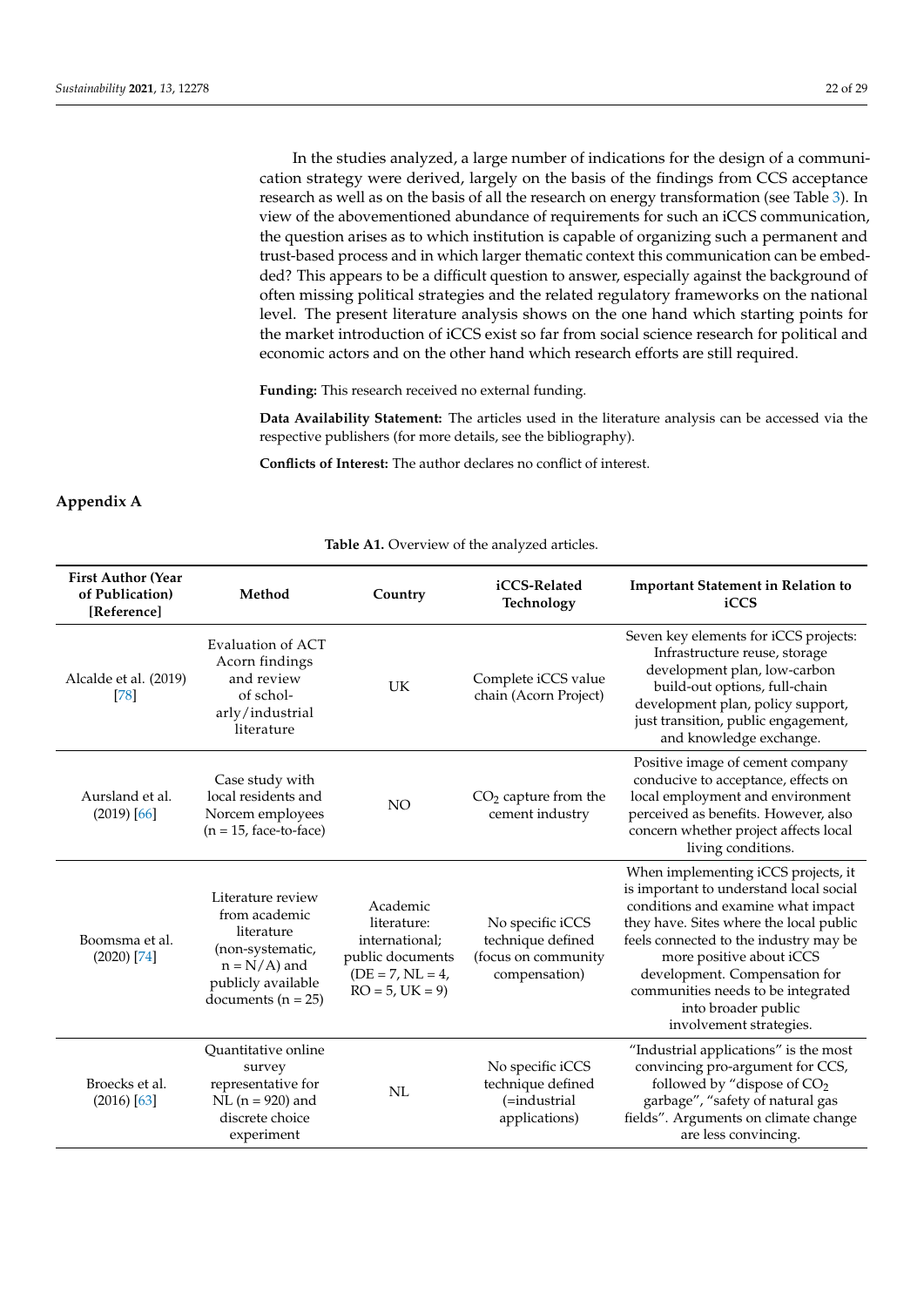| <b>First Author (Year</b><br>of Publication)<br>[Reference] | Method                                                                                                                                  | Country       | iCCS-Related<br>Technology                                         | <b>Important Statement in Relation to</b><br>iCCS                                                                                                                                                                                                                                                                                                                                                                                   |
|-------------------------------------------------------------|-----------------------------------------------------------------------------------------------------------------------------------------|---------------|--------------------------------------------------------------------|-------------------------------------------------------------------------------------------------------------------------------------------------------------------------------------------------------------------------------------------------------------------------------------------------------------------------------------------------------------------------------------------------------------------------------------|
| de Best-<br>Waldhober et al.<br>$(2012)$ [17]               | Quantitative study<br>(ICQ <sup>1</sup> )<br>representative for<br>$NL (n = 971)$                                                       | NL            | Large plants where<br>gas is converted into<br>hydrogen with CCS   | iCCS option rated lower compared to<br>other energy production/mitigation<br>options (except nuclear).                                                                                                                                                                                                                                                                                                                              |
| Dütschke et al.<br>(2015) [61]                              | Quantitative online<br>experimental<br>survey design<br>representative for<br>DE $(n = 1.672)$ ,<br>assessment of<br>18 scenarios       | DE            | Industry and biomass<br>power plant as<br>CO <sub>2</sub> source   | CCS scenarios that include either an<br>energy-intensive industry or a<br>biomass power plant as a source of<br>$CO2$ are perceived more positively<br>than scenarios in which the $CO2$ is<br>captured from a coal-fired power<br>plant. Rating of the respective CO <sub>2</sub><br>source as the strongest predictor.                                                                                                            |
| Glanz et al.<br>$(2021)$ [15]                               | Qualitative<br>explorative<br>stakeholder<br>interviews $(n = 10)$                                                                      | DE            | Hydrogen and carbon<br>capture and storage<br>infrastructure/chain | Restricting the use of CCS for certain<br>applications (industry, bioenergy)<br>represent trade-offs that are supported<br>by various stakeholder groups and<br>offer a balance of environmental and<br>economic arguments. Assumption:<br>only large industries can address<br>iCCS/H2 and its infrastructure<br>challenges, but local trust is given to<br>other stakeholders.                                                    |
| Gough et al.<br>$(2018)$ [14]                               | Mixed-methods<br>approach:<br>stakeholder<br>interviews ( $n = 12$ )<br>and two focus groups<br>$(n = 8$ each group)<br>with lay public | UK            | iCCS with focus on<br>$CO2$ storage                                | Success of iCCS activities in a<br>community dependent on social<br>context, trust in key actors, track<br>record of previous industrial<br>processes. Hurdles related to<br>procedural justice.                                                                                                                                                                                                                                    |
| Haikola (2019) [76]                                         | Qualitative analysis<br>of (popular) science<br>and news media<br>from 2008-2018<br>$(n=ca. 800)$                                       | International | <b>BECCS</b>                                                       | Scientific discussion about BECCS is<br>becoming more neutral due to the<br>time pressure to take action on climate<br>protection. Debate moves away from<br>the question of moral hazard and<br>focuses instead on the need to act.                                                                                                                                                                                                |
| Haug et al. (2016)<br>[64]                                  | Interviews with<br>municipalities<br>$(n = N/A2)$ and<br>literature review                                                              | DK, NO, SE    | No specific iCCS<br>technique defined                              | Communities can consider iCCS as an<br>advantage for regional value creation.<br>Positive evaluation if local population<br>is used to industrial activities and has<br>concrete iCCS experience. Potential<br>for offshore storage in a region is<br>evaluated as an advantage.                                                                                                                                                    |
| Ilinova et al.<br>$(2018)$ [70]                             | Case studies<br>$(n = N/A)$ ,<br>stakeholder<br>management tools,<br>and a checklist<br>method                                          | International | No specific iCCS<br>technique defined                              | Most attention in CCS project<br>planning/implementation should be<br>focused on industrial<br>companies/investors, government and<br>society. CCS projects are mostly local<br>projects; however, they are implemented<br>in the context of national and even<br>international interests. Therefore, the<br>circle of stakeholders is large and<br>establishing a constructive dialogue<br>with all proves to be a difficult task. |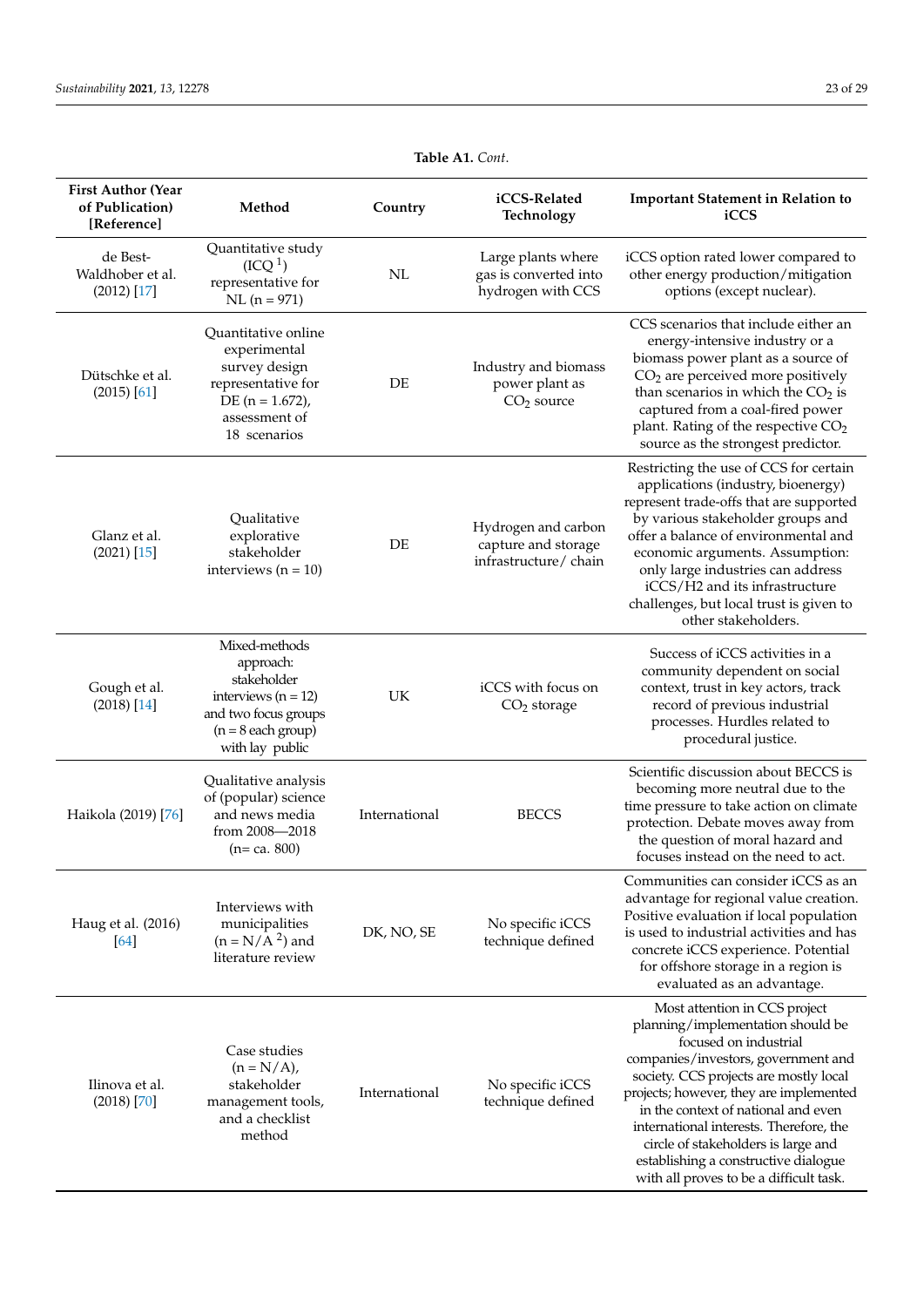| <b>First Author (Year</b><br>of Publication)<br>[Reference] | Method                                                                                                                                                                                                       | Country                       | iCCS-Related<br>Technology                                                   | <b>Important Statement in Relation to</b><br>iCCS                                                                                                                                                                                                                                                                                                                  |
|-------------------------------------------------------------|--------------------------------------------------------------------------------------------------------------------------------------------------------------------------------------------------------------|-------------------------------|------------------------------------------------------------------------------|--------------------------------------------------------------------------------------------------------------------------------------------------------------------------------------------------------------------------------------------------------------------------------------------------------------------------------------------------------------------|
| Kashintseva et al.<br>$(2018)$ [65]                         | Empirical model<br>based on<br>representative<br>online survey<br>$(n = 564)$                                                                                                                                | CZ, DE, IT, NL,<br>PL, SK, UK | No specific iCCS<br>technique defined<br>(iCCS products and<br>technologies) | Increase of iCCS sites, including those<br>in the neighboring regions and<br>countries, leads to the increase of<br>negative consumer attitudes to iCCS<br>and renewable energy policies.<br>NIMBY effect is considered relevant.                                                                                                                                  |
| Kojo et al.<br>$(2017)$ [75]                                | Quantitative<br>longitudinal<br>analysis of<br>newspaper articles<br>from 1996-2015<br>$(n = 282)$                                                                                                           | FI                            | No specific iCCS<br>technique defined<br>(pertains to BECCS)                 | Agenda setting of the media regarding<br>CCS is strongly dependent on real<br>plant projects and communication<br>measures of industrial actors. iCCS<br>actors are not yet involved in<br>communication in Finland. Business<br>models are missing, costs are<br>overestimated, a debate specifically<br>about possible international<br>developments is missing. |
| Offermann-van<br>Heek et al.<br>$(2020)$ [41]               | Quantitative online<br>survey<br>representative for<br>DE ( $n = 300$ ) and<br>best-/worst-case<br>scenarios                                                                                                 | DE                            | DAC, biogas and<br>chemical plant                                            | Capture and transport process step<br>more relevant to public than further<br>use of $CO2$ , use of existing<br>infrastructure conducive to<br>acceptance, CO <sub>2</sub> use from BECCS and<br>chemical plants viewed positively,<br>DAC not an accepted option.                                                                                                 |
| Pihkola et al.<br>$(2017)$ [69]                             | PESTEL <sup>3</sup><br>framework<br>(analysis macro-<br>environment of<br>industries),<br>stakeholder<br>interviews ( $n = 12$ )<br>from 2011-2012,<br>media analyses<br>$(n = N/A)$ ,<br>literature reviews | FI                            | No specific iCCS<br>technique defined<br>(pertains to BECCS)                 | iCCS needs a regulatory framework<br>and political support, especially for<br>the development of infrastructure.<br>More systematic and differentiated<br>consideration of iCCS applications is<br>required for Finland. BECCS/CCU is<br>seen as an opportunity for iCCS due<br>to the central role of the Finnish<br>energy-intensive industry.                   |
| Rodriguez et al.<br>$(2020)$ [77]                           | Qualitative<br>inductive<br>interviews with<br>company<br>representatives<br>$(n = 20)$                                                                                                                      | FI, SE                        | <b>BECCS</b>                                                                 | BECCS is technically feasible; what<br>remains unclear is who will create a<br>financially viable business case and<br>establish supporting policies, as well<br>as who will build the necessary<br>transportation and storage<br>infrastructure. In addition, customer<br>requirements for negative emissions<br>are still lacking.                               |
| Serdoner (2019) [73]                                        | Qualitative<br>interviews $(n = 3)$<br>with representatives<br>of EU<br>environmental<br>organizations,<br>analysis of their<br>public relations<br>activities and<br>literature review                      | EU                            | No specific iCCS<br>technique defined                                        | Positions of ENGOs operating in<br>Europe on iCCS are closely related to<br>previous debates on the application of<br>the same technology in the power<br>sector. Previous experience has led<br>ENGO to approach the technology<br>with skepticism and caution. They are<br>either neutral toward iCCS or<br>opposed to it.                                       |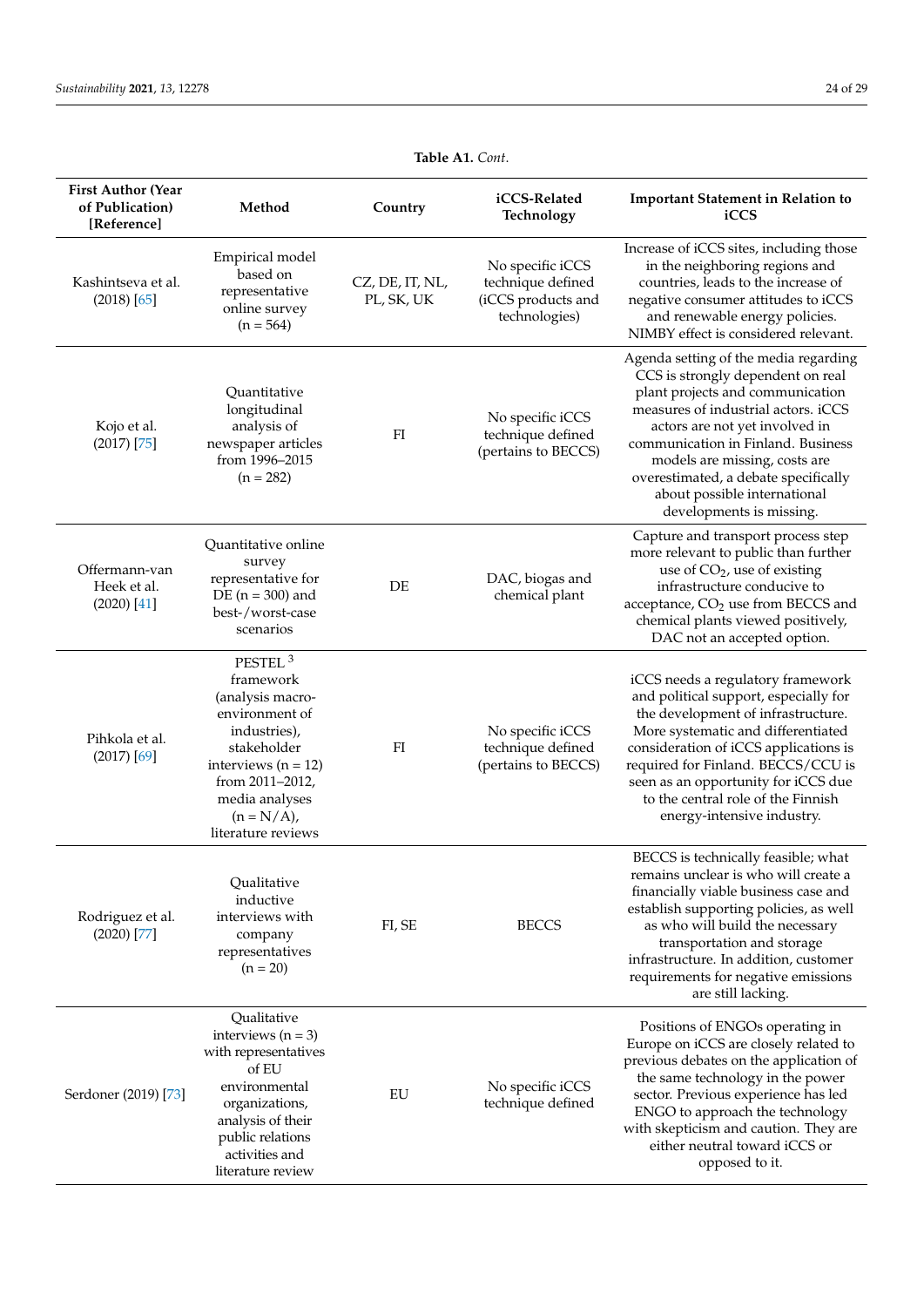| <b>First Author (Year</b><br>of Publication)<br>[Reference] | Method                                                                                                        | Country               | iCCS-Related<br>Technology                           | <b>Important Statement in Relation to</b><br>iCCS                                                                                                                                                                                                                                                                                                                                                                        |
|-------------------------------------------------------------|---------------------------------------------------------------------------------------------------------------|-----------------------|------------------------------------------------------|--------------------------------------------------------------------------------------------------------------------------------------------------------------------------------------------------------------------------------------------------------------------------------------------------------------------------------------------------------------------------------------------------------------------------|
| Swennenhuis et al.<br>$(2020)$ [65]                         | In-depth<br>semi-structured<br>interviews ( $n = 25$ )<br>with regional<br>stakeholders and<br>workshops (UK) | NO, NL, UK            | No specific iCCS<br>technique defined                | Narrative that iCCS is deployed for<br>benefit of<br>citizens/communities/workers and<br>not in support of private sector, policy<br>that leverages private sector<br>capabilities without setting aside the<br>public interest, need for deeper<br>engagement with local governments<br>that act as facilitators for<br>iCCS deployment.                                                                                |
| Tcvetkov et al.<br>$(2019)$ $[30]$                          | Literature review<br>from 2002-2018<br>$(n = 135)$                                                            | international         | No specific iCCS<br>technique defined                | Development of a regulatory<br>framework to control the industry,<br>important for public trust.Public<br>preferences regarding capture plants<br>are explained by problems with<br>existing energy infrastructure. Public<br>trust in environmental arguments of<br>industry lower compared to NGOs,<br>arguments of industry about economic<br>aspects of project implementation are<br>better perceived than by NGOs. |
| Thomas et al.<br>$(2018)$ <sup>[71]</sup>                   | Two qualitative<br>deliberative<br>workshops with<br>local population<br>$(n=12$ each)                        | UK                    | Industrial CCS and<br><b>BECCS</b>                   | Depending on the context, iCCS may<br>be perceived as a threat or a support<br>to local social and economic<br>interdependence. As a threat, for<br>example, through costs that could<br>harm employment in local industries,<br>as a benefit through protecting and at<br>the same time rejuvenating historical<br>employment patterns through iCCS.                                                                    |
| van Os (2018) [72]                                          | Interview with<br>Peter van Os                                                                                | NL                    | Complete iCCS value<br>chain (ALIGN CCUS<br>Project) | Assumption that there will be a more<br>positive perception of CCUS as the<br>public becomes more aware of their<br>individual impacts on climate.<br>Uncertainties related to the cost of<br>implementing CCUS, costs will<br>decrease as implementation of CCUS<br>technology progresses.                                                                                                                              |
| Wallquist et al.<br>(2012) [16]                             | Online Experiment<br>$(n = 139)$                                                                              | CН                    | <b>BECCS</b>                                         | $CO2$ source decisive for acceptance of<br>storage site, avoidance of CO <sub>2</sub> pipeline<br>transport in densely populated areas,<br>avoidance of the NIMBY effect through<br>the use of BECCS.                                                                                                                                                                                                                    |
| Whitmarsh et al.<br>$(2019)$ [13]                           | International<br>experimental online<br>study ( $n = 5.406$ ),<br>national and<br>local samples               | CA, NL, NO,<br>UK, US | No specific iCCS<br>technique defined                | Bioenergy with CCS is more<br>supported, while shale gas,<br>underground coal gasification, and<br>heavy industry with CCS are less<br>supported. Areas where CCS facilities<br>are likely to be built are typically<br>locations where (analogous) industry<br>already exists. Subjective familiarity<br>with this industry could serve to<br>reduce perceived risks associated with<br>new infrastructure.             |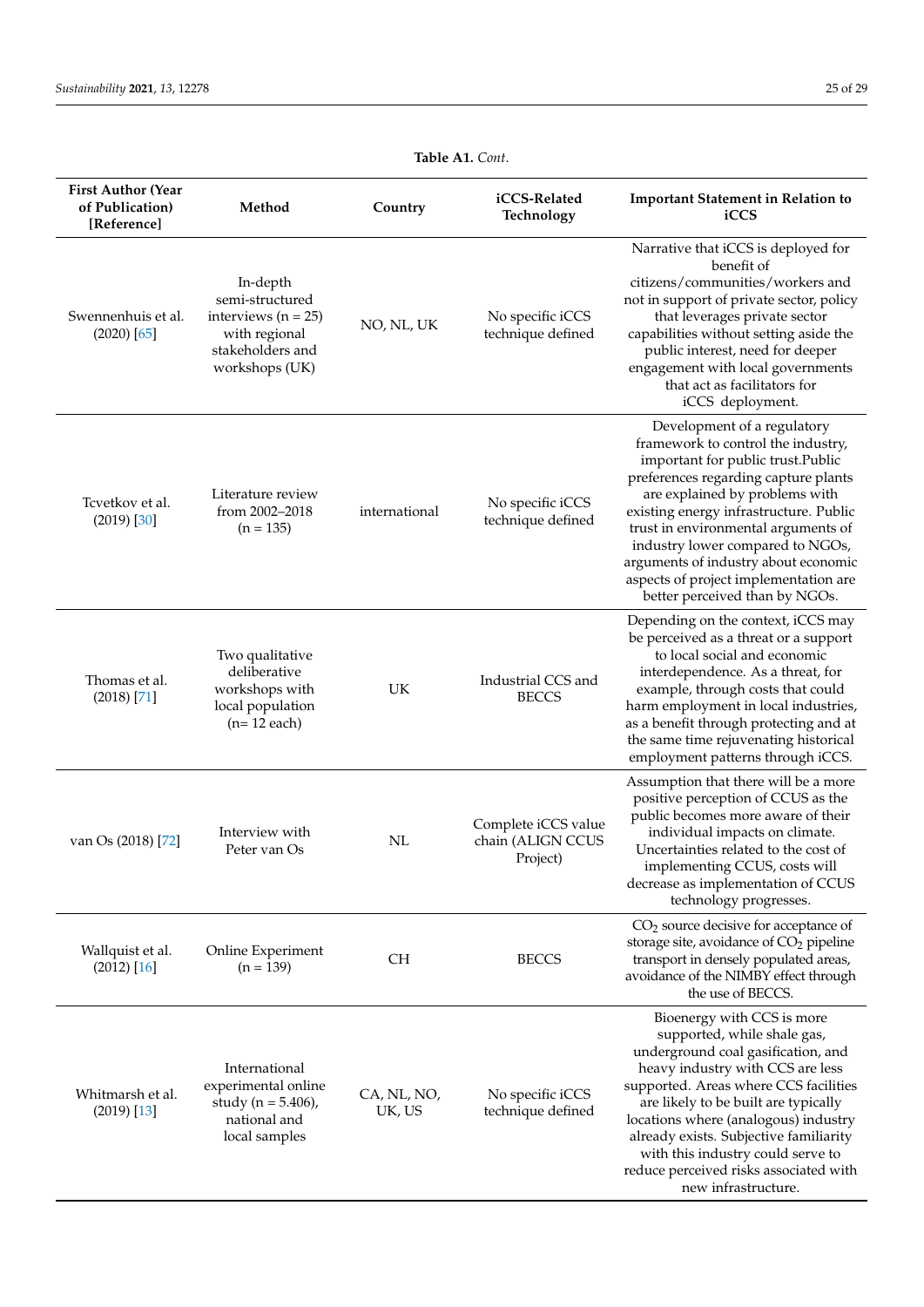<span id="page-25-16"></span>

| <b>First Author (Year</b><br>of Publication)<br>[Reference] | Method                                                                                                   | Country                                                                | iCCS-Related<br><b>Technology</b>     | <b>Important Statement in Relation to</b><br>iCCS                                                                                                                                                                                                              |
|-------------------------------------------------------------|----------------------------------------------------------------------------------------------------------|------------------------------------------------------------------------|---------------------------------------|----------------------------------------------------------------------------------------------------------------------------------------------------------------------------------------------------------------------------------------------------------------|
| Williams et al.<br>$(2021)$ [62]                            | Two qualitatively<br>designed focus<br>groups with<br>citizens ( $n = 11$ and<br>$n = 10$                | UK                                                                     | iCCS in the steel<br>industry         | Community could endorse use of<br>iCCS if developer/government<br>collaborate from local to national level,<br>provide transparent dialogue process<br>that supports community trust in<br>intent, integrity, and competence of<br>implementing organizations. |
| Xenias et al. (2018)<br>[68]                                | Mixed-methods<br>approach:<br>interviews ( $n = 13$ )<br>and online survey<br>$(n = 99)$<br>with experts | Interviews: NO.<br>NL, UK; Online<br>survey: DE, NL,<br>NO, UK, others | No specific iCCS<br>technique defined | Need to expand CCS discussion to<br>heavy industry, iCCS benefits at global<br>level and greater risks at local level,<br>learning from public engagement<br>research literature                                                                               |

<sup>1</sup> ICQ = Information-Choice Questionnaire; <sup>2</sup> N/A = not available; <sup>3</sup> PESTEL = Political, economic, social, technological, environmental, legal.

# **References**

- <span id="page-25-0"></span>1. IPCC. Fifth Assessment: Report of the Intergovernmental Panel on Climate Change. In *Contribution of Working Group III*; Cambridge University Press: Cambridge, UK, 2014.
- <span id="page-25-14"></span>2. UNFCCC. Addendum Contents Part two: Action taken by the Conference of the Parties at its twenty-first session. In *Proceedings of the Conference of the Parties on Its Twenty-First Session*; Paris, France, 30 November–13 December 2015, UNFCC: Bonn, Germany, 2015.
- <span id="page-25-15"></span>3. IEA. *20 Years of Carbon Capture and Storage. Accelerating Future Deployment*; International Energy Agency: Paris, France, 2016.
- <span id="page-25-4"></span>4. IEA. *World Energy Outlook 2018*; International Energy Agency: Paris, France, 2018; ISBN 978-92-64-30677-6.
- <span id="page-25-1"></span>5. IPCC. *Global Warming of 1.5* ◦*C. An IPCC Special Report on the Impacts of Global Warming of 1.5* ◦*C above Pre-Industrial Levels and Related Global Greenhouse Gas Emission Pathways, in the Context of Strengthening the Global Response to the Threat of Climate Change, Sustainable Development, and Efforts to Eradicate Poverty*; Intergovernmental Panel on Climate Change: Geneva, Switzerland, 2018; Available online: [https://www.ipcc.ch/site/assets/uploads/sites/2/2019/06/SR15\\_Full\\_Report\\_High\\_Res.pdf](https://www.ipcc.ch/site/assets/uploads/sites/2/2019/06/SR15_Full_Report_High_Res.pdf) (accessed on 19 December 2020).
- <span id="page-25-2"></span>6. Bui, M.; Adjiman, C.S.; Bardow, A.; Anthony, E.J.; Boston, A.; Brown, S.; Fennell, P.S.; Fuss, S.; Galindo, A.; Hackett, L.A. Carbon capture and storage (CCS): The way forward. *Energy Environ. Sci.* **2018**, *11*, 1062–1176. [\[CrossRef\]](http://doi.org/10.1039/C7EE02342A)
- <span id="page-25-3"></span>7. IEA—International Energy Agency. *World Energy Outlook 2015*; International Energy Agency: Paris, France, 2015; Available online: <https://www.globalccsinstitute.com/wp-content/uploads/2019/08/Introduction-to-Industrial-CCS.pdf> (accessed on 19 December 2020).
- <span id="page-25-5"></span>8. Global CCS Institute. *The Global Status of CCS. Special Report: Introduction Industrial Carbon Capture and Storage*; Global CCS Institute: Melbourne, Australia, 2016.
- <span id="page-25-6"></span>9. Dütschke, E.; Schumann, D.; Pietzner, K. Chances for and Limitations of Acceptance for CCS in Germany. In *Geological Storage of CO2—Long Term Security Aspects, Advanced Technologies in Earth Sciences*; Springer: Cham, Switzerland, 2015; pp. 229–245.
- <span id="page-25-7"></span>10. Terwel, B.W. Public participation under conditions of distrust: Invited commentary on 'Effective risk communication and CCS: The road to success in Europe'. *J. Risk Res.* **2015**, *18*, 692–694. [\[CrossRef\]](http://doi.org/10.1080/13669877.2014.983953)
- <span id="page-25-8"></span>11. Schumann, D.; Duetschke, E.; Pietzner, K. Public perception of CO<sub>2</sub> offshore storage in Germany: Regional differences and determinants. *Energy Procedia* **2014**, *63*, 7096–7112. [\[CrossRef\]](http://doi.org/10.1016/j.egypro.2014.11.744)
- <span id="page-25-9"></span>12. Terwel, B.W.; ter Mors, E.; Daamen, D.D.L. It's not only about safety: Beliefs and attitudes of 811 local residents regarding a CCS project in Barendrecht. *Int. J. Greenh. Gas Control* **2012**, *9*, 41–51. [\[CrossRef\]](http://doi.org/10.1016/j.ijggc.2012.02.017)
- <span id="page-25-10"></span>13. Whitmarsh, L.; Xenias, D.; Jones, C.R. Framing effects on public support for carbon capture and storage. *Palgrave Commun.* **2019**, *5*, 17. [\[CrossRef\]](http://doi.org/10.1057/s41599-019-0217-x)
- <span id="page-25-11"></span>14. Gough, C.; Cunningham, R.; Mander, S. Understanding key elements in establishing a social license for CCS: An empirical approach. *Int. J. Greenh. Gas Control* **2018**, *68*, 16–25. [\[CrossRef\]](http://doi.org/10.1016/j.ijggc.2017.11.003)
- <span id="page-25-12"></span>15. Glanz, S.; Schönauer, A.-L. Towards a Low-Carbon Society via Hydrogen and Carbon Capture and Storage: Social Acceptance from a Stakeholder Perspective. *J. Sustain. Dev. Energy Water Environ. Syst.* **2021**, *9*, 9. [\[CrossRef\]](http://doi.org/10.13044/j.sdewes.d8.0322)
- <span id="page-25-13"></span>16. Wallquist, L.; Seigo, S.L.; Visschers, V.H.M.; Siegrist, M. Public acceptance of CCS system elements: A conjoint measurement. *Int. J. Greenh. Gas Control* **2012**, *6*, 77–83. [\[CrossRef\]](http://doi.org/10.1016/j.ijggc.2011.11.008)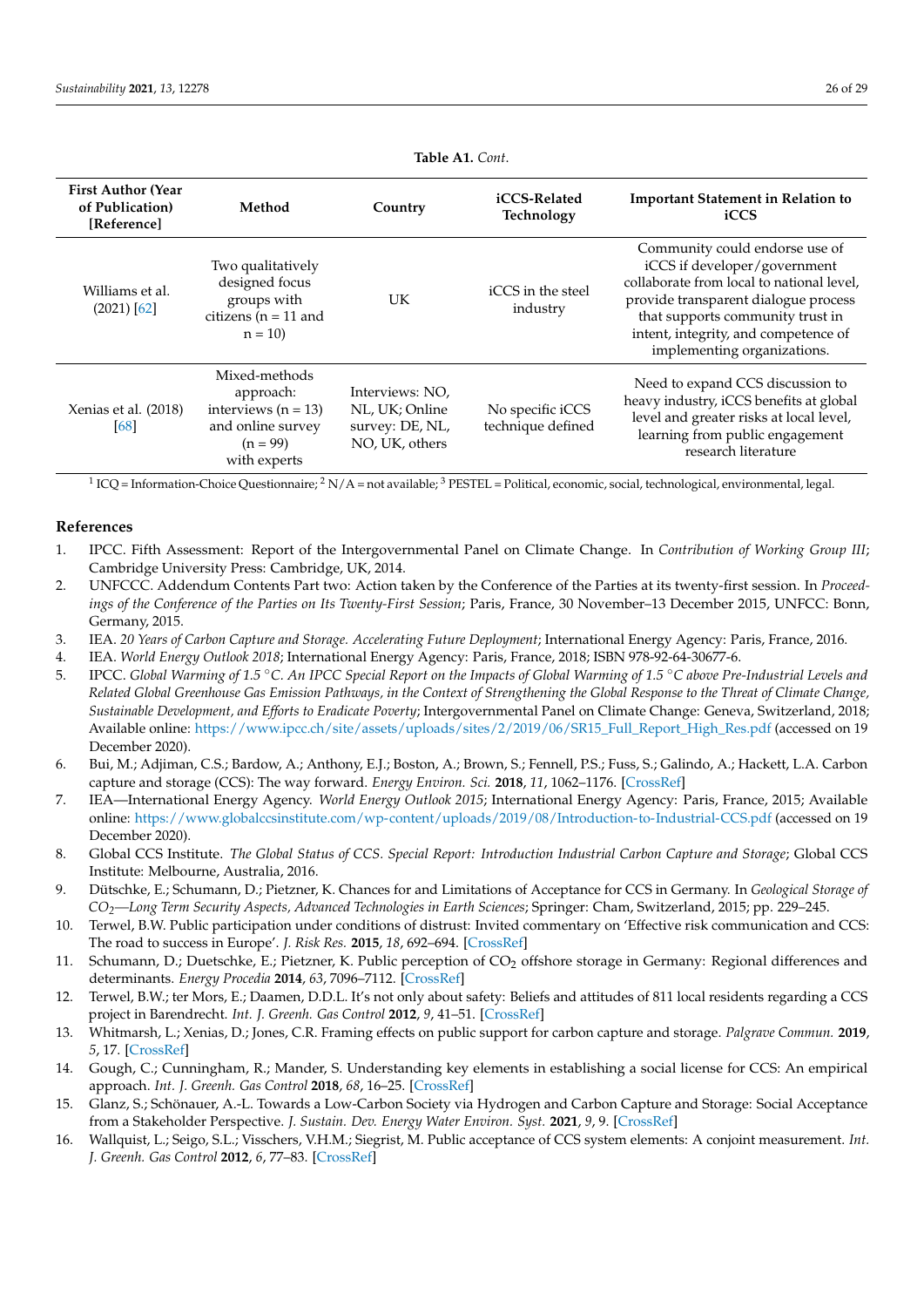- <span id="page-26-0"></span>17. De Best-Waldhober, M.; Daamen, D.; Ramirez, A.R.; Faaij, A.; Hendriks, C.; de Visser, E. Informed public opinion in the Netherlands: Evaluation of CO<sub>2</sub> capture and storage technologies in comparison with other CO<sub>2</sub> mitigation options. *Int. J. Greenh. Gas Control* **2012**, *10*, 169–180. [\[CrossRef\]](http://doi.org/10.1016/j.ijggc.2012.05.023)
- <span id="page-26-1"></span>18. 2000. Available online: <https://CO2re.co/FacilityData> (accessed on 20 December 2020).
- <span id="page-26-2"></span>19. Renn, O. Technikakzeptanz: Lehren und Rückschlüsse der Akzeptanzforschung für die Bewältigung des technischen Wandels. *Tech. Theor. Prax.* **2005**, *14*, 29–38. [\[CrossRef\]](http://doi.org/10.14512/tatup.14.3.29)
- <span id="page-26-3"></span>20. Arning, K.; Heek, J.O.-V.; Sternberg, A.; Bardow, A.; Ziefle, M. Risk-benefit perceptions and public acceptance of Carbon Capture and Utilization. *Environ. Innov. Soc. Transit.* **2020**, *35*, 292–308. [\[CrossRef\]](http://doi.org/10.1016/j.eist.2019.05.003)
- 21. Arning, K.; Zaunbrecher, B.S.; Sternberg, A.; Bardow, A.; Ziefle, M. Blending Acceptance as Additional Evaluation Parameter into Carbon Capture and Utilization Life-Cycle Analyses. In *SMARTGREENS—7th International Conference on Smart Cities and Green ICT Systems*; Science and Technology Publications SciTePress: Setubal, Portugal, 2018; pp. 34–43.
- <span id="page-26-4"></span>22. Heek, J.O.-V.; Arning, K.; Linzenich, A.; Ziefle, M. Trust and distrust in Carbon Capture and Utilization industry as relevant factors for the acceptance of carbon-based products. *Front. Energy Res.* **2018**, *6*, 73. [\[CrossRef\]](http://doi.org/10.3389/fenrg.2018.00073)
- <span id="page-26-5"></span>23. Jones, C.R.; Olfe-Kräutlein, B.; Kaklamanou, D. Lay perceptions of Carbon Dioxide Utilisation technologies in the United Kingdom and Germany: An exploratory qualitative interview study. *Energy Res. Soc. Sci.* **2017**, *34*, 283–293. [\[CrossRef\]](http://doi.org/10.1016/j.erss.2017.09.011)
- <span id="page-26-6"></span>24. Available online: <https://www.elsevier.com/solutions/sciencedirect> (accessed on 2 December 2020).
- <span id="page-26-7"></span>25. Ware, M.; Mabe, M. The STM Report: An Overview of Scientific and Scholarly Journal Publishing; International Association of Scientific, Technical and Medical Publishers: The Hague, The Netherlands, 2015.
- <span id="page-26-8"></span>26. Available online: <https://link.springer.com/article/10.1007/s11192-018-2958-5> (accessed on 2 December 2020).
- <span id="page-26-9"></span>27. Liberati, A.; Altman, D.G.; Tetzlaff, J.; Mulrow, C.; Gøtzsche, P.C.; Ioannidis, J.P.A.; Clarke, M.; Devereaux, P.J.; Kleijnen, J.; Moher, D. The PRISMA Statement for Reporting Systematic Reviews and Meta-Analyses of Studies That Evaluate Health Care Interventions: Explanation and Elaboration. *PLoS Med.* **2009**, *62*, e1–e34.
- <span id="page-26-10"></span>28. Gläser, J.; Laudel, G. *Experteninterviews Und Qualitative Inhaltsanalyse Als Instrumente Rekonstruierender Untersuchungen*, 4th ed.; Lehrbuch; VS Verlag Für Sozialwissenschaften: Wiesbaden, Germany, 2010; ISBN 978-3-531-17238-5.
- <span id="page-26-11"></span>29. L'Orange Seigo, S.; Dohle, S.; Siegrist, M. Public perception of carbon capture and storage (CCS): A review. *Renew. Sustain. Energy Rev.* **2014**, *38*, 848–863. [\[CrossRef\]](http://doi.org/10.1016/j.rser.2014.07.017)
- <span id="page-26-12"></span>30. Tcvetkov, P.; Cherepovitsyn, A.; Fedoseev, S. Public perception of carbon capture and storage: A state-of-the-art overview. *Heliyon* **2019**, *5*, e02845. [\[CrossRef\]](http://doi.org/10.1016/j.heliyon.2019.e02845)
- <span id="page-26-13"></span>31. Gough, C.; Taylor, I.; Shackley, S. Burying Carbon under the Sea: An Initial Exploration of Public Opinions. *Energy Environ.* **2002**, *13*, 883–900. [\[CrossRef\]](http://doi.org/10.1260/095830502762231331)
- 32. Haug, P. Public acceptance: A wake-up call from the people of Europe. In *World Nuclear Association Annual Symposium*; World Nuclear Association: London, UK, 2002; pp. 4–6.
- <span id="page-26-14"></span>33. Huijts, N. Public Perception of Carbon Dioxide Storage. The Role of Trust and Affect in Attitude Formation. Master's Thesis, Eindhoven University of Technology, Eindhoven, The Netherlands, 2003.
- <span id="page-26-15"></span>34. Huijts, N.M.A.; Molin, E.J.E.; Steg, L. Psychological factors influencing sustainable energy technology acceptance: A review-based comprehensive framework. *Renew. Sustain. Energy Rev.* **2012**, *16*, 525–531. [\[CrossRef\]](http://doi.org/10.1016/j.rser.2011.08.018)
- <span id="page-26-16"></span>35. Kraeusel, J.; Möst, D. Carbon Capture and Storage on its way to large-scale deployment: Social acceptance and willingness to pay in Germany. *Energy Policy* **2012**, *49*, 642–651. [\[CrossRef\]](http://doi.org/10.1016/j.enpol.2012.07.006)
- <span id="page-26-17"></span>36. Warren, D.C.; Carley, S.; Krause, R.M.; Rupp, J.A.; Graham, D. Predictors of attitudes toward carbon capture and storage using data on world views and CCS-specific attitudes. *Sci. Public Policy* **2014**, *41*, 821–834. [\[CrossRef\]](http://doi.org/10.1093/scipol/scu016)
- <span id="page-26-18"></span>37. Arning, K.; Heek, J.O.-V.; Linzenich, A.; Kaetelhoen, A.; Sternberg, A.; Bardow, A.; Ziefle, M. Same or different? Insights on public perception and acceptance of carbon capture and storage or utilization in Germany. *Energy Policy* **2019**, *125*, 235–249. [\[CrossRef\]](http://doi.org/10.1016/j.enpol.2018.10.039)
- 38. Arning, K.; van Heek, J.; Ziefle, M. Risk perception and acceptance of CDU consumer products in Germany. *Energy Procedia* **2017**, *114*, 7186–7196. [\[CrossRef\]](http://doi.org/10.1016/j.egypro.2017.03.1823)
- 39. Jones, C.R.; Radford, R.L.; Armstrong, K.; Styring, P. What a waste! Assessing public perceptions of Carbon Dioxide Utilisation technology. *J. CO2 Util.* **2014**, *7*, 51–54. [\[CrossRef\]](http://doi.org/10.1016/j.jcou.2014.05.001)
- 40. Jones, C.R.; Olfe-Kräutlein, B.; Naims, H.; Armstrong, K. The social acceptance of carbon dioxide utilisation: A review and research agenda. *Front. Energy Res.* **2017**, *5*, 11. [\[CrossRef\]](http://doi.org/10.3389/fenrg.2017.00011)
- <span id="page-26-19"></span>41. Heek, J.O.-V.; Arning, K.; Sternberg, A.; Bardow, A.; Ziefle, M. Assessing public acceptance of the life cycle of CO<sub>2</sub>-based fuels: Does information make the difference? *Energy Policy* **2020**, *143*, 111586. [\[CrossRef\]](http://doi.org/10.1016/j.enpol.2020.111586)
- <span id="page-26-20"></span>42. Gölz, S.; Wedderhoff, O. Explaining regional acceptance of the German energy transition by including trust in stakeholders and perception of fairness as socio-institutional factors. *Energy Res. Soc. Sci.* **2018**, *43*, 96–108. [\[CrossRef\]](http://doi.org/10.1016/j.erss.2018.05.026)
- <span id="page-26-21"></span>43. Wennersten, R.; Sun, Q.; Li, H. The future potential for Carbon Capture and Storage in climate change mitigation—an overview from perspectives of technology, economy and risk. *J. Clean. Prod.* **2015**, *103*, 724–736. [\[CrossRef\]](http://doi.org/10.1016/j.jclepro.2014.09.023)
- <span id="page-26-23"></span>44. Seigo, S.L.; Arvai, J.; Dohle, S.; Siegrist, M. Predictors of risk and benefit perception of carbon capture and storage (CCS) in regions with different stages of deployment. *Int. J. Greenh. Gas Control* **2014**, *25*, 23–32. [\[CrossRef\]](http://doi.org/10.1016/j.ijggc.2014.03.007)
- <span id="page-26-22"></span>45. Siegrist, M.; Cvetkovich, G.; Roth, C. Salient value similarity, social trust, and risk/benefit perception. *Risk Anal.* **2000**, *20*, 353–362. [\[CrossRef\]](http://doi.org/10.1111/0272-4332.203034)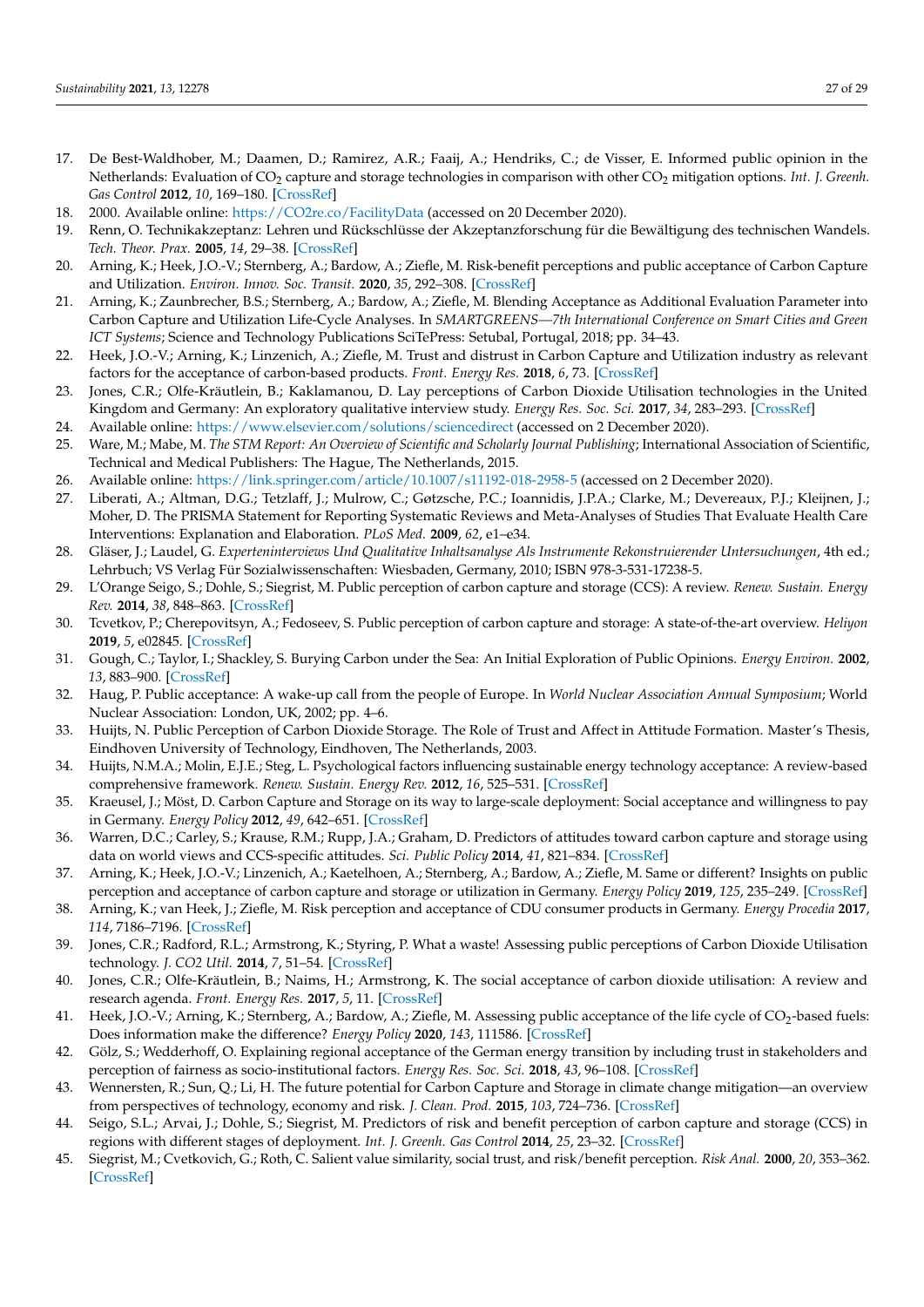- <span id="page-27-0"></span>46. Zhang, L.; Wang, J.; You, J. Consumer environmental awareness and channel coordination with two substitutable products. *Eur. J. Oper. Res.* **2015**, *241*, 63–73. [\[CrossRef\]](http://doi.org/10.1016/j.ejor.2014.07.043)
- <span id="page-27-1"></span>47. Krause, R.M.; Carley, S.; Warren, D.C.; Rupp, J.A.; Graham, D. "Not in (or under) my backyard": Geographic proximity and public acceptance of carbon capture and storage facilities. *Risk Anal.* **2014**, *34*, 529–540. [\[CrossRef\]](http://doi.org/10.1111/risa.12119)
- <span id="page-27-2"></span>48. Ter Mors, E.; Terwel, B.W.; Zaal, M.P. Can monetary compensation ease the siting of CCS projects? *Energy Procedia* **2014**, *63*, 7113–7115. [\[CrossRef\]](http://doi.org/10.1016/j.egypro.2014.11.745)
- <span id="page-27-3"></span>49. Yang, L.; Zhang, X.; McAlinden, K.J. The effect of trust on people's acceptance of CCS (carbon capture and storage) technologies: Evidence from a survey in the People's Republic of China. *Energy* **2016**, *96*, 69–79. [\[CrossRef\]](http://doi.org/10.1016/j.energy.2015.12.044)
- 50. Lock, S.J.; Smallman, M.; Lee, M.; Rydin, Y. "Nuclear energy sounded wonderful 40 years ago": UK citizen views on CCS. *Energy Policy* **2014**, *66*, 428–435. [\[CrossRef\]](http://doi.org/10.1016/j.enpol.2013.11.024)
- <span id="page-27-4"></span>51. Midden, C.J.H.; Huijts, N.M.A. The Role of Trust in the Affective Evaluation of Novel Risks: The Case of CO<sub>2</sub> Storage. *Risk Anal.* **2009**, *29*, 743–751. [\[CrossRef\]](http://doi.org/10.1111/j.1539-6924.2009.01201.x)
- <span id="page-27-5"></span>52. Curry, T.E.; Ansolabehere, S.; Herzog, H. *A Survey of Public Attitudes towards Climate Change and Climate Change Mitigation Technologies in the United States: Analyses of 2006 Results*; Massachusetts Institute of Technology: Cambridge, MA, USA, 2007.
- <span id="page-27-6"></span>53. Wallquist, L.; Visschers, V.H.M.; Siegrist, M. Impact of Knowledge and Misconceptions on Benefit and Risk Perception of CCS. *Environ. Sci. Technol.* **2010**, *44*, 6557–6562. [\[CrossRef\]](http://doi.org/10.1021/es1005412) [\[PubMed\]](http://www.ncbi.nlm.nih.gov/pubmed/20681511)
- <span id="page-27-7"></span>54. Sacuta, N.; Anderson, K. Creating core CCS messages: Focus Group Testing and Peer Review of Questions and Answers from the IEAGHG Weyburn-midale CO<sup>2</sup> Monitoring and Storage Project. *Energy Procedia* **2014**, *63*, 7061–7069. [\[CrossRef\]](http://doi.org/10.1016/j.egypro.2014.11.741)
- 55. Ashworth, P.; Wade, S.; Reiner, D.; Liang, X. Developments in public communications on CCS. *Int. J. Greenh. Gas Control* **2015**, *40*, 449–458. [\[CrossRef\]](http://doi.org/10.1016/j.ijggc.2015.06.002)
- 56. Brunsting, S.; Upham, P.; Dütschke, E.; De Best Waldhober, M.; Oltra, C.; Desbarats, J.; Riesch, H.; Reiner, D. Communicating CCS: Applying communications theory to public perceptions of carbon capture and storage. *Int. J. Greenh. Gas Control* **2011**, *5*, 1651–1662. [\[CrossRef\]](http://doi.org/10.1016/j.ijggc.2011.09.012)
- 57. Daamen, D.D.; Terwel, B.W.; Ter Mors, E.; Reiner, D.M.; Schumann, D.; Anghel, S.; Boulouta, I.; Cismaru, D.M.; Constantin, C.; de Jager, C.C. Scrutinizing the impact of CCS communication on opinion quality: Focus group discussions versus Information-Choice Questionnaires: Results from experimental research in six countries. *Energy Procedia* **2011**, *4*, 6182–6187. [\[CrossRef\]](http://doi.org/10.1016/j.egypro.2011.02.629)
- <span id="page-27-8"></span>58. Ter Mors, E.; Terwel, B.W.; Daamen, D.D.; Reiner, D.M.; Schumann, D.; Anghel, S.; Boulouta, I.; Cismaru, D.M.; Constantin, C.; de Jager, C.C. A comparison of techniques used to collect informed public opinions about CCS: Opinion quality after focus group discussions versus information-choice questionnaires. *Int. J. Greenh. Gas Control* **2013**, *18*, 256–263. [\[CrossRef\]](http://doi.org/10.1016/j.ijggc.2013.07.015)
- <span id="page-27-9"></span>59. Hope, A.L.B.; Jones, C.R. The impact of religious faith on attitudes to environmental issues and Carbon Capture and Storage (CCS) technologies: A mixed methods study. *Technol. Soc.* **2014**, *38*, 48–59. [\[CrossRef\]](http://doi.org/10.1016/j.techsoc.2014.02.003)
- <span id="page-27-10"></span>60. Carley, S.R.; Krause, R.M.; Warren, D.C.; Rupp, J.A.; Graham, J.D. Early Public Impressions of Terrestrial Carbon Capture and Storage in a Coal-Intensive State. *Environ. Sci. Technol.* **2012**, *46*, 7086–7093. [\[CrossRef\]](http://doi.org/10.1021/es300698n) [\[PubMed\]](http://www.ncbi.nlm.nih.gov/pubmed/22681614)
- <span id="page-27-11"></span>61. Dütschke, E.; Wohlfarth, K.; Höller, S.; Viebahn, P.; Schumann, D.; Pietzner, K. Differences in the public perception of CCS in Germany depending on CO<sub>2</sub> source, transport option and storage location. *Int. J. Greenh. Gas Control* 2016, 53, 149–159. [\[CrossRef\]](http://doi.org/10.1016/j.ijggc.2016.07.043)
- <span id="page-27-22"></span>62. Williams, R.; Jack, C.; Gamboa, D.; Shackley, S. Decarbonising steel production using CO<sub>2</sub> Capture and Storage (CCS): Results of focus group discussions in a Welsh steel-making community. *Int. J. Greenh. Gas Control* **2021**, *104*, 103218. [\[CrossRef\]](http://doi.org/10.1016/j.ijggc.2020.103218)
- <span id="page-27-12"></span>63. Broecks, K.P.; van Egmond, S.; van Rijnsoever, F.J.; Verlinde-van den Berg, M.; Hekkert, M.P. Persuasiveness, importance and novelty of arguments about Carbon Capture and Storage. *Environ. Sci. Policy* **2016**, *59*, 58–66. [\[CrossRef\]](http://doi.org/10.1016/j.envsci.2016.02.004)
- <span id="page-27-13"></span>64. Haug, J.K.; Stigson, P. Local acceptance and communication as crucial elements for realizing CCS in the Nordic region. *Energy Procedia* **2016**, *86*, 315–323. [\[CrossRef\]](http://doi.org/10.1016/j.egypro.2016.01.032)
- <span id="page-27-14"></span>65. Swennenhuis, F.; Mabon, L.; Flach, T.A.; de Coninck, H. What role for CCS in delivering just transitions? An evaluation in the North Sea region. *Int. J. Greenh. Gas Control* **2020**, *94*, 102903. [\[CrossRef\]](http://doi.org/10.1016/j.ijggc.2019.102903)
- <span id="page-27-21"></span>66. Aursland, K.; Jordal, A.B.K. Case study of communication and social perceptions towards CCS in the cement industry. In Proceedings of the 14th Greenhouse Gas Control Technologies Conference, Melbourne, Austria, 21–26 October 2018.
- <span id="page-27-15"></span>67. Kashintseva, V.; Strielkowski, W.; Streimikis, J.; Veynbender, T. Consumer attitudes towards industrial CO<sub>2</sub> capture and storage products and technologies. *Energies* **2018**, *11*, 2787. [\[CrossRef\]](http://doi.org/10.3390/en11102787)
- <span id="page-27-17"></span>68. Xenias, D.; Whitmarsh, L. Carbon capture and storage (CCS) experts' attitudes to and experience with public engagement. *Int. J. Greenh. Gas Control* **2018**, *78*, 103–116. [\[CrossRef\]](http://doi.org/10.1016/j.ijggc.2018.07.030)
- <span id="page-27-16"></span>69. Pihkola, H.; Tsupari, E.; Kojo, M.; Kujanpää, L.; Nissilä, M.; Sokka, L.; Behm, K. Integrated sustainability assessment of CCS–identifying non-technical barriers and drivers for CCS implementation in Finland. *Energy Procedia* **2017**, *114*, 7625–7637. [\[CrossRef\]](http://doi.org/10.1016/j.egypro.2017.03.1895)
- <span id="page-27-18"></span>70. Ilinova, A.; Cherepovitsyn, A.; Evseeva, O. Stakeholder Management: An Approach in CCS Projects. *Resources* **2018**, *7*, 83. [\[CrossRef\]](http://doi.org/10.3390/resources7040083)
- <span id="page-27-19"></span>71. Thomas, G.; Pidgeon, N.; Roberts, E. Ambivalence, naturalness and normality in public perceptions of carbon capture and storage in biomass, fossil energy, and industrial applications in the United Kingdom. *Energy Res. Soc. Sci.* **2018**, *46*, 1–9. [\[CrossRef\]](http://doi.org/10.1016/j.erss.2018.06.007)
- <span id="page-27-20"></span>72. Van Os, P. Accelerating low carbon industrial growth through carbon capture, utilization and storage (CCUS). *Greenh. Gases Sci. Technol.* **2018**, *8*, 994–997. [\[CrossRef\]](http://doi.org/10.1002/ghg.1828)